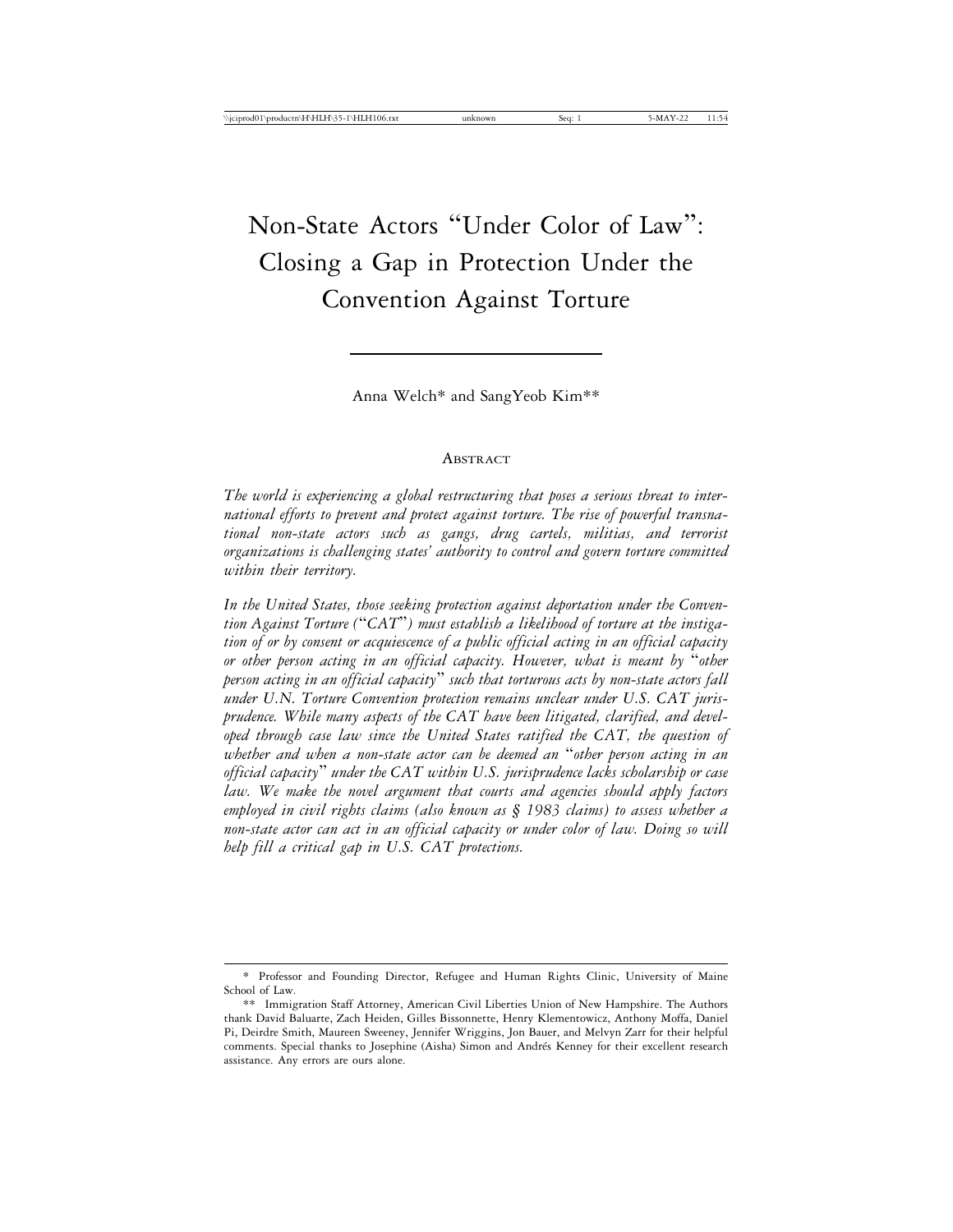#### **INTRODUCTION**

The prohibition against torture is one of the most universally accepted principles of international law.1 Yet, the world is experiencing a global restructuring of power that poses a serious threat to international efforts to prevent and protect against torture.<sup>2</sup> The rise of powerful transnational nonstate actors such as gangs, drug cartels, militias, and terrorist organizations is challenging states' authority to control and govern their territory.3 Many of these non-state actors commit torture with alarming impunity. This global power restructuring is testing the ability of U.S. laws to protect those fleeing torture, especially in light of the fact that state actors (as opposed to private or non-state actors) are the primary subject of most international and domestic torture jurisprudence.

In 1984, the General Assembly of the United Nations adopted the Convention Against Torture and Other Cruel, Inhuman or Degrading Treatment or Punishment (the "Torture Convention"), with the aim of eradicating torture through "supporting measures" and related protections.4 Whereas prior international instruments, such as the 1948 Universal Declaration of Human Rights, prohibited torture, the Torture Convention is the only international instrument to provide a universal definition of torture.5 Among its numerous obligations, a signatory state to the Torture

<sup>1.</sup> *See* DEBORAH E. ANKER, LAW OF ASYLUM IN THE UNITED STATES §7:1 (Thomson Reuters ed., 2020); *see also* Kristen B. Rosati, *The United Nations Convention Against Torture: A Self-Executing Treaty That Prevents the Removal of Persons Ineligible for Asylum and Withholding of Removal*, 26 DENVER J. INT'L LAW & POL'Y, 533, 549–51 (1998) ("[T]he prohibition against torture is one of the handful of norms of international law that have attained the status of *jus cogens* ("compelling law"), and from which *no derogation is permitted* by any country, regardless of its domestic law . . . . In fact, there is an emerging consensus that this principle has achieved the status of *jus cogens*, as well, so that international law creates a binding obligation with which every country must comply, regardless of its domestic law. This is particularly true when a country seeks to return a person to a nation with a record of egregious human rights violations."); Nils Melzer (Special Rapporteur on Torture and other Cruel, Inhuman or Degrading Treatment or Punishment), U.N. Hum. Rts. Council, *Report of the Special Rapporteur on Torture and other Cruel, Inhuman or Degrading Treatment or Punishment*, ¶¶ 18–19, U.N. Doc. A/HRC/34/54 (Feb. 14, 2017) (explaining that the prohibition against torture "is a core principle of international law").

<sup>2.</sup> See Yakin Ertürk (Special Rapporteur on Violence against Women, Its Causes and Consequences), U.N. Comm'n on Hum. Rts., *The Due Diligence Standard as a Tool for the Elimination of Violence Against Women: Report of the Special Rapporteur on Violence against Women, its Causes and Consequences*, ¶¶ 56–73, U.N. Doc. E/CN.4/2006/61 (Jan. 20, 2006).

<sup>3.</sup> *See* Nat'l Sec. Council, *Transnational Organized Crime: A Growing Threat to National and International Security* (July 25, 2011), https://perma.cc/5JMJ-5LW9 ("Transnational organized crime (TOC) poses a significant and growing threat to national and international security, with dire implications for public safety, public health, democratic institutions, and economic stability across the globe.").

<sup>4.</sup> Convention Against Torture and Other Cruel, Inhuman or Degrading Treatment or Punishment, *opened for signature* Dec. 10, 1984, T.I.A.S. No. 94-1120.1, 1456 U.N.T.S. 85 (entered into force June 26, 1987) [hereinafter Torture Convention].

<sup>5.</sup> *See* LENE WENDLAND, ASS'N FOR THE PREVENTION OF TORTURE, A HANDBOOK ON STATE OBLI-GATIONS UNDER THE UN CONVENTION AGAINST TORTURE 7 (Cecilia Jimenez ed., 2002); *see also* AN-KER, *supra* note 1, § 7:16 (noting that "the prohibition on torture as a norm of international human rights is so established that it predates any formal attempts to define it. International instruments proscribing torture, which preceded the United Nations Convention Against Torture, state the prohibition against torture without defining the term 'torture' . . . ."); STEPHEN H. LEGOMSKY & CRISTINA M.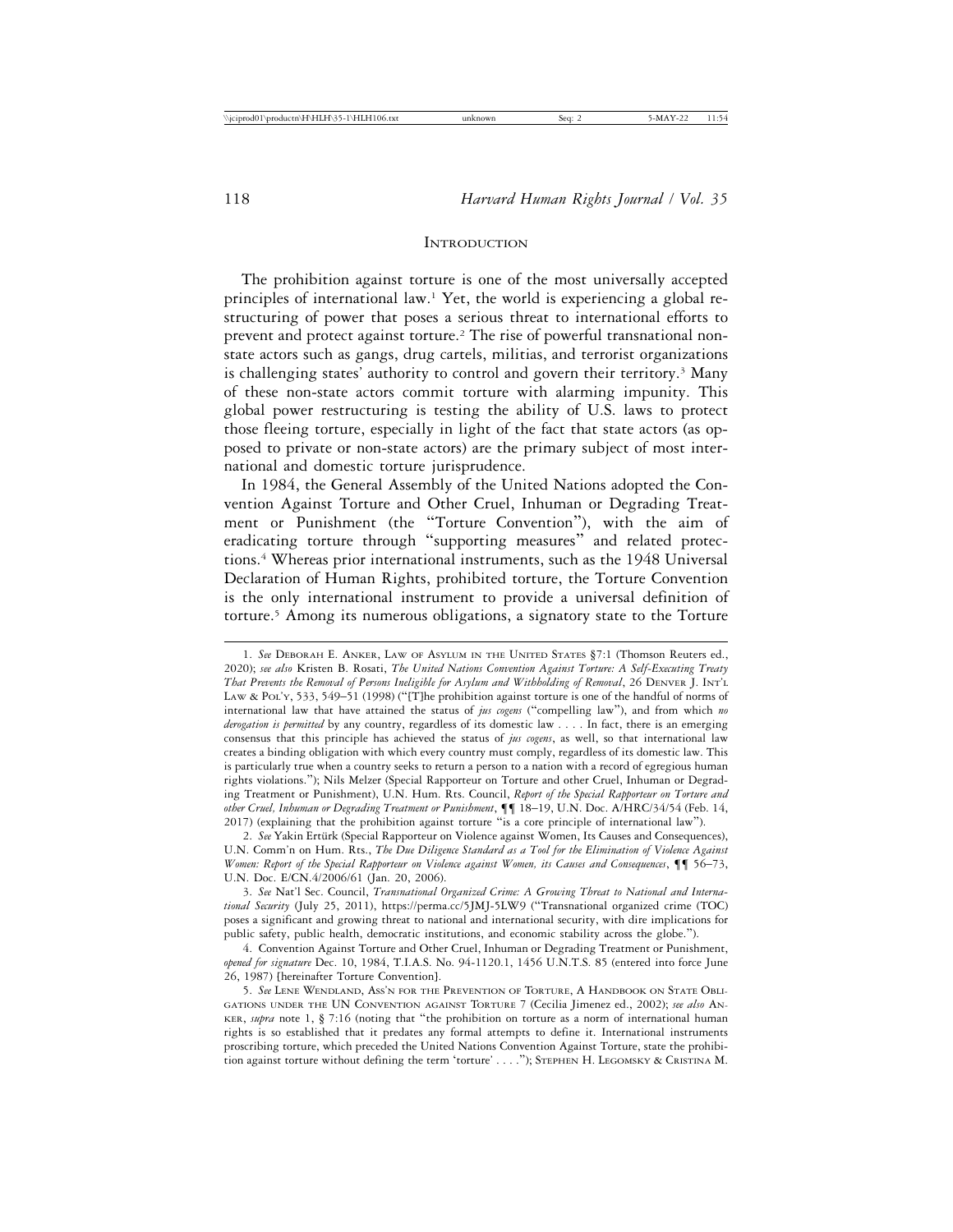Convention must prevent torture not only in its own territory, but also must prevent acts constituting torture outside its territory by all persons, whether or not they are its nationals.<sup>6</sup>

Moreover, Article 3 of the Torture Convention created a "non-refoulement" obligation, which requires that signatory states not "expel, return . . . or extradite" a person to a country where there are "substantial grounds for believing that he would be in danger of being subjected to torture."<sup>7</sup> Following the United States' signing of the Torture Convention in 1988, and congressional ratification in 1994, the United States implemented the treaty by codifying it in domestic law with the Foreign Affairs Reform and Restructuring Act of 1998 ("FARRA").<sup>8</sup> For ease of understanding, this Article will use the term Torture Convention when referring to the international treaty and will use the term "the CAT" when referring to U.S. laws implementing the treaty.

In the United States, noncitizens who fear return to their home country can apply for asylum, withholding of removal, and CAT as forms of protection (also referred to as "relief") from deportation (or "removal").9 However, for many fearing torture, CAT relief may be an individual's *only* option to remain in the United States. Those fleeing persecution face numerous legal and procedural barriers to asylum, resulting in what many scholars and commentators refer to as the "end of asylum."<sup>10</sup>

To qualify for CAT relief, individuals must demonstrate that they are more likely than not to face torture if returned to the designated country of removal.11 Under the CAT, the non-refoulement obligation is established if a person faces a likelihood of torture that is "inflicted by, or at the instigation of, or with the consent or acquiescence of, a *public official acting in an official capacity*<sup>12</sup> or *other person acting in an official capacity*."13 For example, if

10. ANDREW I. SCHOENHOLTZ ET AL., THE END OF ASYLUM 2 (2021) (stating that the United States is experiencing an "end of asylum" through "twisting statutory language beyond recognition through adjudicatory rulings, procedural changes, regulations of dubious legality, new fees, and even changes in forms and how they are processed").

11. 8 C.F.R. §§ 1208.17(a), 1208.18(a)(1).

12. The Authors acknowledge that the Ninth Circuit in *Barajas-Romero v. Lynch*, 846 F.3d 351, 362 (9th Cir. 2017) held that there is no "acting in an official capacity" or "color of law" requirement for a public official under CAT. For this conclusion, the Ninth Circuit interpreted the plain meaning of the governing regulation and explained that the regulatory language does not require both "public official" and "in an official capacity." *Id.* Thus, the court concluded that there is no requirement that

RODRÍGUEZ, IMMIGRATION AND REFUGEE LAW AND POLICY 1120 (6th ed. 2015) ("The Torture Convention] is the first worldwide convention targeted specifically at torture and related cruelties").

<sup>6.</sup> Hans Danelius, *Convention against Torture and other Cruel, Inhuman or Degrading Treatment or Punishment*, U.N. AUDIOVISUAL LIBR. INT'L L. (Dec. 10, 1984), https://perma.cc/L6YD-ELX5.

<sup>7.</sup> Torture Convention, *supra* note 4, at art. 3(1).

<sup>8.</sup> Omar v. McHugh, 646 F.3d 13, 17 (D.C. Cir. 2011).

<sup>9.</sup> This Article uses the term "deportation" to refer to expulsion from the United States. Under modern U.S. immigration laws, exclusion and deportation proceedings are now part of "removal" proceedings. 8 U.S.C. § 1229a(a)(1). *See* Stephen H. Legomsky, *Restructuring Immigration Adjudication*, 59 DUKE L. J. 1635, 1641 (2010) ("Removal proceedings are the forum for determining whether noncitizens should be removed from the United States, either upon seeking admission (formerly called exclusion hearings) or after admission (formerly called deportation hearings).").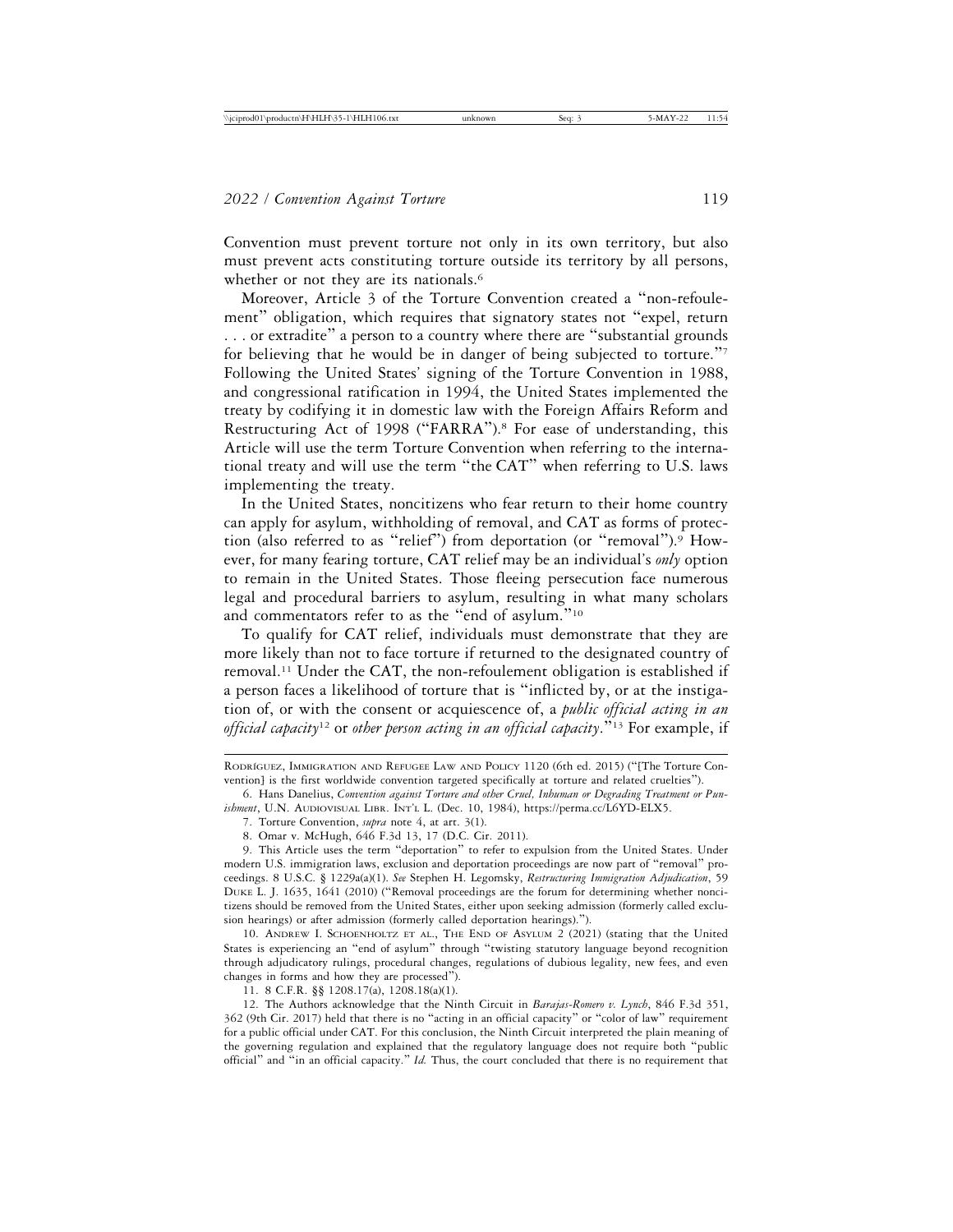an individual faces torture by a police officer or other government official for non-lawful purposes in their designated country of removal, the individual must not be returned to that country.<sup>14</sup> Even if the individual faces likely torture from a *private* actor (such as a gang member), the CAT's nonrefoulement obligation will still apply as long as the torture is done with the actual knowledge, consent, or acquiescence of a state actor.<sup>15</sup>

However, the meaning of "other person acting in an official capacity" remains unclear under U.S. CAT jurisprudence. To what extent might torturous actions by non-state actors become "state-like" such that the CAT should apply? What if private actors have *de facto* control over certain areas untouchable by state actors?<sup>16</sup> Alternatively, what if non-state actors' authority and presence are so intertwined with state authority that torture is occurring with impunity? Indeed, for the latter scenario, the applicant may establish CAT eligibility by showing a state actor's acquiescence or consent. However, such cases are difficult to prove if the state excuses its inaction using its inability to protect victims from harm perpetrated by private actors. This is particularly true under the current U.S. jurisprudence on government acquiescence, in which some federal courts have found that a mere inability to protect victims is not enough to meet "acquiescence" to the torture.<sup>17</sup>

Therefore, given the difficulty many CAT applicants face in establishing government "acquiescence," this Article suggests a new approach to determine whether non-state actors performing state functions should be per-

<sup>&</sup>quot;the public official be carrying out his official duties, so long as he is the actor or knowingly acquiesces in the acts." *Id.* The BIA in the now-vacated case *Matter of O-F-A-S-*, 27 I. & N. Dec. 709, 713-14 n.4 (BIA 2019) rejected *Barajas-Romero* because they found the Ninth Circuit's reasoning to be inconsistent with congressional intent. On this point, the BIA may well be correct because, as the Senate Report indicates, Congress clearly understood and explained that torture under CAT "occurs in the context of governmental authority, excluding torture that occurs as a wholly private act or, in terms more familiar in U.S. law, it applies to torture inflicted 'under color of law.'" S. EXEC. REP. NO. 101-30, at 14 [hereinafter Senate Report]. Indeed, in the civil rights jurisprudence, an official's act must be under color of law to be attributable to state action. *See West v. Atkins*, 487 U.S. 42, 49–50 (1988). However, this Article does not discuss this question. The Authors also wish to point out that the Ninth Circuit's ultimate conclusion may well be correct despite these police officers being off-duty. *See Barajas-Romero*, 846 F.3d at 362–63. In civil rights jurisprudence, "[t]he fact that a police officer is on or off duty, or in or out of uniform is not controlling." *Stengel v. Belcher*, 522 F.2d 438, 441 (6th Cir. 1975). Instead, the focus of the inquiry is on "the nature of the act performed, not the clothing of the actor or even the status of being on duty, or off duty, which determines whether the officer has acted under color of law." *Id.* (internal quotations omitted).

<sup>13. 8</sup> C.F.R. § 1208.18(a)(1).

<sup>14.</sup> *Id.*

<sup>15.</sup> *Id.* §§ 1208.18(a)(1), (a)(7).

<sup>16.</sup> Comm. Against Torture, Decision, Elmi v. Australia, Commc'n No. 120/1998, ¶ 6.5, U.N. Doc. CAT/C/22/D/120/1998 (May 25, 1999) (finding that certain factions in Somalia operated as *de facto* state actors for purposes of CAT applicability due to their functioning as quasi-governmental organizations).

<sup>17.</sup> Martinez Manzanares v. Barr, 925 F.3d 222, 229 (5th Cir. 2019) (explaining that "a government's inability to protect its citizens does not amount to acquiescence") (quoting Qorane v. Barr, 919 F.3d 904, 911 (5th Cir. 2019)); Zaldana Menijar v. Lynch, 812 F.3d 491, 502 (6th Cir. 2015) ("That the Salvadoran government is unable to control the gangs does not constitute acquiescence.").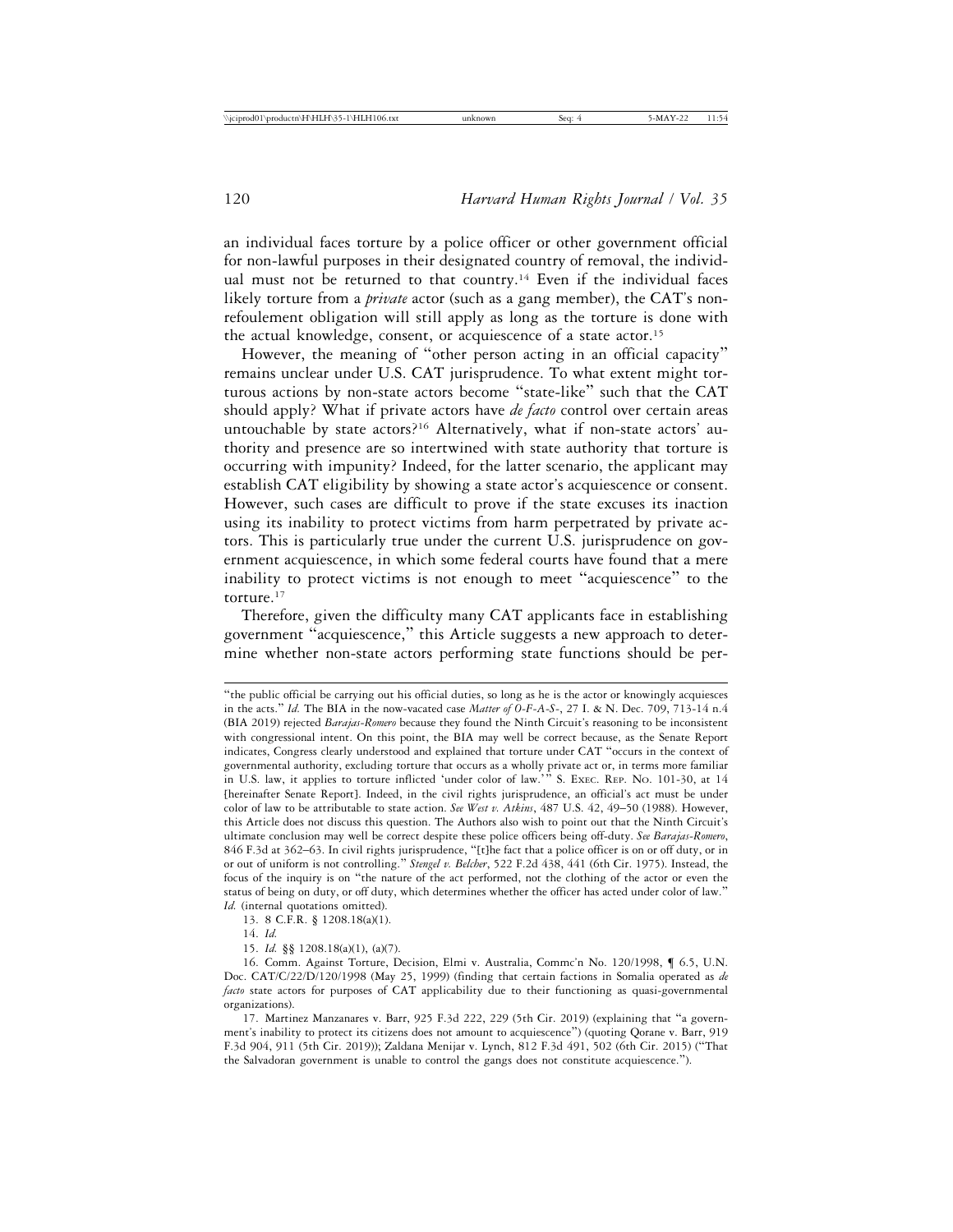ceived as "other person[s] acting in an official capacity." This additional approach can serve as a valuable safety net, as immigration agencies and federal courts often find, in denying CAT applications, that foreign governments' limited (albeit not meaningful) efforts against private torturers fail to rise to the level of government "acquiescence."<sup>18</sup> This Article's suggested approach would require immigration agencies and federal courts to consider not only government "acquiescence" but also the separate question of whether the status of private torturers and their relationship with government officials in furtherance of committing torture can be construed under color of law.19

While many aspects of the CAT have been litigated, clarified, and developed through case law since U.S. ratification,<sup>20</sup> the question of whether and when a non-state actor can be deemed an "other person acting in an official capacity" is less well-developed.21 There are only five cases on this issue from federal courts in the context of defensive CAT claims against deportation, none of which provide guidance on what factors courts and the immigration agency should consider in assessing whether a non-state actor can be considered an "other person acting in an official capacity."<sup>22</sup> Nor has the

21. The Authors are aware of one article proposing to adopt the public function test of civil rights jurisprudence for the U.S. CAT. *See* Samuel David, *A Foul Immigration Policy: U.S. Misinterpretation of the Nonrefoulement Obligation Under the Convention Against Torture*, 19 N.Y. L. SCH. J. HUM. RTS. 769, 801–04 (2003). While David proposed to apply the color of law test in a similar way as that proposed in this Article, the arguments are distinguishable for two reasons. First, while David's article focused on the Senate's adoption of color of law as the basis to apply the public function test, this Article also relies on the Department of Justice's position to explicitly adopt the civil rights definition of color of law for CAT. *See* Matter of O-F-A-S-, 28 I. & N. Dec. 35 (A.G. 2020). This adoption is critical for legal analysis. The Executive's CAT jurisprudence is entitled to deference. *See* Pierre v. Gonzales, 502 F.3d 109, 116 (2d Cir. 2007). Such deference is more significant when the Executive's understanding is in line with congressional intent. *Id.* As explained in this Part, the explicit adoption of the civil rights jurisprudence for CAT is unquestionably reasonable when the former Attorney General relied on the Supreme Court's civil rights precedent, which involved the question of whether a private physician's conduct was attributable to state action, as the basis for the same definition of "color of law" for "official capacity" under CAT. Second, David's article does not discuss how the entanglement test of the civil rights jurisprudence can be applied to CAT cases. As discussed in more detail below, this Article, again, emphasizes that the entanglement test can serve as an important safety net for CAT applications because agencies and courts applying the entanglement framework proposed here cannot simply rely on a foreign government's limited (and often woefully inadequate) efforts to address the private actors' torture, as courts and agencies often do when analyzing the question of government acquiescence.

22. *See, e.g.*, Hernandez-Hernandez v. Barr, 789 F. App'x 898, 902 (2d Cir. 2019) (unpublished); Gomez-Beleno v. Mukasey, 291 Fed. App'x 411, 414 (2d Cir. 2008) (unpublished); Saraj v. Gonzales,

<sup>18.</sup> *E.g.*, Perez-Trujillo v. Garland, 3 F.4th 10, 21 (1st Cir. 2021) (denying acquiescence because "the government of El Salvador has made efforts to crack down on gang violence").

<sup>19.</sup> Florer v. Congregation Pidyon Shevuyim, N.A., 639 F.3d 916, 924 (9th Cir. 2011) (emphasizing that the color of law question is a "fact-intensive . . . inquiry") (quoting Carr v. Katz, 276 F.3d 550, 554 (9th Cir. 2002)).

<sup>20.</sup> *E.g.*, Jon Bauer, *Obscured by* "*Willful Blindness:*" *States' Preventive Obligations and the Meaning of Acquiescence Under the Convention Against Torture*, 52 COLUM. HUM. RTS. L. REV. 738, 756–65 (2021) (development of acquiescence's meaning through precedents); Oxygene v. Lynch, 813 F.3d 541, 548–49 (4th Cir. 2016) (holding that the requisite mens rea of torture by public officials is specific intent, which is "akin to purport of desire"); Pierre v. U.S. Att'y Gen., 528 F.3d 180, 190 (3d Cir. 2008) (en banc) (holding the same).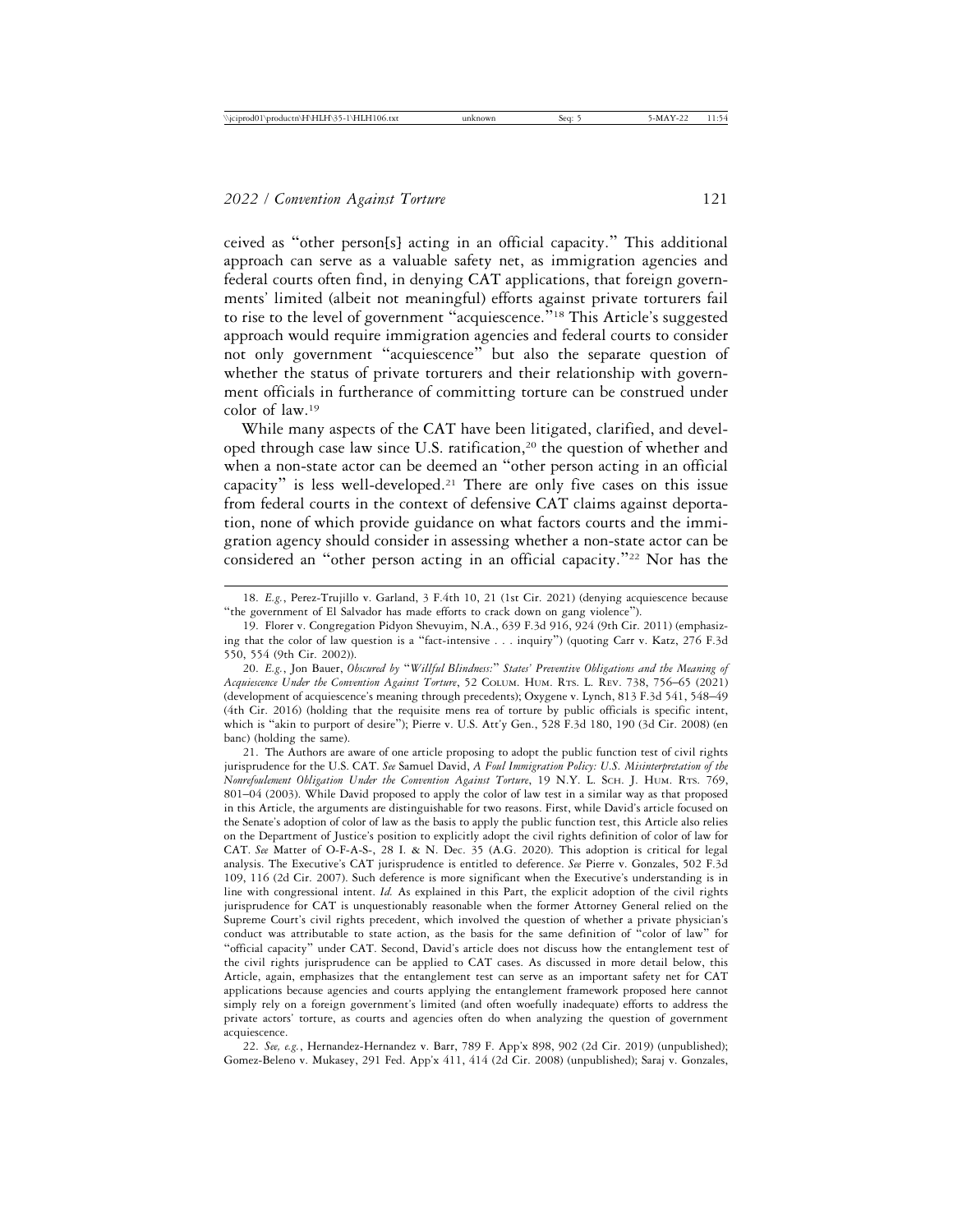highest immigration adjudicating agency—the Board of Immigration Appeals ("BIA")—addressed this issue.23 Former Attorney General William Barr clarified the meaning of "acting in an official capacity" by applying the "color of law" definition from civil rights.<sup>24</sup> In rejecting the BIA's exclusion of corrupt or rogue officers' actions from the scope of actions under "color of law," Barr interpreted "color of law" to align with the civil rights jurisprudence.25 This interpretation had already found expression by the Senate, former Attorney General John Ashcroft, and some federal courts.<sup>26</sup> But Barr's approach was limited to the general meaning of color of law, and did not address when non-state actions could be perceived as under color of  $law<sup>27</sup>$ 

The United Nations Committee Against Torture, on the other hand, has addressed this issue. In interpreting the Torture Convention, the Committee noted that a non-state actor *de facto* functioning like a state actor can be considered "a person acting in an official capacity" in certain circumstances.28 Without giving a precise definition, the Committee loosely described "*de facto*" to cover non-state actors who "exercise certain prerogatives that are comparable to those normally exercised by legitimate governments."29 Hence, the remaining question is what factors courts and agencies should adopt to determine when non-state actors should be considered officials under color of law under the CAT.

This Article identifies a major chasm in U.S. CAT jurisprudence that allows individuals to be deported back to countries where they face likely torture. This Article argues that resolving failures in current CAT acquies-

<sup>203</sup> F. App'x 99, 10 (9th Cir. 2006) (unpublished). *But see* D-Muhumed v. U.S. Atty. Gen*.*, 388 F.3d 814, 820 (11th Cir. 2004); Qorane v. Barr, 919 F.3d 904, 909 (5th Cir. 2019).

<sup>23.</sup> Matter of O-F-A-S-, 28 I. & N. Dec. at 35 (A.G. 2020) (addressing only the question of when public officials are acting under color of law).

<sup>24.</sup> *Id.*

<sup>25.</sup> *Id.*

<sup>26.</sup> Senate Report, *supra* note 12, at 14 ("[The CAT applies only to torture that occurs in the context of governmental authority, excluding torture that occurs as a wholly private act or, in terms more familiar in U.S. law, it applies to torture inflicted 'under color of law.'"); Matter of Y-L-, A-G-, & R-S-R*-*, 23 I&N Dec. 270, 285 (A.G. 2002) ("The scope of the Convention is confined to torture that is inflicted under color of law. It extends to neither wholly private acts nor acts inflicted or approved in other than 'an official capacity.'") (citing Ali v. Reno, 237 F.3d 591, 597 (6th Cir. 2001)).

<sup>27.</sup> Matter of O-F-A-S-, 28 I. & N. Dec. 35 (A.G. 2020).

<sup>28.</sup> *Elmi*, U.N. Doc. CAT/C/22/D/120/1998, ¶ 6.5

<sup>29.</sup> The question of non-state action under color of law is certainly not a foreclosed issue: Congress meant to adopt terms of the Torture Convention definition subject to any explicit "reservations, understandings, declarations, and provisos" contained in the Senate resolution of the ratification. *Id.* ¶ 6.5. *See also* Foreign Affairs Reform and Restructuring Act of 1998 (FARRA), Pub. L. No. 105-277, div. G, § 2242(b), 112, Stat. 2681-822 (codified at 8 U.S.C. § 1231); FARRA § 2242(f)(2) ("SAME TERMS AS IN THE CONVENTION.—Except as otherwise provided, the terms used in this section have the meanings given those terms in the Convention, subject to any reservations, understandings, declarations, and provisos contained in the United States Senate resolution of ratification of the Convention"). And the regulation governing CAT allows non-public officials to be under color of law. FARRA § 2242(f)(2) ("the meanings given those terms in the Convention, subject to any reservations, understandings, declarations, and provisos contained in the United States resolution of ratification of the Convention").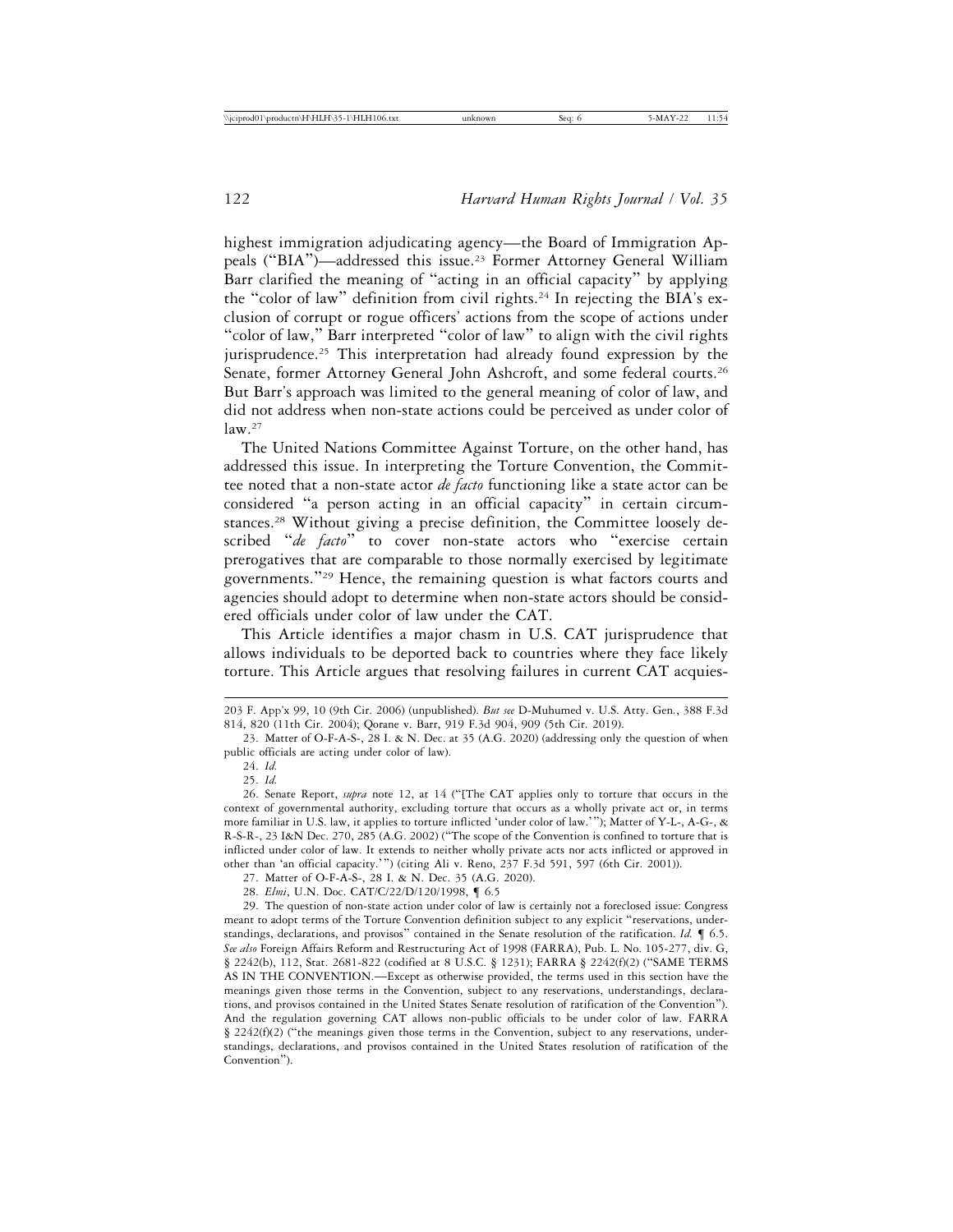cence jurisprudence addresses only half of the chasm. Bridging the other half requires determining when non-state actors are acting *state-like* such that they should fall within the separate CAT provision of "other person acting in an official capacity." With this clarification, agencies and courts will not be able to readily deport CAT applicants who would likely be tortured by private torturers.30

This Article makes the novel argument that courts and agencies should apply factors employed in civil rights claims (also known as § 1983 claims) to assess whether a non-state actor can act "under color of law."31 When the Senate ratified the Torture Convention, it defined the meaning of "acting in an official capacity" as "under color of law."32 In civil rights jurisprudence, the color of law inquiry is critical to assessing whether a public official or other person can be held accountable because their action was attributable to the state.33 Former Attorney General Barr in *Matter of O-F-A-S-* explained that "color of law" means an "exercise [of] power 'possessed by virtue of . . . law and made possible only because clothed with the authority of . . . law.'"34 Importantly, Barr relies on "precedents under 42 U.S.C. § 1983" to assess whether the torturer's action was or would be "under color of law" under the CAT.35 Even though this definition is in the context of civil rights actions, federal courts and immigration agencies have applied it for the CAT.36

In the context of civil rights claims, courts employ two tests to determine whether a private person or entity's action can be perceived under color of law: the entanglement test and the public function test.<sup>37</sup> Federal

34. West v. Atkins, 487 U.S. 42, 47 (1998).

35. O-F-A-S-, 28 I. & N. Dec. at 37.

<sup>30.</sup> *Cf.* Perez-Trujillo v. Garland, 3 F.4th 10, 19–21 (1st Cir. 2021) (denying the petitioner's CAT application because of public official acquiescence, notwithstanding the court's agreement that he "would suffer harm sufficiently severe to constitute torture [by gangs] if he were to return to El Salvador").

<sup>31. 8</sup> C.F.R. § 1208.18 ("Torture is defined as any act . . . when [it] is inflicted by . . . other person[s] acting in an official capacity.").

<sup>32.</sup> Senate Report, *supra* note 26, at 14. ("[The CAT] applies only to torture that occurs in the context of governmental authority, excluding torture that occurs as a wholly private act or, in terms more familiar in U.S. law, it applies to torture inflicted 'under color of law.'").

<sup>33.</sup> *See* Monroe v. Pape, 365 U.S. 167, 184 (1961) (defining an "action taken under color of state law" as a "[m]isuse of power, possessed by virtue of state law, and made possible only because the wrongdoer is clothed with the authority of state law"). Thus, as an example, an officer's personal "pursuits are plainly excluded." *Screws v. United States*, 325 U.S. 91, 111 (1945). This color of law inquiry is essential for civil rights claims because the governing statute only permits lawsuits against persons "under color of any statute, ordinance, regulation, custom, or usage." 42 U.S.C. § 1983.

<sup>36.</sup> Garcia v. Holder, 756 F.3d 885, 891 (5th Cir. 2014) (holding that an act is under color of law when it constitutes a misuse of power, possessed by virtue of state law and made possible only because the wrongdoer is clothed with the authority of state law) (quoting United States v. Causey, 185 F.3d 407, 442 (5th Cir. 1999)); Ramirez-Peyro v. Holder, 574 F.3d 893, 900 (8th Cir. 2009) (citing West v. Atkins, 487 U.S. 42, 49 (1988)); Matter of Y-L-, A-G-, & R-S-R*-*, 23 I. & N. Dec. 270, 285 (A.G. 2002) ("The scope of the Convention is confined to torture that is inflicted under color of law. It extends to neither wholly private acts nor acts inflicted or approved in other than 'an official capacity.'") (citing Ali v. Reno, 237 F.3d 591, 597 (6th Cir. 2001)).

<sup>37.</sup> Erwin Chemerinsky, *Rethinking State Action*, 80 Nw. U. L. Rev. 502, 508 (1985).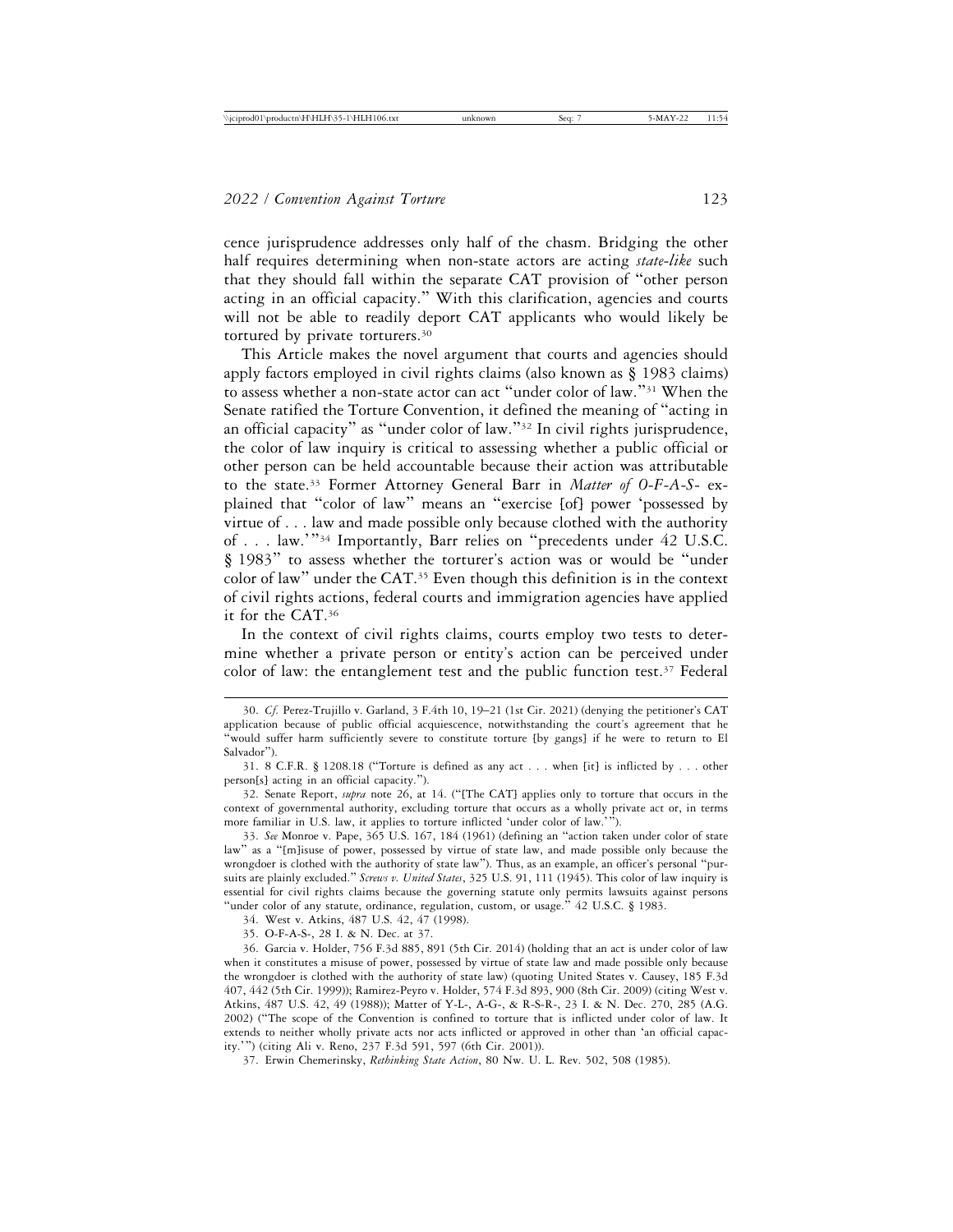courts and government agencies can and should apply these tests developed in the context of civil rights claims to determine whether a private actor should be perceived under color of law.

Part I provides a brief overview of the rise of transnational criminal and terrorist organizations that commit torture with impunity, before turning to the various treaty-based forms of protection available to those fleeing persecution or torture. Part I then concludes by discussing the growing importance of CAT protections in light of systematic efforts to restrict access to asylum and withholding of removal protections. Part II discusses the grave gap created in U.S. CAT jurisprudence as it relates to torture perpetrated by non-state actors at the "consent or acquiescence" of state actors. Part III then reviews the treatment of the *de facto* state actor issue under international and U.S. torture jurisprudence. Following an overview of the meaning of "other person acting in an official capacity" or "color of law" in U.S. torture jurisprudence, Part IV proposes a novel framework applying § 1983 civil rights jurisprudence to analyze torture perpetrated by nonstate actors who perform state-like functions. Part IV then examines the two tests in the context of § 1983 civil rights claims and applies these tests to several CAT cases denied by federal courts, highlighting how § 1983 could help fill a critical gap in U.S. CAT protections, and thereby prevent the refoulement of individuals facing likely torture.

# I. THE RISE IN TRANSNATIONAL CRIMINAL AND TERRORIST ORGANIZATIONS AND THE ROLE OF THE CAT AS A "POWERFUL TOOL" IN PROTECTING AGAINST **TORTURE**

The rise in transnational criminal organizations, including international gangs and terrorist organizations, has led to millions of individuals fleeing their home countries in search of refuge elsewhere. Under international and U.S. domestic law, those present in the United States fleeing serious harm may be eligible for three treaty-based forms of protection: asylum, withholding of removal, or protection under the CAT.<sup>38</sup> While the requirements for each overlap to some extent, they vary significantly in terms of the burden of proof required to establish one's eligibility and the benefits that flow from a grant of protection. Asylum and withholding of removal protections are often unavailable for those seeking protection in the United States—either because they do not fit within the narrow definition of a "refugee" for purposes of asylum and withholding of removal or because they fall within one of the ever-expanding barriers to eligibility. As a result,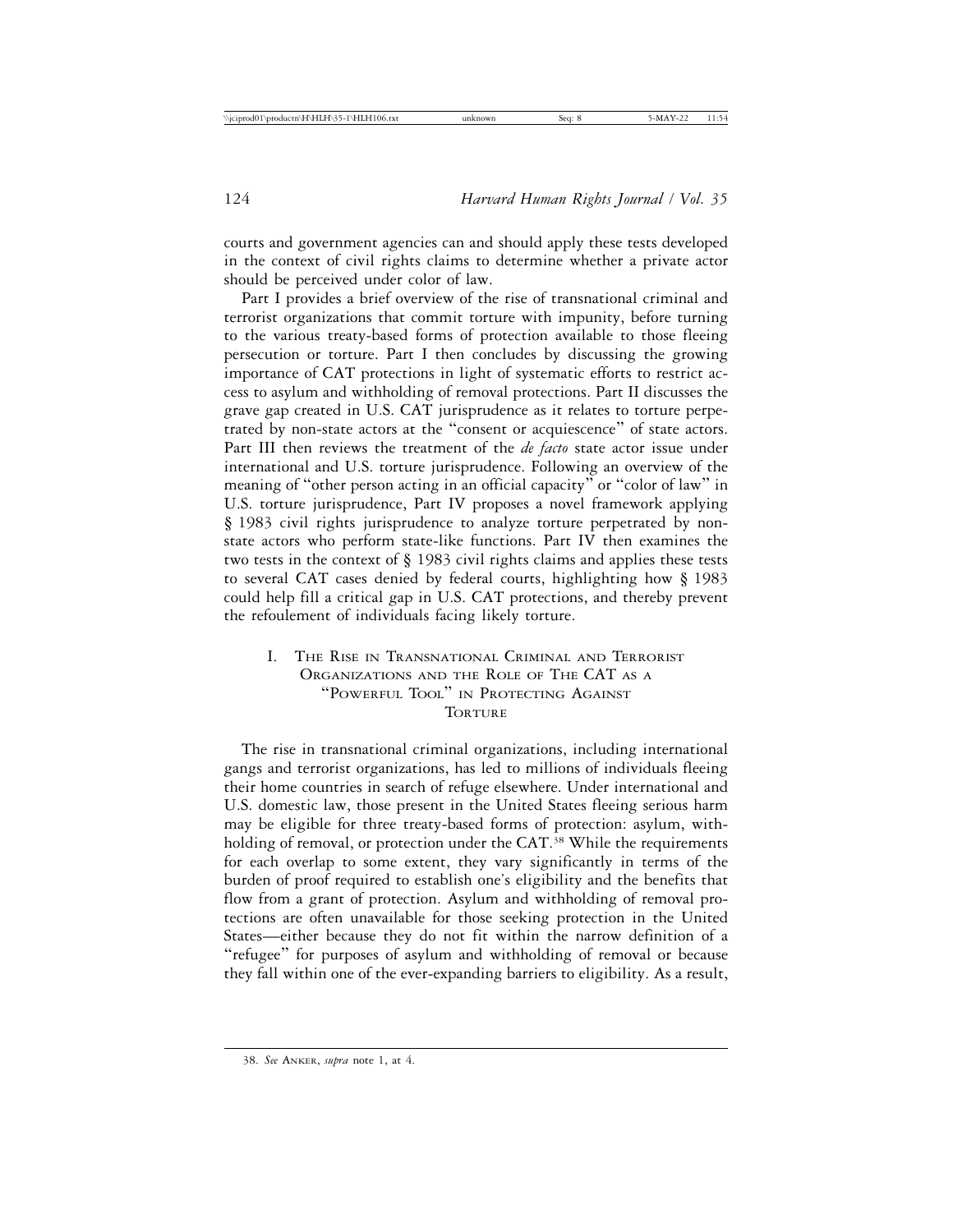for many fleeing torture, protection under the CAT may be their only option.39

# *A. A Global Restructuring: The Rise in Transnational Criminal and Terrorist Organizations*

In July 2017, UN Deputy Secretary-General Amina Mohammed stated that the rise of transnational criminal and terrorist organizations is a "growing threat[]" to global stability.40 She explained that "[v]igilante justice has replaced State authority" where criminal and terrorist organizations are now "competing to buy ungoverned spaces that are growing in size as Governments retreat."<sup>41</sup> Whereas criminal and terrorist organizations previously operated regionally, they now operate transnationally, forming international alliances and networks as they exploit countries with weak or failing governance, $42$  and frequently forge relationships with corrupt government officials, further destabilizing fragile states.<sup>43</sup> These non-state actors arise in "power vacuums," resulting in their authority rivaling or even taking the place of state authority.<sup>44</sup> Indeed, many transnational criminal and terrorist organizations take on a quasi-government role, assuming power and control traditionally held by state actors and often providing

<sup>39.</sup> See LEGOMSKY & RODRÍGUEZ, *supra* note 5, at 1121 (noting that the CAT's non-refoulement provision "promises hope for some people who for various reasons are unable to procure nonrefoulement under the 1951 Convention").

<sup>40.</sup> Press Release, U.N. Deputy Secretary-General, Good Governance Key to Addressing Causes of Instability in Sahel, Deputy Secretary-General Tells Joint Meeting of Major Organs, U.N. Press Release DSG/SM/1067-ECOSOC/6850-PBC/123 (June 28, 2017).

<sup>41.</sup> *Id.*; *see also* Etienne Rosas, *Fulfilling Clandestiny: Reframing the* "*Crime-Terror Nexus*" *by Exploring Conditions of Insurgent and Criminal Organizations' Origins, Incentives, and Strategic Pivots*, at 15 (Rand Corporation 2020), https://www.rand.org/pubs/rgs\_dissertations/RGSDA506-1.html. [https:// perma.cc/Y78C-4YP4] (explaining that violent non-state actors "tend to naturally converge, or indeed are born, in environments of weak or faulty governance and of high marginalization— slums, prisons, war zones—where influence is readily attainable through ideological mobilization or criminal ventures, both of which capitalize on failures of governance"); Nat'l Sec. Council, *Strategy to Combat Transnational Organized Crime* (July, 25, 2011) [hereinafter *NSC Strategies for TOCs*], https:// obamawhitehouse.archives.gov/administration/eop/nsc/transnational-crime/threat. [https://perma.cc/ 86CH-FWM4]; Ramon Blecua & Douglas A. Ollivant, *A More Crowded Stage: America and the Emergence of Non-State Actors in the Middle East*, 17 HORIZONS: J. INT'L RELS. & SUSTAINABLE DEV. (SPECIAL ELECTIONS ISSUE) 94, 100 (2020) ("Non-state actors are claiming the space left vacant in the political, security, and social arenas, creating parallel structures and organizations that can claim more effectiveness than the state.").

<sup>42.</sup> *See* U.N. High Comm'r for Refugees, *State of the World's Refugees: A Humanitarian Agenda*, ch. 1, U.N. Doc ST/HCR(058)/S7/1997-98 (1997) (describing the "failed state syndrome" wherein "[o]n the one hand, they are symptomatic of a state's inability (or unwillingness) to protect its citizens . . . [and] [o]n the other hand, by exploiting these conditions, armed groups, warlords and corrupt government officials deprive the state of revenuer and legitimacy, thereby reinforcing its disintegration").

<sup>43.</sup> *See NSC Strategies for TOCs, supra* note 41. *See* Press Release, U.N. Deputy Secretary-General, *supra* note 40 ("Today, violent extremism and terrorism are global phenomena that do not recognize borders.").

<sup>44.</sup> *See* Etienne Rosas, *supra* note 41. *See NSC Strategies for TOCs, supra* note 41 ("[T]errorist and criminal groups use failed and fragile states as launching pads, since they can recruit more easily from suffering populations that lack supportive communities and reliable institutions.") (internal citations omitted); Blecua & Ollivant, *supra* note 41, at 26.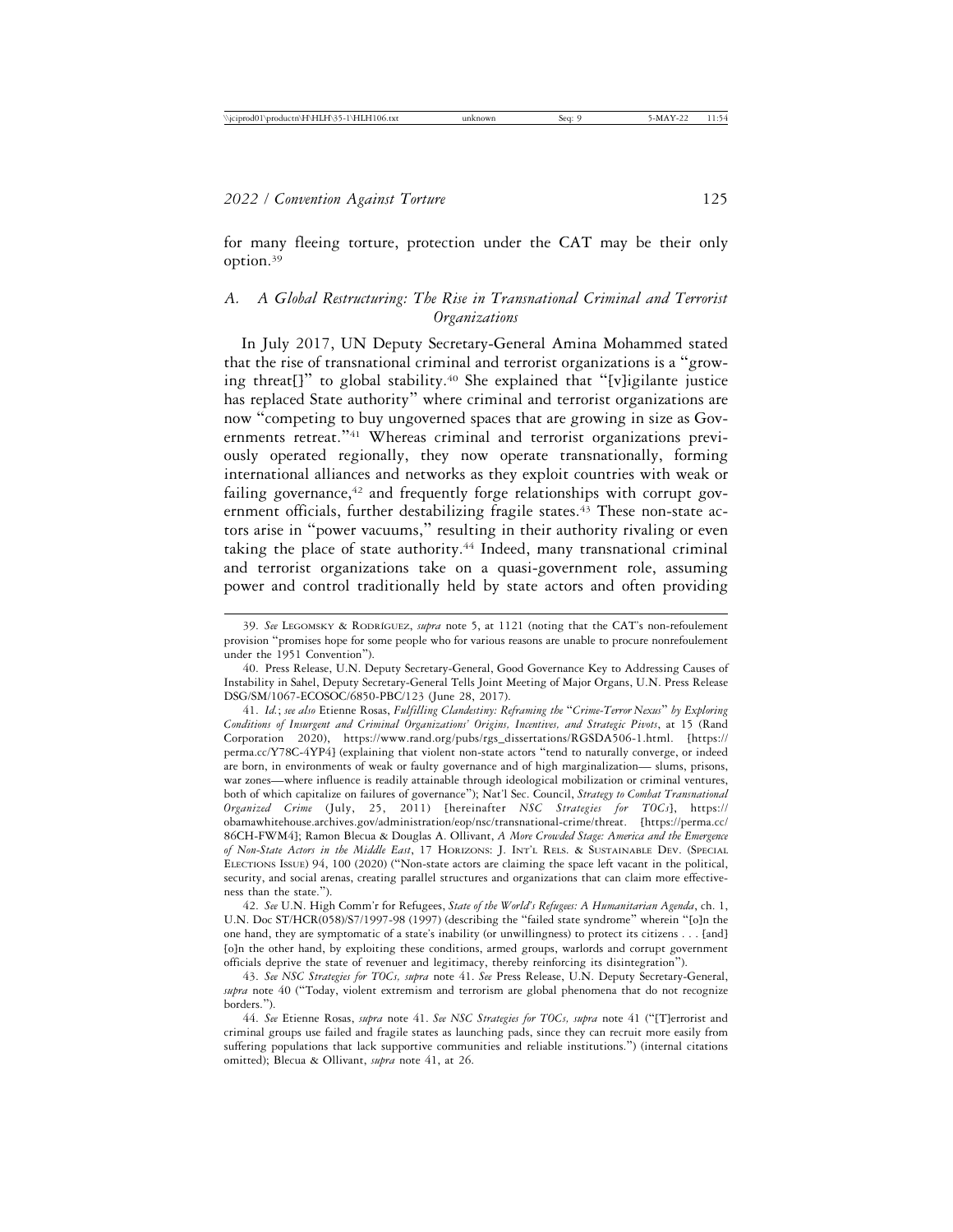state-like services such as schools, medical clinics, utilities, and security.45 Once these non-state actors establish a foothold, it becomes that much more difficult for states to regain legitimacy and control.<sup>46</sup> A state need not necessarily be failing for a non-state actor to gain this foothold. Rather, "[i]t only takes the state to be dysfunctional in one area—or to underserve one vulnerable segment of the population,"<sup>47</sup> the result of which is a "hybrid" state, wherein no one actor has a monopoly over force and security.<sup>48</sup>

Hezbollah in Lebanon, the Taliban in Afghanistan (prior to obtaining full control in August 2021), and armed gangs in Central America are some of the many examples of the threats posed by these international non-state actors. Hezbollah, a Shiite Muslim political party and militant group, operates what many refer to as a "state within a state."49 Headquartered in Lebanon, the group has, in many respects, displaced the Lebanese government with both its military might (surpassing that of the Lebanese government) and its role as the social-welfare provider for a significant number of Lebanese people.50 Hezbollah manages a large network of social services throughout Lebanon such as medical facilities, schools, youth programs, and infrastructure.<sup>51</sup> Hezbollah also has its own military presence, including military forces that work alongside the Lebanese government to patrol Lebanon's borders.52 Hezbollah maintains control of Lebanon's Shiite-majority areas (including parts of Beirut, southern Lebanon, and the eastern

52. *See* Byman & Saab, *supra* note 49.

<sup>45.</sup> Blecua & Ollivant, *supra* note 41, at 109; *see also* Lindsey Kennedy & Nathan Paul Southern, *The Pandemic is Putting Gangsters in Power*, FOREIGN POL'Y (Feb. 15, 2021), https://foreignpolicy.com/ 2021/02/15/the-pandemic-is-putting-gangsters-in-power/# [https://perma.cc/D7YT-MQ34]; Ivan Brisco & David Keseberg, *Only Connect: The Survival and Spread of Organized Crime in Latin America*, 8 PRISM 1 114, 116 (2019) (noting that "[a]side from the insecurity and violence they generate, armed criminal groups exert demonstrable political, social, and even electoral influence over certain circumscribed territories, both rural and urban").

<sup>46.</sup> See José Miguel Cruz & Brian Fonseca, *How Transnational Crime is Mutating in the Age of COVID-19 in Latin America*, AMS. Q. (Jan. 26, 2021), https://americasquarterly.org/article/the-other-mutatingvirus-the-pandemic-and-organized-crime/ [https://perma.cc/9AY6-R9W7]; *see also* Brisco & Keseberg, *supra* note 45, at 119 ("[A] pronounced shift towards criminal rackets operating within clearly defined territorial limits, and the failure or inability of state authorities to provide basic services, have provided criminal groups with opportunities to shore up a social support base, and fertile ground to undermine, contest, and to a certain degree, erode state authority and legitimacy.").

<sup>47.</sup> Kennedy & Southern, *supra* note 45.

<sup>48.</sup> Blecua & Ollivant, *supra* note 41, at 109

<sup>49.</sup> Kali Robinson, *What Is Hezbollah?*, COUNCIL ON FOREIGN RELS. (Sep. 1, 2020), https:// www.cfr.org/backgrounder/what-hezbollah [https://perma.cc/B7VY-ZVVQ]; *see also* Daniel Byman & Bilal Y. Saab, *Hezbollah In a Time of Transition*, CTR. FOR MIDDLE EAST POL'Y AT BROOKINGS 1, 1 (Nov. 17, 2014), https://www.brookings.edu/wp-content/uploads/2016/06/Hezbollah-in-a-Time-of-Transition.pdf [https://perma.cc/6KMC-RZ24].

<sup>50.</sup> Bryan R. Early, "*Larger than a Party, yet Smaller than a State*"*: Locating Hezbollah's Place within Lebanon's State and Society*, 168 WORLD AFFS. 115, 121 (2006), https://www.jstor.org/stable/ 20672740?refreqid=excelsior%3Ad3be6a1fdebc20b789fa4a0c67cb6baa [https://perma.cc/NPX2- 582L].

<sup>51.</sup> *See* Robinson, *supra* note 49. *See also* Early, *supra* note 50 (explaining that Hezbollah "is Lebanon's largest non-state provider of healthcare and social services and operates schools of such high quality that even non-Muslims send their children to them").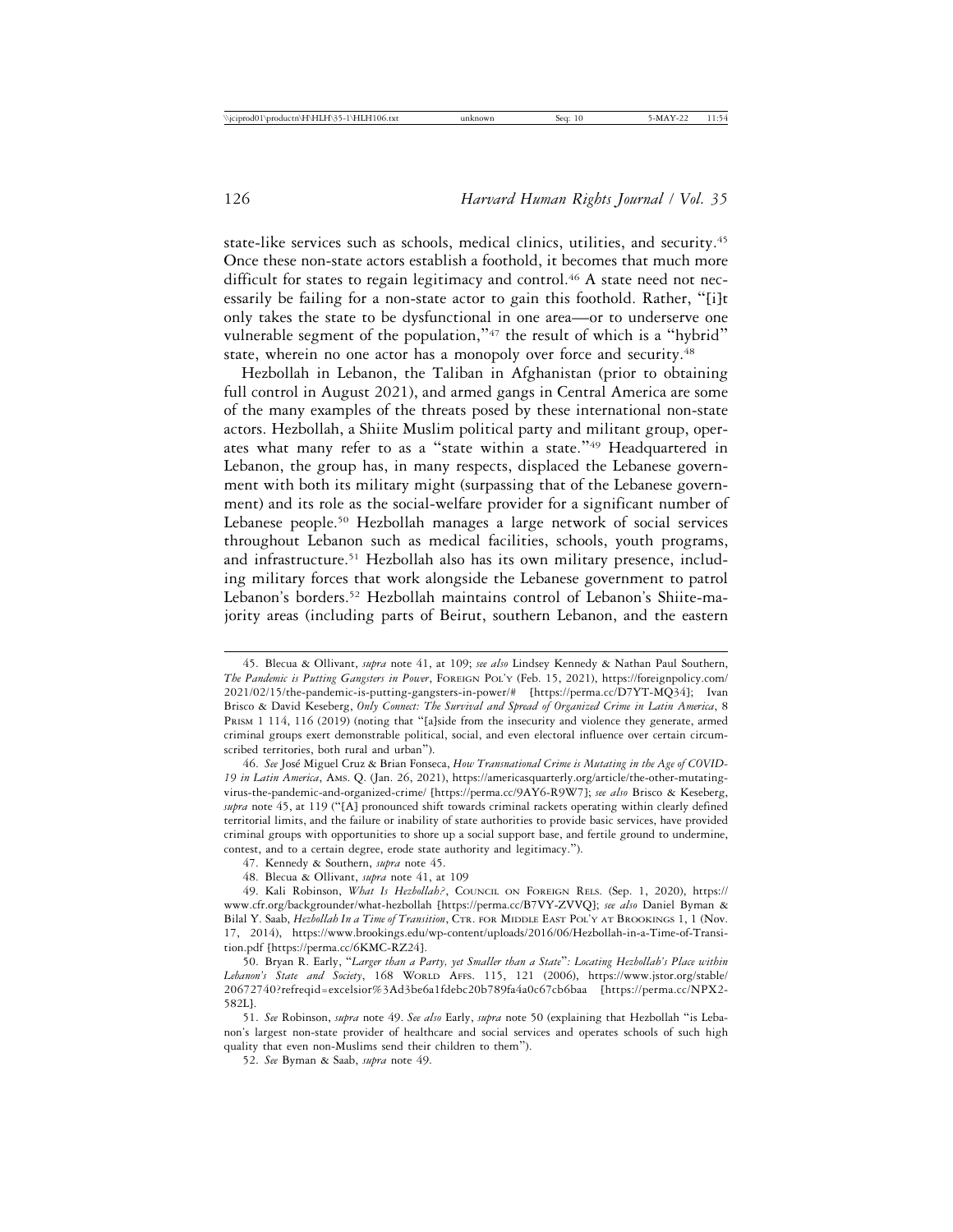Bekaa Valley region) but its operations continue to expand across borders into parts of Africa, the Americas, and Asia.53 Designated as a terrorist group by the United States and several other countries, Hezbollah has a history of carrying out global terrorist attacks with impunity, including car bombings, kidnappings, and other deadly attacks.<sup>54</sup>

Similarly, before the fall of Afghanistan to the Taliban in August 2021, the Taliban had taken control of or had "significant influence" over many regions throughout the country.55 In the early 2000s, the absence of local infrastructure, security, and law enforcement provided breeding grounds for the Taliban to expand their territorial control. The Taliban usurped government authority district by district, establishing its own laws under Sharia law, its own judicial system with Taliban courts, and its own prisons.<sup>56</sup> They levied taxes (*ushr* or harvest taxes) on citizens<sup>57</sup> and ran schools and hospitals.<sup>58</sup> As a quasi-government actor, the Taliban also engaged in power-sharing negotiations with the Afghan government and international actors.59 Additionally, their operations extended beyond Afghanistan's borders into Pakistan. To maintain and expand control, the Taliban used (and continues to use) strategies of repression and violence, including torture.<sup>60</sup>

55. *See* "*You Have No Right to Complain*" *Education, Social Restrictions, and Justice in Taliban-Held Afghanistan,* HUM. RTS. WATCH (June 30, 2020), https://www.hrw.org/report/2020/06/30/you-haveno-right-complain/education-social-restrictions-and-justice-taliban-held [https://perma.cc/FDY3- 9H8K] (describing how residents face parallel systems of law, Afghan government laws and Talibanimposed regulations, and how in districts controlled by the Taliban, the Afghan government funds many of the social services but Taliban leaders run these services and impose their own operating regulations); *see also* Eric Schmitt, *U.S. Military Official Says a* '*Complete Taliban Takeover*" *is Possible in Afghanistan*, N.Y. TIMES (July 21, 2021), https://www.nytimes.com/2021/07/21/us/politics/afghanistantaliban.html [https://perma.cc/DZ92-4VBV] ("The Taliban have taken control of more than 210 of Afghanistan's roughly 420 districts in recent months, General Milley told reporters at a Pentagon news conference. They are also pressuring half of the country's 34 provincial centers and are aiming to isolate Kabul and other major cities, he said."); *see also* Lindsay Maizland, *The Taliban in Afghanistan*, COUNCIL ON FOREIGN RELS. (Mar. 15, 2021), https://www.cfr.org/backgrounder/taliban-afghanistan [https:// perma.cc/YFT3-W5SW] (noting how the Taliban is the strongest it has ever been than at any point since 2001); *see also* Gilles Dorronsoro, *The Taliban's Winning Strategy in* Afghanistan, CARNEGIE EN-DOWMENT FOR INT'L PEACE 1, 17 (June 29, 2009) https://carnegieendowment.org/files/taliban\_winning\_strategy.pdf [https://perma.cc/AS8R-V46K] (explaining that "[o]ne of the major factors behind the success of the insurgency is the absence of administration at a district level (*uluswali*) and the acceleration of political fragmentation in the past few years").

56. *See* Dorronsoro, *supra* note 55, at 19–26.

57. *Id.* at 26 (reporting that taxes are a means for the Taliban to build control).

58. *Taliban Territory: Life in Afghanistan Under the Militants*, BBC NEWS (June 8, 2017), https:// www.bbc.com/news/world-asia-40171379 [https://perma.cc/8DGZ-C93T].

60. Adam Nossiter, "*I Wake Up and Scream*"*: Secret Taliban Prisons Terrorize Thousands*, N.Y. TIMES (Feb. 27, 2021), https://www.nytimes.com/2021/02/27/world/asia/afghanistan-taliban-prison.html [https://perma.cc/7YWH-AFNJ].

<sup>53.</sup> *See* Robinson, *supra* note 49.

<sup>54.</sup> *Id.*; *Lebanon: Ensure Justice for Hezbollah Critic's Murder,* HUM. RTS. WATCH (Feb. 4, 2021), https://www.hrw.org/news/2021/02/04/lebanon-ensure-justice-hezbollah-critics-murder [https:// perma.cc/48ZN-EUXP].

<sup>59.</sup> Shanthie Mariet D'Souza, *Taliban*, 3 J. OF ASIAN SEC. & INT'L AFFS. 20, 34 (April 2016), https:/ /www.jstor.org/stable/pdf/48602132.pdf?refreqid=excelsior%3A8e074ee71c14a74792ca8574e246db27 [https://perma.cc/BDS6-DMML].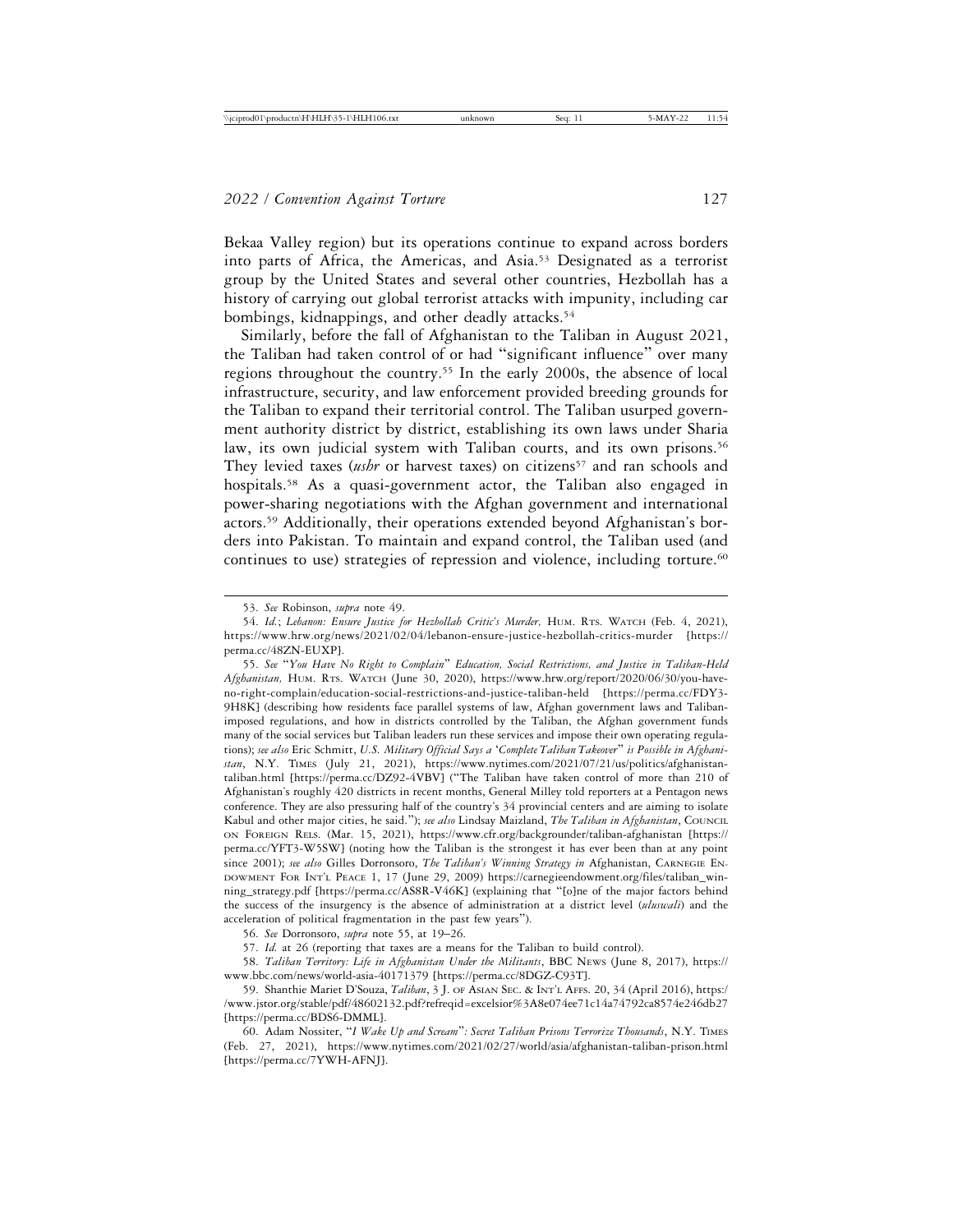Amnesty International reported that violence in areas under Taliban control occurred with impunity, including violent punishment for those deemed in violation of the group's version of Sharia law.<sup>61</sup>

Finally, in the Northern Triangle of Central America, including El Salvador, Honduras, and Guatemala, international gangs such as the Mara Salvatrucha ("MS-13") and the 18th Street gang ("Barrio 18") control significant swaths of territory, either displacing state authority or working in collusion with corrupt state actors to control millions of residents through violence and terror.<sup>62</sup> Both MS-13 and Barrio 18 initially emerged as "small-time" rival street gangs in Los Angeles, California, composed of disenfranchised youth who had fled Central America as refugees during civil wars that ravaged their home countries.63 For example, during El Salvador's civil war, also referred to as the "dirty war," the U.S.-backed government of El Salvador notoriously committed mass human rights violations against its citizens.64 Many of the youth who fled this violence later joined MS-13 or Barrio 18 in the United States, and were subsequently deported back to Central America. They returned to unstable countries with weak or non-existent infrastructure and governance, which provided fertile grounds for the gangs to expand their territorial reach, transforming these gangs from small-time street gangs into sophisticated state-like entities.<sup>65</sup> Today, MS-13 has operations that span from El Salvador, across Central America and Mexico, to Los Angeles and the Washing-

63. Daniel Denvir, *Deporting People Made Central America's Gangs. More Deportation Won't Help*, WASH. POST (June 20, 2017)*,* https://www.washingtonpost.com/news/posteverything/wp/2017/07/20/ deporting-people-made-central-americas-gangs-more-deportation-wont-help/ [https://perma.cc/FXK4- NLY6].

64. *Id.*

<sup>61.</sup> *Amnesty International Report 2020/21: The State of the World's Human Rights* 58–61 (2021), https:/ /www.amnesty.org/en/countries/asia-and-the-pacific/afghanistan/report-afghanistan/ [https://perma.cc/ LW7Y-PZ5T].

<sup>62.</sup> *See* Azam Ahmed, *Inside Gang Territory in Honduras:* '*Either They Kill Us or We Kill Them'*, N.Y. TIMES (May 13, 2019), https://www.nytimes.com/interactive/2019/05/04/world/americas/hondurasgang-violence.html [https://perma.cc/XW9D-9UJQ] (observing generally that in the Northern Triangle countries, "governments hollowed out by corruption are either incapable or unwilling to apply the rule of law, enabling criminal networks to dictate the lives of millions"); *see also* Alex J. Rouhandeh, *Central American Refugees Fleeing Gang-run China-style Surveillance State*, NEWSWEEK (Mar. 24, 2021), https://www.newsweek.com/central-american-refugees-fleeing-gang-run-china-style-surveillance-state-1578377 [https://perma.cc/4KNZ-KX7M] ("Police forces across the region are understaffed, underfinanced and undertrained. Many are corrupt, with some officers working with the gangs to augment their low wages."); *see also* Victoria Dittmar, *MS13 Infiltrates Local Government in El Salvador Once Again*, INSIGHT CRIME (Dec. 18, 2020), https://insightcrime.org/news/analysis/ms13-has-infiltrated-local-government-in-el-salvador-once-again/ [https://perma.cc/RX35-E8YB] ("The MS13 has near total dominance of San Miguel's capital and neighboring areas," and "[i]n some cases, municipal authorities allegedly pay a quota to the gangs in order to carry out infrastructure projects in these neighborhoods[.]").

<sup>65.</sup> *Id.*; *see* Dree K. Collopy, *The Gang Phenomenon and Persecution on Account of Political Opinion in Central America*—*Part I*, 17–20 IMMIGR. BRIEFINGS 1 (2017) (describing the variety of factors that have allowed these formerly small "street gangs" to evolve into transnational organizations, including weak or failing security and policing systems, limited protection by the State of crime victims, and weak or non-existing political and justice systems).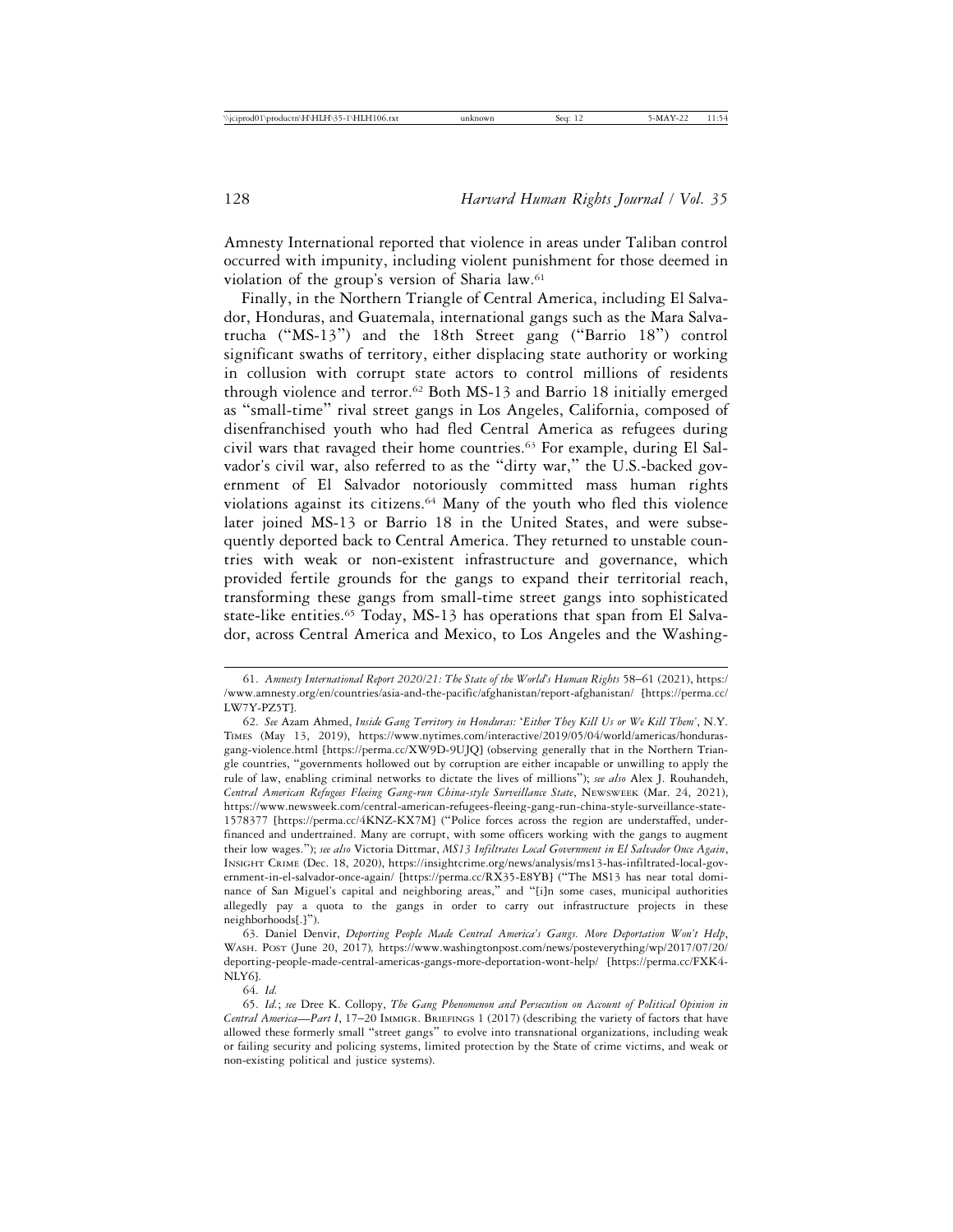ton D.C. area.<sup>66</sup> Similarly, Barrio-18 operates throughout Central America up into Canada, with an even larger presence in the United States than the  $MS-13$  gang.<sup>67</sup> Areas of the Northern Triangle under gang control are far from "lawless" or "ungoverned"—rather, much like state actors, these gangs have developed into "highly sophisticated political organizations" with a "unified code of conduct," violations of which are met with unrelenting violence, including assassinations, torture, and kidnappings.<sup>68</sup> As one human rights activist commented, those living in gang territory live within "authoritarian structures," wherein the gangs consider themselves as "an alternate state."69 Indeed, gangs have taken on quasi-government roles throughout the Northern Triangle, levying taxes or *renta*, controlling their own borders, operating their own policing units, and, in some instances, providing protection from corrupt police.70

Gangs also establish and maintain control through collusion with corrupt state actors, including the police, members of the judiciary, and local officials.<sup>71</sup> In fact, gangs are so embedded in local and national government that an estimated forty to seventy percent of government officials in the Northern Triangle are on the payroll of a transnational gang, including MS-13 and Barrio 18.72 In many instances, government officials and gang members are so entangled that residents are unable to discern the two, further exacerbating the culture of impunity that pervades the region.73 Given the extreme violence residents in the Northern Triangle face, many have few options other than to flee to the United States in search of refuge. Since 2014, more than two million people have left El Salvador, Guatemala, and Honduras for the United States, many fleeing endemic violence.74 However, once in the United States, the options available to those fleeing from nonstate actors like Hezbollah, the Taliban, and MS-13 and Barrio 18 remain limited at best.

69. *Id.* (internal citation omitted).

<sup>66.</sup> Denvir, *supra* note 63.

<sup>67.</sup> *See* Dittmar, *supra* note 62*.*

<sup>68.</sup> Collopy, *supra* note 65, at 6 (explaining that "'[t]o dominate a physical territory requires a sophisticated organizational structure, agreed-upon codes of conduct and methods of communication, and the ability to create and enforce rules against the general populace.' Not only do [Transnational Criminal Organizations] govern geographic areas in the same way that legitimate states do, but also they are motivated to continue such geographic governance and political control in the same way that legitimate political parties are").

<sup>70.</sup> Life Under Gang Rule in El Salvador, INT'L CRISIS GRP. (Nov. 26, 2018), https:// www.crisisgroup.org/latin-america-caribbean/central-america/el-salvador/life-under-gang-rule-el-salvador [https://perma.cc/C6WG-P3WQ].

<sup>71.</sup> Collopy, *supra* note 65, at 6.

<sup>72.</sup> *Id.*

<sup>73.</sup> *Id.*

<sup>74.</sup> Amelia Cheatham, *Central America's Turbulent Northern Triangle,* COUNCIL ON FOREIGN RELS. (July 1, 2021), https://www.cfr.org/backgrounder/central-americas-turbulent-northern-triangle [https:// perma.cc/C8D5-WFEV].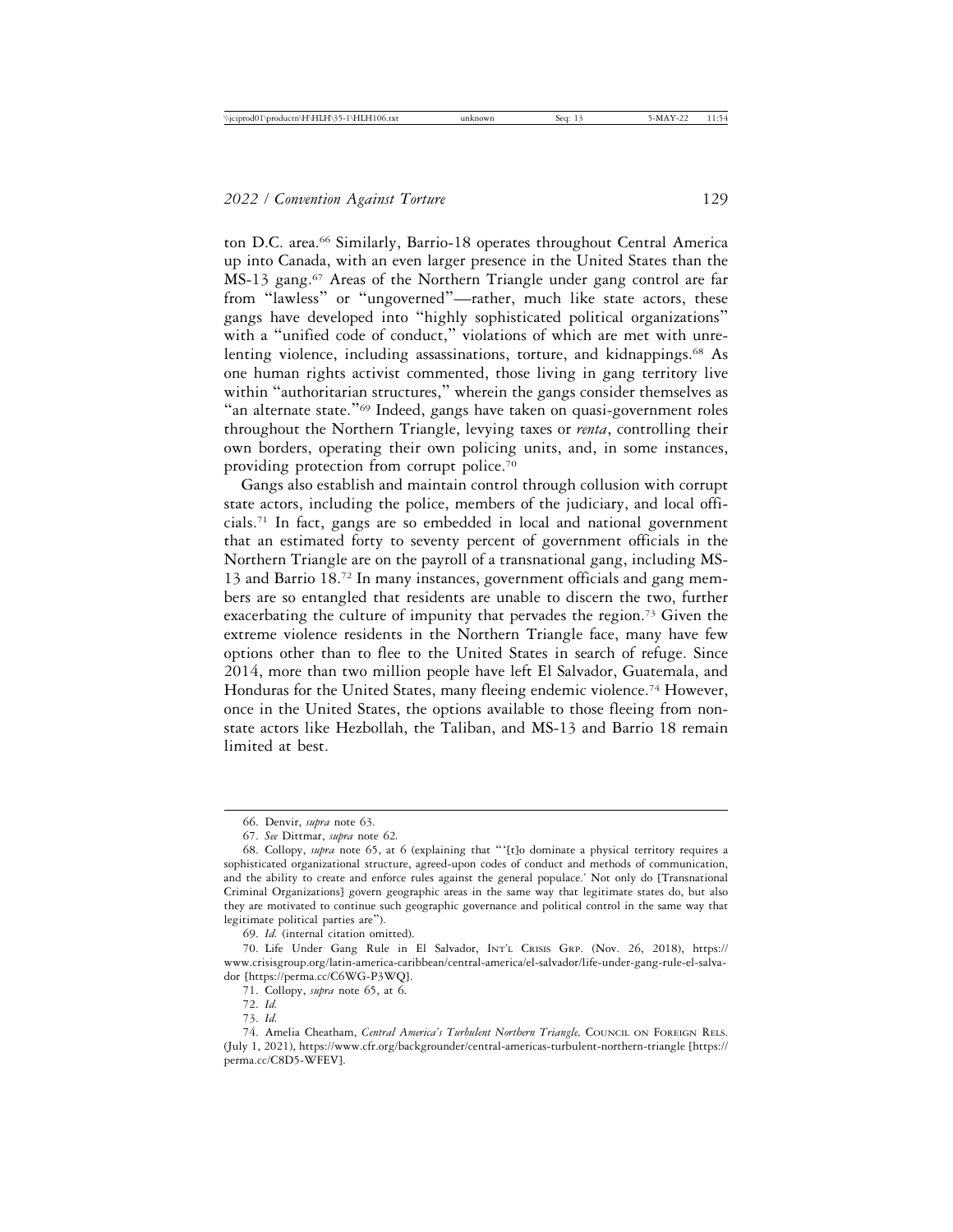# *B. CAT Protection is Often the Only Form of Protection Available to Many Individuals Fleeing Torture*

# 1. *Asylum and Withholding of Removal*

Asylum and withholding of removal protection derive from two primary international instruments: the United Nations Convention Relating to the Status of Refugees 1951 ("the Refugee Convention")75 and the 1967 United Nations Protocol Relating to the Status of Refugees ("the Protocol").76 Article 33 of the 1951 Refugee Convention includes a non-refoulement obligation, which provides that "[n]o Contracting State shall expel or return ('*refouler'*) a refugee in any manner whatsoever to the frontiers of territories where his life or freedom would be threatened on account of his race, religion, nationality, membership of a particular social group or political opinion."77 The 1951 Convention is binding on the United States, following its ratification of the Protocol in 1968.<sup>78</sup> The United States then enacted domestic law implementing the Convention and Protocol through the 1980 Refugee Act, which incorporates U.S. international treaty obligations, including the definition of a refugee as well as the non-refoulement obligation.79

To qualify for asylum and withholding of removal, an applicant present in the United States must meet the rather narrow definition of a "refugee." A refugee is defined as:

any person who is outside any country of such person's nationality or, in the case of a person having no nationality, is outside any country in which such person last habitually resided, and who is unable or unwilling to return to, and is unable or unwilling to avail himself or herself of the protection of, that country because of persecution or a well-founded fear of persecution on account of race, religion, nationality, membership in a particular social group, or political opinion.80

In other words, an applicant must have (1) suffered past persecution or have a well-founded fear of persecution that is (2) on account of one of the five above-mentioned protected grounds and (3) must be unable or unwill-

<sup>75.</sup> Convention Relating to the Status of Refugees, Jul. 25, 1951, 189 U.N.T.S. 2545 [hereinafter Refugee Convention].

<sup>76.</sup> Protocol Relating to the Status of Refugees, Nov. 6, 1967, 19 U.S.T. 6223 [hereinafter Refugee Protocol].

<sup>77.</sup> Refugee Convention, *supra* note 75, at art. 31.

<sup>78.</sup> Refugee Protocol, *supra* note 76.

<sup>79.</sup> ANKER, *supra* note 1, § 1:6; 8 U.S.C. 1231(b)(3)(A) (implementing the non-refoulement obligation of the Refugee Protocol).

<sup>80.</sup> Immigration and Nationality Act (INA), § 101(a)(42), 8 U.S.C. §1101(a)(42). *See* ANKER, *supra* note 1, § 1:2 ("The U.S. statute tracks [the 1951 Convention's definition of a refugee] and expands upon it by including persons who not only fear future persecution but also are victims or survivors of past persecution for the designated reasons of race, religion, nationality, membership in a particular social group, and political opinion.").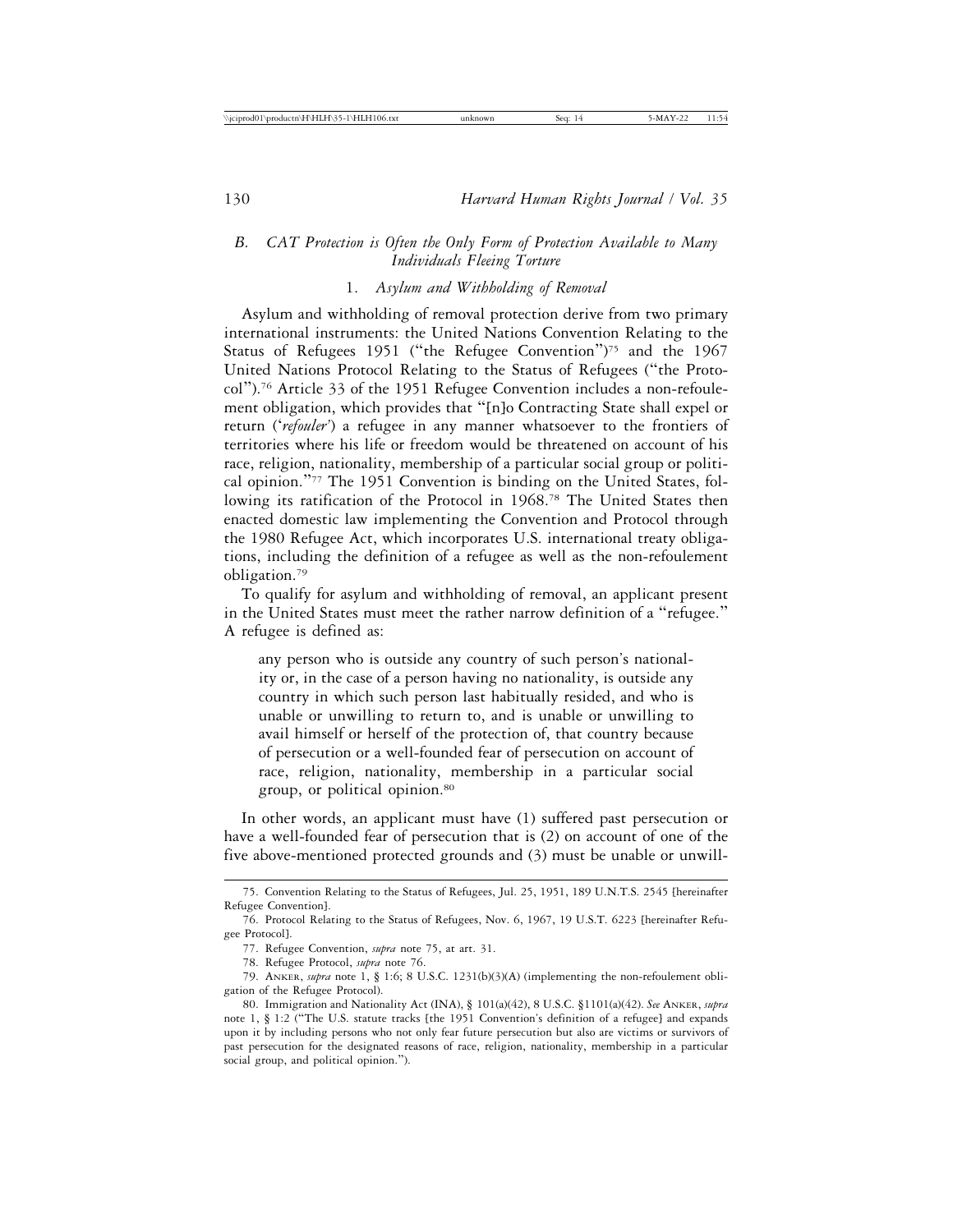ing to return to her country of nationality because of that past persecution or well-founded fear of future persecution.<sup>81</sup> Courts have interpreted persecution to mean "either a threat to the life or freedom of, or the infliction of suffering or harm upon, those who differ in a way regarded as offensive."<sup>82</sup> This definition includes both physical and psychological harm as well as the threat of severe harm.<sup>83</sup> In considering whether the harm constitutes persecution, courts look to the cumulative effect on the applicant.<sup>84</sup> Moreover, evidence of past persecution gives rise to a presumption of future persecution. The government can rebut this presumption by showing, by a preponderance of the evidence, that there has been a "fundamental change in circumstances such that the applicant no longer has a well-founded fear," or that she can reasonably relocate within her designated country of removal.85 Finally, as provided in the definition of a refugee, those fleeing generalized harm are ineligible for asylum and withholding of removal. The applicant must establish a "nexus" between the harm suffered or feared and one of the five protected grounds.<sup>86</sup>

Although those seeking asylum must meet this narrow definition of a refugee, the benefits that flow from a grant of asylum are generous.<sup>87</sup> Those granted asylum may remain in the United States indefinitely. They are eligible to work, may request permission to travel abroad, and can petition for certain family members to obtain derivative asylum status.<sup>88</sup> An individual with asylum status may apply to adjust their status to that of a lawful permanent resident no earlier than one year after a grant of asylum, and four years later, they may apply for U.S. citizenship.89

However, even those who meet the above-mentioned requirements may not be eligible for asylum. Asylum in the United States is a form of *discretionary* protection, meaning that certain individuals are ineligible for asylum even if they satisfy the requirements.<sup>90</sup> Moreover, individuals who do not apply for asylum within one year of entry into the United States, indi-

88. *See* ANKER, *supra* note 1, § 1:7 (describing the benefits that flow from an asylum grant). 89. *Id.*

<sup>81. 8</sup> C.F.R. §§ 208.13(b)(1), 1208.13(b)(1).

<sup>82.</sup> Matter of Acosta, 19 I. & N. Dec. 211 (BIA 1985).

<sup>83.</sup> *See, e.g.*, Stanojkova v. Holder, 645 F.3d 943, 947–48 (7th Cir. 2011) (explaining that discrimination or harassment does not rise to the level of "persecution" where "persecution" requires a higher level of severity); Nelson v. INS, 232 F.3d 258, 263–64 (1st Cir. 2000) (noting that an applicant's harm must be sufficiently severe to rise to the level of "persecution").

<sup>84.</sup> Ahmed v. Keisler, 504 F.3d 1183, 1194 (9th Cir. 2007).

<sup>85. 8</sup> C.F.R. §§ 208.13(b)(1)(i)(A), 1208.13(b)(1)(i))A).

<sup>86. 8</sup> U.S.C. § 1101(a)(42); INS v. Elias-Zacarias, 502 U.S. 478 (1992).

<sup>87.</sup> *See* Elizabeth Keyes, *Unconventional Refugees*, 67 AM. U. L. REV. 89, 139 (2017) (explaining that "[t]he path to the status is . . . constrained by the very specific definition of a 'refugee,' by evidentiary burdens, and by the complexity of the process. The reward for obtaining the status, on the other hand, is excellent, with its path to citizenship within approximately five years of being granted asylum").

<sup>90.</sup> INA § 208(b)(1)(A), 8 U.S.C. § 1158(a)(b)(1)(A) ("The Secretary of Homeland Security or the Attorney General *may* grant asylum to an alien who has applied for asylum . . . .") (emphasis added); *See generally* Deborah E. Anker, *Discretionary Asylum: A Protection Remedy for Refugees under the Refugee Act of 1980*, 28 VA. J. INT'L L. 1, (1987) (exploring the evolution of discretionary asylum jurisprudence).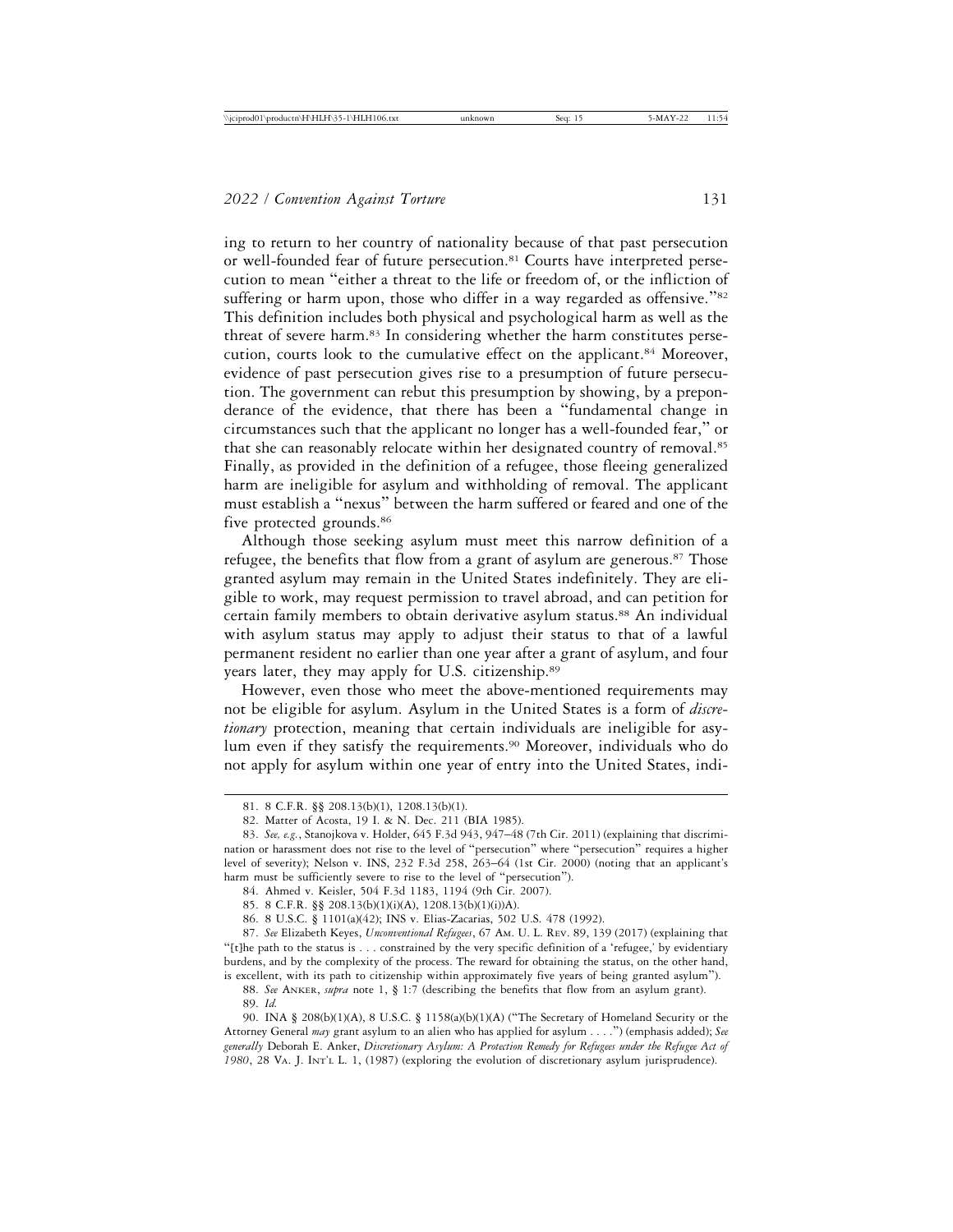viduals who have firmly resettled in another country, and individuals who have traveled through a "safe third country" are barred from asylum.<sup>91</sup>

Those ineligible for asylum may apply for "withholding of removal," which is a *mandatory* form of relief from removal, meaning that if the applicant meets the eligibility requirements for withholding of removal and is not otherwise barred, the United States is prohibited under domestic and international law from returning the individual to the designated country of removal.92 This non-refoulement obligation is based upon the United States' obligations under Article 33 of the Refugee Convention, which prohibits the return of individuals to a country where their "life or freedom would be threatened" on account of a protected ground.<sup>93</sup>

Although asylum and withholding of removal share the same substantive requirements, those seeking withholding of removal have a higher burden of proof. Asylum applicants must show a "well-founded fear" of persecution on account of a protected ground, which courts have interpreted as requiring a "reasonable possibility" of persecution—encompassing a less than fifty percent chance, or even a one-in-ten chance, of being persecuted.94 Applicants for withholding of removal, on the other hand, must demonstrate that they are "more likely than not" to face persecution, which requires a greater than fifty percent likelihood of persecution.<sup>95</sup> This means that those who are unable to prove a well-founded fear of persecution for purposes of asylum eligibility will necessarily be unable to meet the higher burden of proof required for withholding of removal.

Even if they satisfy this higher burden of proof, those granted withholding of removal receive far fewer benefits: they are protected from removal from the United States, but they are not afforded any legal status. They are permitted to work, but they are unable to petition for family members, they cannot leave the United States without executing their removal order, and there is no pathway to U.S. citizenship.<sup>96</sup> Moreover, should conditions improve in an individual's home country, the U.S. government can revoke withholding of removal and attempt to remove the individual.<sup>97</sup>

A number of bars apply to those seeking asylum and withholding of removal, including bars against "persecutors," individuals convicted of "particularly serious" crimes, those who have committed serious non-political crimes, and individuals who are a danger to society.98 Over the last

<sup>91.</sup> *See* KAREN MUSALO ET AL., REFUGEE LAW AND POLICY, A COMPARATIVE AND INTERNATIONAL APPROACH, 821–22 (4th ed. 2011) (describing the various bars and exceptions to asylum eligibility). 92. INA § 241(b)(3;, 8 U.S.C. § 1231(b)(3).

<sup>93.</sup> *Id*.

<sup>94.</sup> I.N.S. v. Cardoza-Fonseca, 480 U.S. 421, 440 (1987).

<sup>95.</sup> *Id.* at 438–41.

<sup>96. 8</sup> C.F.R. § 208.16(f). *See* ANKER, *supra* note 1, § 1:7 (noting that those granted withholding of removal have "no status *per se* . . . they are only protected from return to the persecuting country").

<sup>97.</sup> LEGOMSKY & RODRÍGUEZ, *supra* note 5, at 920 (noting that asylum is "further-reaching than withholding; it results in permission to remain, not just non-return to the country of persecution").

<sup>98.</sup> INA § 208(a)(2), 241(b)(3); 8 U.S.C. § 1231(b)(3).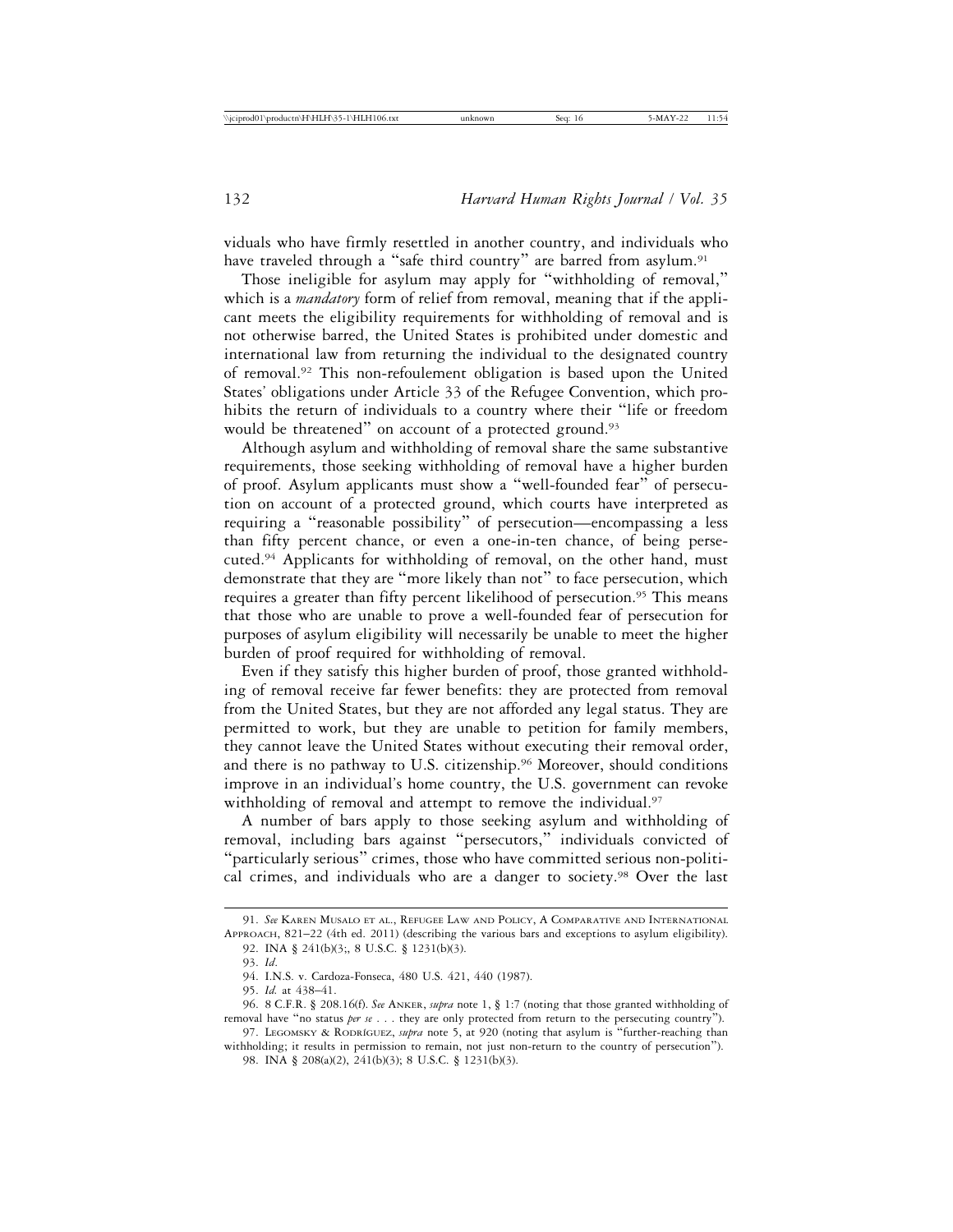several years, federal courts and immigration agencies have applied these bars to a growing class of individuals—including those who have committed relatively minor crimes like filing a false tax return or mail fraud99 such that an increasing number of individuals fleeing persecution are barred from eligibility for asylum and withholding of removal.<sup>100</sup>

Scholars and commentators have gone so far as to argue that courts and immigration agencies have "systematically demolished" asylum.<sup>101</sup> Although prior administrations undertook measures to limit access to asylum (whether through increased immigration detention or through policies that criminalized those seeking to enter the United States for protection),102 the Trump Administration was the most vocal and systematic in its efforts to demolish asylum. The Trump Administration implemented measures such as family separation and zero-tolerance,<sup>103</sup> metering of asylum seekers at the border,<sup>104</sup> asylum bans,<sup>105</sup> the Migrant Protection Protocols (MPP or "Remain in Mexico" policy),<sup>106</sup> as well as a number of adjudicatory rulings that further narrowed the definition of a "refugee" for purposes of gaining asy-

101. ANDREW I. SCHOENHOLTZ ET AL., THE END OF ASYLUM 2 (2021) (stating that the United States is experiencing an "end to asylum" through "twisting statutory language beyond recognition through adjudicatory rulings, procedural changes, regulations of dubious legality, new fees, and even changes in forms and how they are processed").

102. *Id.* at 20–30.

105. *Id.* at 156–60 (describing the various asylum bans issued by the Trump Administration, which sought to bar certain categories of asylum seekers from accessing asylum protections).

106. *Fact Sheet: The* "*Migrant Protection Protocols*", AMERICAN IMMGR. COUNCIL (Jan. 22, 2021), https://www.americanimmigrationcouncil.org/research/migrant-protection-protocols [https://perma.cc/ JAV8-GEH3] (describing the MPP program which mandated upwards of seventy thousand people to wait outside the United States while their asylum applications were processed).

<sup>99.</sup> *See Misapplication of the Particularly Serious Crime Bar to Deny Refugees Protection from Removal to Countries Where Their Life or Freedom Is Threatened*, THE IMMIGRANT DEF. PROJECT & THE HARV. IM-MIGR. AND REFUGEE CLINICAL PROGRAM, 3–4 (Fall 2018) (arguing that the U.S. implementation and interpretation of the "particularly serious crime" bar "sweeps much more broadly than originally intended" under international law).

<sup>100.</sup> *See generally* Evangeline G. Abriel, *The Effect of Criminal Conduct upon Refugee and Asylum Status*, 3 SW. J. L. & TRADE AM. 359 (1996) (explaining that the asylum bars are interpreted broadly to preclude asylum and withholding of removal access to a large number of individuals, many of whom have committed relatively minor crimes); Kate Aschenbrenner, *Discretionary (In)Justice: The Exercise of Discretion in Claims for Asylum*, 45 U. MICH. J. L. & REFORM 595 (2012) (arguing that even if an asylum applicant has not triggered a mandatory bar to asylum, the discretionary nature of asylum renders many individuals with criminal convictions ineligible for asylum protection).

<sup>103.</sup> *Q&A: Trump Administration's* '*Zero-Tolerance' Immigration Policy*, HUM. RTS. WATCH (Aug. 16, 2018), https://www.hrw.org/news/2018/08/16/qa-trump-administrations-zero-tolerance-immigrationpolicy# [https://perma.cc/PFE4-9YEX]. ("On April 6, 2018, U.S. Attorney General Jeff Sessions announced a new 'zero-tolerance' policy intended to ramp-up criminal prosecution of people caught entering the United States illegally," which led to thousands of children being separated from their parents.).

<sup>104.</sup> Lindsay M. Harris, *Asylum Under Attack: Restoring Asylum Protection in the United States*, 67 Loy. L. Rev. 121, 130–33 (2020) (describing the "metering" of asylum seekers at U.S. borders, a program that began under the Obama administration and continued into the Trump administration). Metering refers to the Customs and Border Protection practice of processing a limited number of asylum seekers at U.S. ports of entry on any given day, creating lengthy (up to 6-12 months) waitlists for entry into the United States. *Id.* Although the Biden Administration indicated he would end the metering practice, as of August 2021 he had not.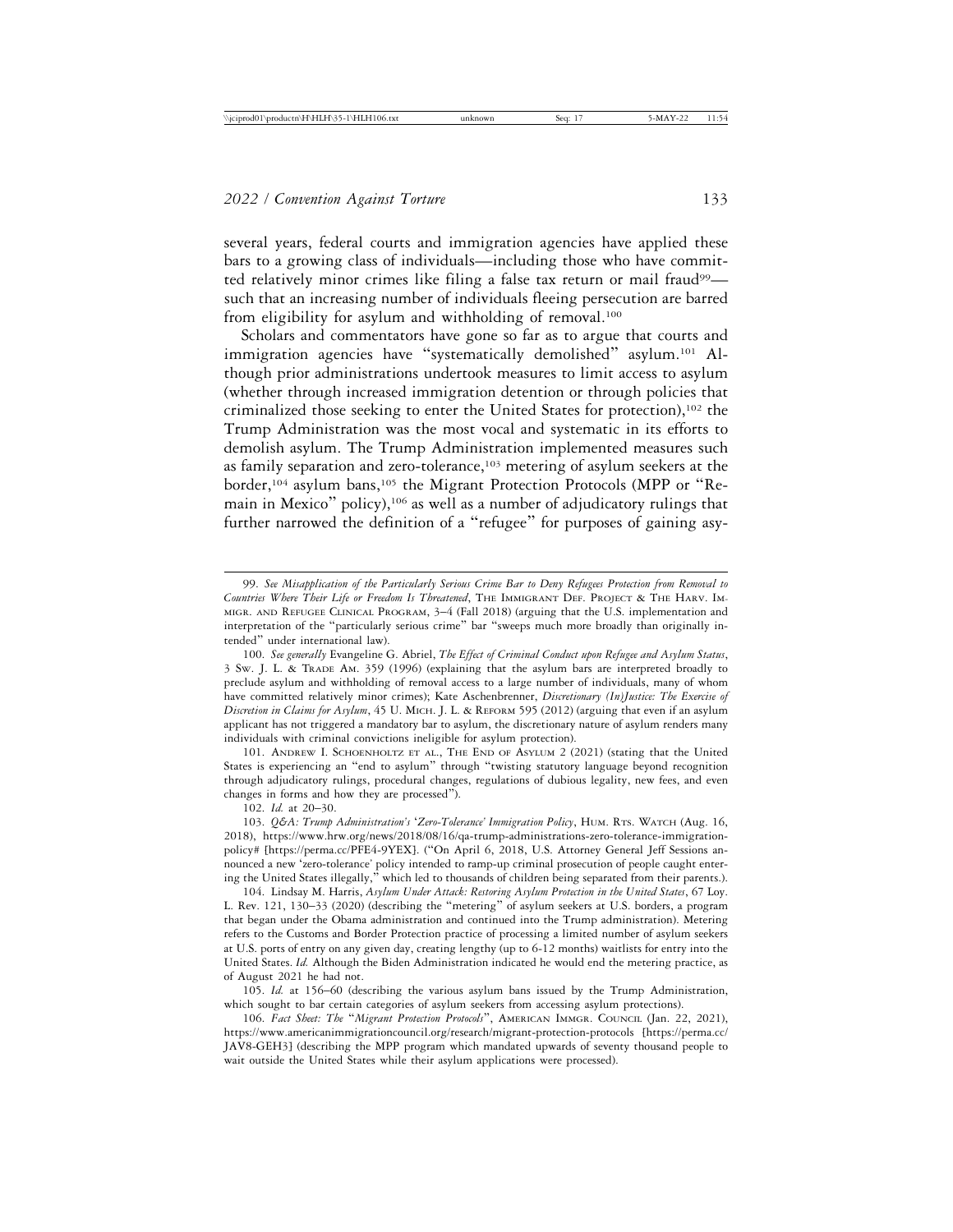lum.107 These measures essentially cut off asylum and withholding of removal access to thousands of individuals fleeing violence and related harms in direct contravention of United States domestic and international laws. In fiscal year 2020, asylum denial rates soared to a record high of 71.6 percent, a substantial increase from a denial rate of 54.6 percent during the last year of the Obama Administration.108 Although asylum denial rates decreased in the next year under President Biden, they remained high with 63 percent of cases denied.109 Many of the restrictions on asylum access, such as the oneyear filing deadline and the statutory bars, existed well before the Trump Administration and continue under the Biden Administration.110 These various measures have led scholars to argue that the United States is experiencing "the end of asylum."111 In light of these measures—in particular the broadening of categories of individuals who fall within the bars to asylum and withholding of removal as well as the adjudicatory rulings that constrict the definition of a refugee—relief under the CAT is a "powerful tool," and often the *only* tool, available to those fleeing torture.<sup>112</sup>

### 2. *The Convention Against Torture: Its Obligations and Requirements*

The Convention Against Torture ("the Torture Convention") is a multinational treaty adopted by the UN General Assembly in 1984 that seeks to prevent and punish all forms of torture.<sup>113</sup> The prohibition against torture has attained *jus cogens* ("compelling law") status, meaning the Torture Convention's prohibition against torture applies to all governments regard-

<sup>107.</sup> *See* Harris, *supra* note 104, at 160–170 (describing the various administrative decisions that severely curtailed asylum access including, *e.g.*, Matter of A-B-, 27 I. & N. Dec. 316 (A.G. 2018) (A-B-I), Matter of A-B*-*, 28 I. & N. Dec. 199 (A.G. 2021) (A-B- II), which undermined asylum access for those fleeing gender-based violence, and Matter of L-E-A-, 27 I. & N. Dec. 581 (A.G. 2019) (L-E-A-II), which limited asylum protection for those fleeing persecution on account of their membership in a family group). These decisions have since been vacated by Attorney General Garland, *see* Matter of A-B-, 28 I. & N. Dec. 307 (A.G. 2021) and Matter of L-E-A*-*, 28 I. & N. Dec. 304 (A.G. 2021).

<sup>108.</sup> *Asylum Denial Rates Continue to Climb*, TRAC IMMIGR. (Oct. 28 2020), https://trac.syr.edu/ immigration/reports/630/ [https://perma.cc/22VX-BW5K].

<sup>109.</sup> *Asylum Denial Rates Climb Under Biden*, TRAC IMMIGR. (Nov. 10, 2021), https://trac.syr.edu/ immigration/reports/667/ [https://perma.cc/MB2S-MS7Z].

<sup>110.</sup> *See generally* Roy Xiao, *Refuge from Time: How the One-Year Filing Deadline Unfairly Frustrates Valid Asylum Claims*, 95 N.C. L. REV. 523 (2017) (describing the grave impact of the one-year filing deadline on those fleeing persecution); *see also* Abriel, *supra* note 100, at 366–70 (explaining that the asylum bars are interpreted broadly to preclude asylum and withholding of removal access to a large number of individuals, many of whom have committed relatively minor crimes).

<sup>111.</sup> ANDREW I. SCHOENHOLTZ ET AL., THE END OF ASYLUM 2 (2021)

<sup>112.</sup> *See* Rosati, *supra* note 1, at 540 ("Article 3 of the Torture Convention is a powerful tool for immigration advocates, because there are no exceptions to granting relief under the Convention if a person can show that it is more likely than not that he or she would be subjected to torture."); *see also* Bauer, *supra* note 20, at 744; LEGOMSKY & RODRÍGUEZ, *supra* note 5, at 1121 ("Article 3.1 promises hope for some people who for various reasons are unable to procedure nonrefoulement under the 1951 Convention. Some are individuals who cannot satisfy the substantive criteria for asylum because the harm they fear is not persecution or because the persecution is not on account of any of the five protected grounds."); CHARLES GORDON ET AL., IMMIGRATION LAW AND PROCEDURE (2020 rev'd edition).

<sup>113.</sup> Torture Convention, *supra* note 7.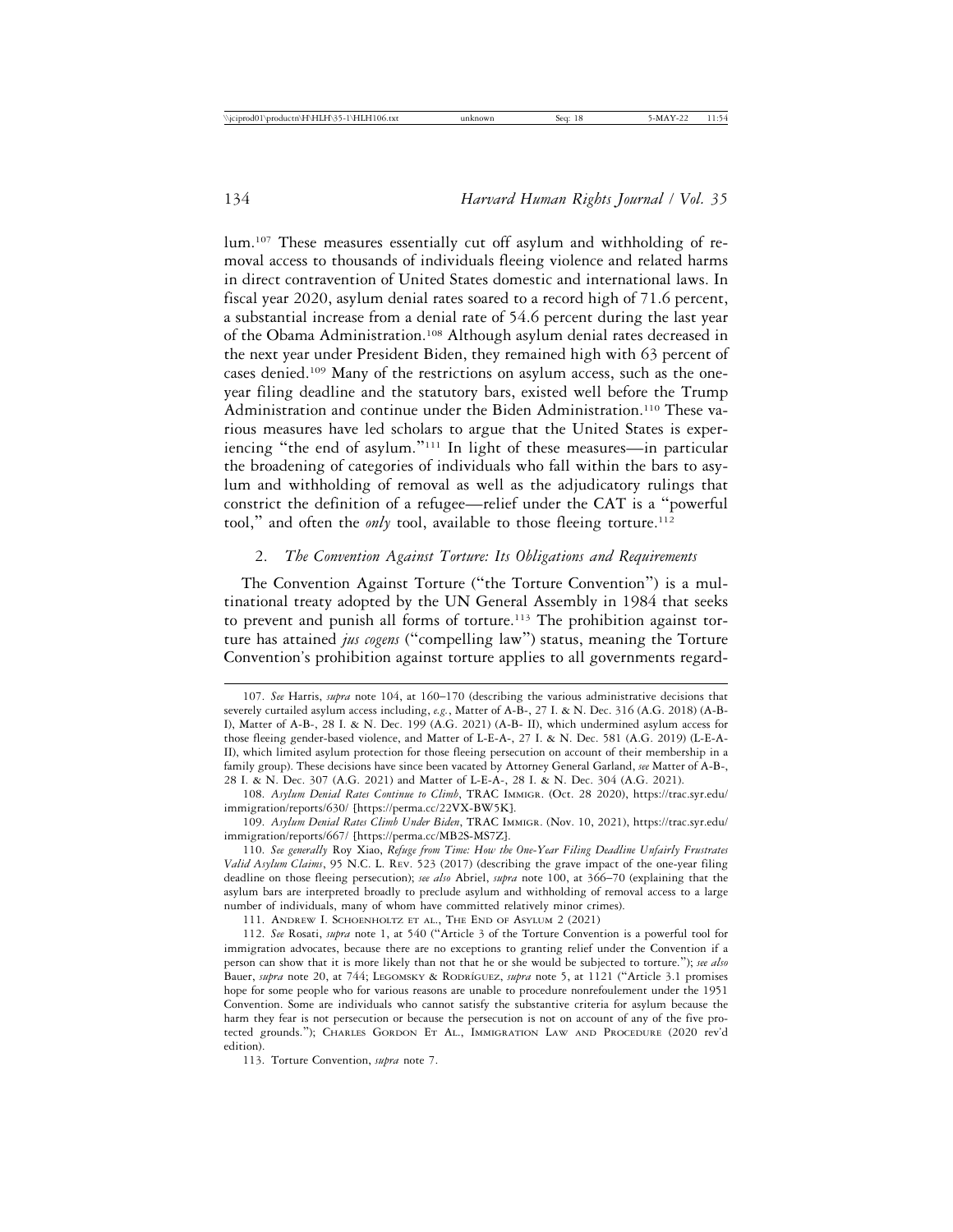less of domestic law, and the prohibition is absolute, meaning that no exceptional circumstances may be invoked to justify torture, whether in the name of war or national security.114 Moreover, the Torture Convention obligates states to take legislative, administrative, judicial, or other measures to prevent, punish, deter, and redress torture, obligations from which states cannot derogate under any circumstances.<sup>115</sup>

The Torture Convention established the UN Committee Against Torture, which is part of the UN Office of High Commissioner for Human Rights.116 The Committee is comprised of ten independent experts in the field of human rights, and is charged with interpreting the Torture Convention and monitoring implementation and state party compliance.<sup>117</sup> The Committee investigates and hears complaints brought by individuals who allege state failure to comply with the Convention.<sup>118</sup> Committee opinions are not binding precedent in the United States, but they do serve an advisory purpose.<sup>119</sup>

Included within the Torture Convention is the bedrock principle that obliges countries to not return ("*refouler*") any individual to a country where they are likely to face torture:

1. No State Party shall expel, return (refouler) or extradite a person to another state where there are *substantial grounds for believing* that he would be in danger of being subjected to torture.

2. For the purpose of determining whether there are such grounds, the competent authorities shall *take into account all relevant considerations* including, where applicable, the existence in the State concerned of a consistent pattern of gross, flagrant or mass violations of human rights.<sup>120</sup>

As made clear by the plain language of the Torture Convention, the treaty is to be broadly interpreted, taking into account "all relevant considerations." In keeping with this broad interpretation, the Committee

<sup>114.</sup> *See* Rosati, *supra* note 1, at 550; *see also* Robert McCorquodale & Rebecca LaForgia, *Taking off the Blindfolds: Torture by Non-State Actors*, 1 HUM. RTS. L. REV. 189, 190 (2001) (explaining that the prohibition against torture is now a *jus cogens* rule, meaning a norm that ranks higher in the international hierarchy than even treaty law or customary rules).

<sup>115.</sup> Torture Convention, *supra* note 7, art. 2; *see* Melzer, *supra* note 1, at ¶19; *see also* Deborah M. Weissman et al., *Understanding Accountability for Torture: The Domestic Enforcement of International Human Rights Treaties*, U.N.C. SCH. L., HUM. RTS. POL'Y LAB, 19 (2016–17), https://law.unc.edu/wp-content/ uploads/2019/10/understanding-accountability-for-torture.pdf (noting that the CAT "creates an obligation for member state to do more than just abstain from torturing people, but must actually take steps to *prevent* torture").

<sup>116.</sup> Torture Convention, *supra* note 7, art. 17.

<sup>117.</sup> *Id.*

<sup>118.</sup> GORDON ET. AL., *supra* note 123, § 33.10[2]

<sup>119.</sup> Torture Convention, *supra* note 7, art. 30. Article 30 "opt-out" provision enables States, including the United States to declare that they are not bound by Committee decisions. *Id.*

<sup>120.</sup> Torture Convention, *supra* note 7, art. 3 (emphasis added).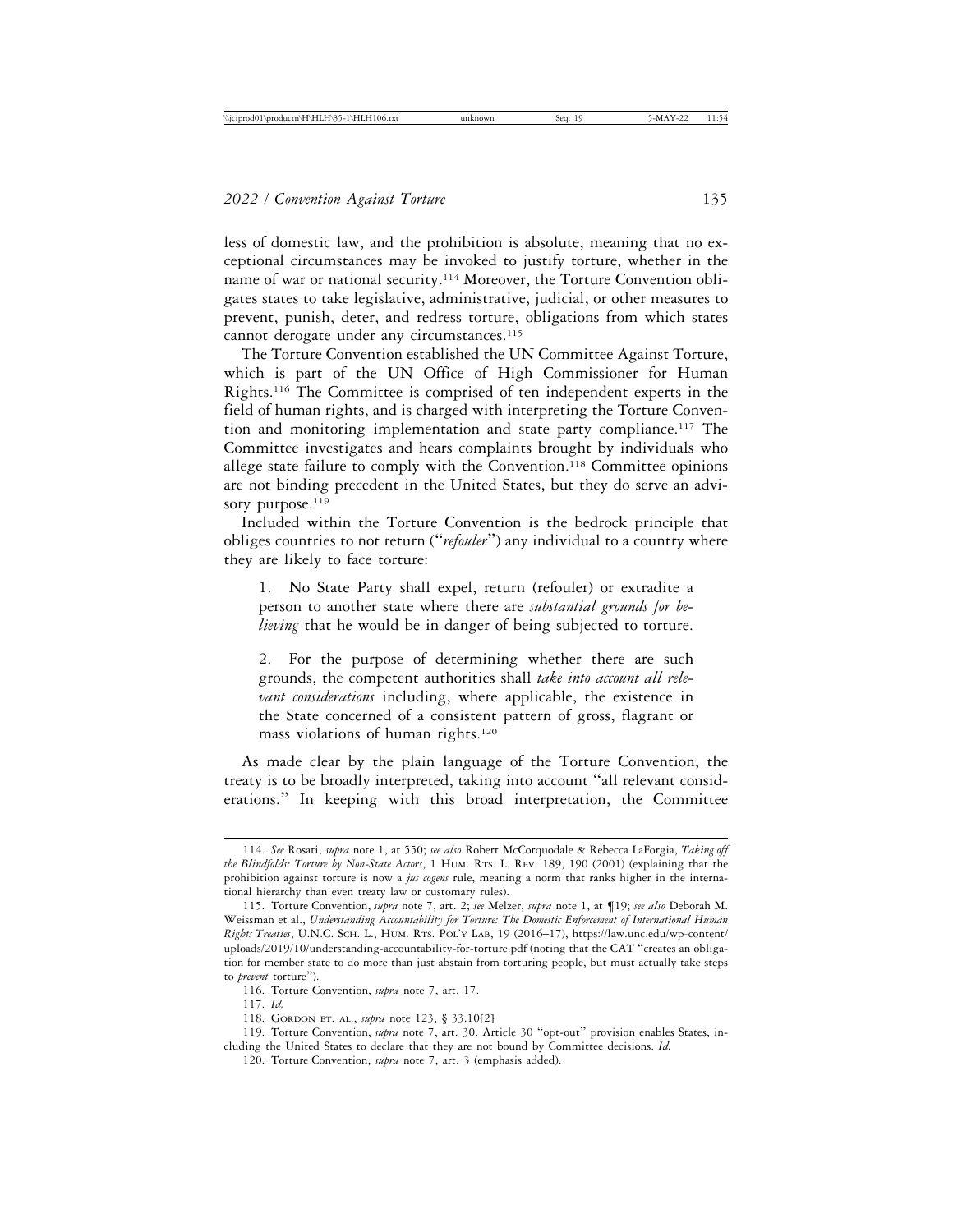Against Torture clarified in a 2010 decision that "substantial grounds for believing" did not require that the risk of torture be "highly probable," but rather "foreseeable, real, and personal."<sup>121</sup>

The United States ratified the Torture Convention in 1994, and in 1998 the U.S. Congress directed through the FARRA that regulations be promulgated to implement the obligations of the CAT.122 The non-refoulement language of FARRA comports with the CAT's language and intent, providing that "[i]t shall be the policy of the United States not to expel, extradite, or otherwise effect the involuntary return of any person to a country in which there are substantial grounds for believing that person would be in danger of being subjected to torture."<sup>123</sup> The Attorney General promulgated the relevant implementing regulations in 1999, which further clarified this non-refoulement obligation.124

Although asylum law is broader than the CAT in a number of respects, unlike the Refugee Convention, the principle of non-refoulement found in the CAT is absolute, meaning that it is non-derogable and there are *no* exceptions.<sup>125</sup> Indeed, the obligation to not return someone to a country where they are likely to face torture is stronger in the context of the Torture Convention than the 1951 Refugee Convention.<sup>126</sup> This means that an individual eligible for relief under the Torture Convention may not be refouled even if that individual is unable to establish that they qualify for refugee status under the Refugee Convention.<sup>127</sup> Moreover, the mandatory nature of the Torture Convention means that an individual may not be returned to a country where they are likely to be subjected to torture—even where they may be otherwise barred from applying for asylum or withholding of removal, and even in the face of national emergencies or conflict.128 As the availability of asylum and withholding of removal increasingly shrinks, the CAT's promise of heightened protection is critical to those fleeing severe harm who are unable to access other forms of protection.

Although the CAT prevents the removal of an individual who is likely to be subjected to torture, this form of immigration relief offers little else. CAT protection comes in two forms: (1) withholding of removal, and (2) deferral of removal for individuals who face a mandatory bar to withholding

- 125. Melzer, *supra* note 1, at ¶ 19.
- 126. *Id.* at ¶ 38.

<sup>121.</sup> Comm. Against Torture, Decision, Njamba & Balikosa v. Sweden, Commc'n No. 322/2007, ¶ 9.6, U.N. Doc. CAT/C/44/D/322/2007 (Jun. 3, 2010) (finding that substantial grounds exist for believing a complainant under the Torture Convention is in danger of being subject to torture if returned to the Democratic Republic of Congo after balancing "*all* of the [relevant] factors . . . and assessing the legal consequences") (emphasis added).

<sup>122.</sup> FARRA § 2242.

<sup>123.</sup> FARRA § 2442(a).

<sup>124. 8</sup> C.F.R. § 208.16(c)(2).

<sup>127.</sup> *Id.*

<sup>128.</sup> KEES WOUTERS, INTERNATIONAL LEGAL STANDARDS FOR THE PROTECTION FROM REFOULE-MENT 563 (2009).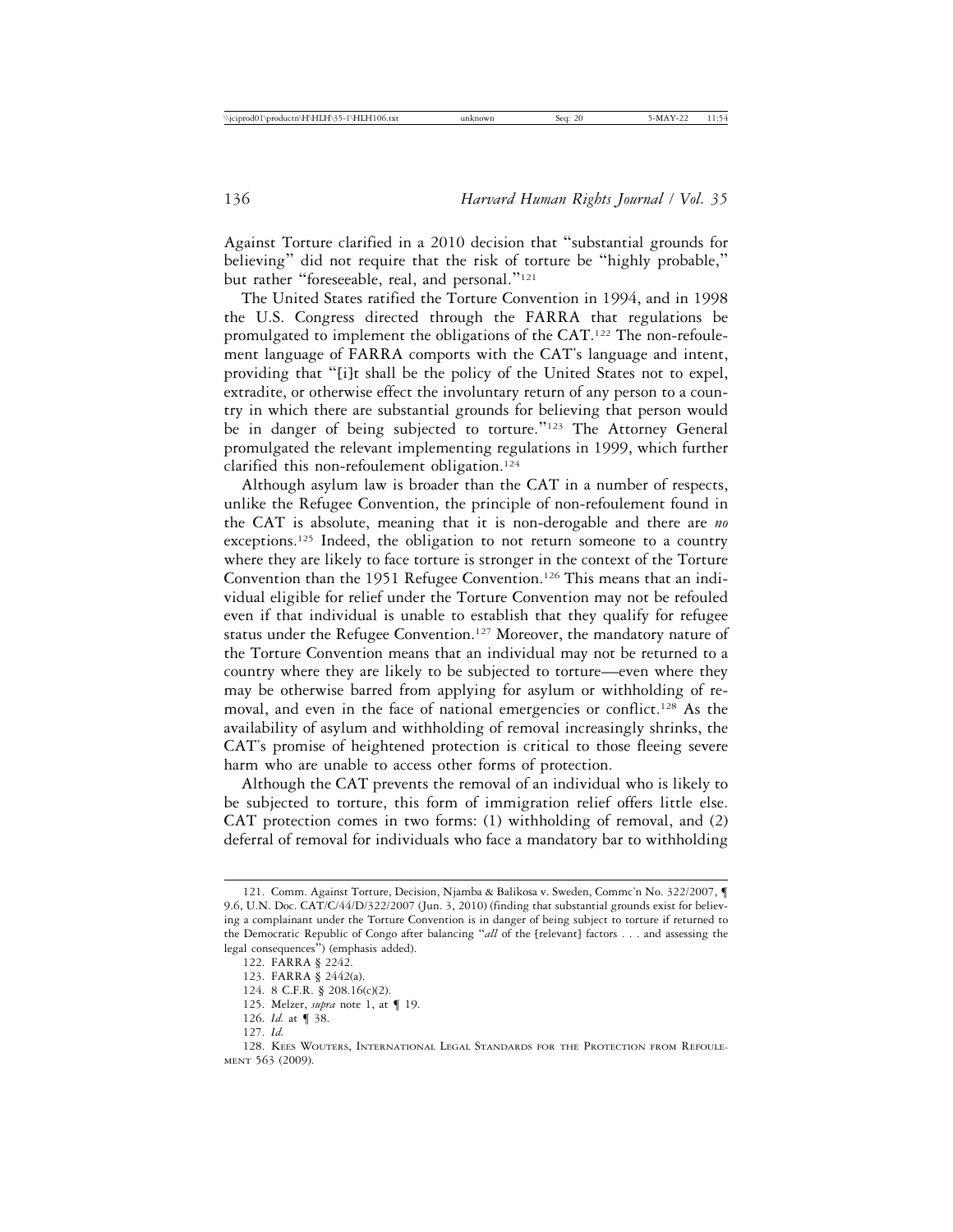of removal under CAT.129 Neither protection confers any official immigration status (although individuals are entitled to work authorization), and there is no right to petition for family members, nor is the protection necessarily permanent.<sup>130</sup> In both instances, the government may return the person to their home country or to a designated "safe third country" should conditions improve such that the individual can no longer meet the requirements of the CAT.131 Indeed, the CAT is intended as a temporary protection granted for as long as necessary to ensure the person is not returned to a place where they will likely face torture.

To establish a *prima facie* case for protection under the CAT, an applicant must prove through specific objective evidence that she is more likely than not to face "torture" that is "inflicted by or at the instigation of or with the consent or acquiescence of a public officials or other person acting in an official capacity."132 In assessing whether to grant CAT protection, courts consider all evidence relevant to the possibility of future torture, including, but not limited to:

- (i) Evidence of past torture inflicted upon the applicant;
- (ii) Evidence that the applicant could relocate to a part of the country of removal where he or she is not likely to be tortured;
- (iii) Evidence of gross, flagrant or mass violations of human rights within the country of removal, where applicable; and
- (iv) Other relevant information regarding conditions in the country of removal.133

CAT eligibility is in one respect broader than asylum and withholding of removal in that eligibility for the CAT does not require establishing a "nexus" between the torture feared and a protected ground. This is significant for individuals fleeing severe harm who are unable to establish a "nexus," and are thus barred from asylum and withholding of removal, as

<sup>129.</sup> The primary difference between withholding and deferral under the CAT is the manner in which the government can seek to later terminate the protection. To terminate withholding of removal under CAT, the U.S. government must undergo a more arduous process through the filing of a motion to reopen the individual's removal proceedings in immigration court and produce new evidence that was previously unavailable. The government also bears the burden, by a preponderance of the evidence, that the individual no longer meets the requirements under the CAT. On the other hand, to terminate deferral of removal, the government need simply move for an expedited *de novo* hearing and produce relevant evidence not previously considered. The burden in this context is on the CAT applicant. 8 C.F.R. §§ 1208.16(c), 1208.17(a).

<sup>130. 8</sup> C.F.R. § 274a.12(a)(10).

<sup>131. 8</sup> C.F.R. § 208.16(f).

<sup>132. 8</sup> C.F.R. §§ 208.16(c)(2), 208.18(a)(1).

<sup>133. 8</sup> C.F.R. § 208.16(c)(3)(i-iv).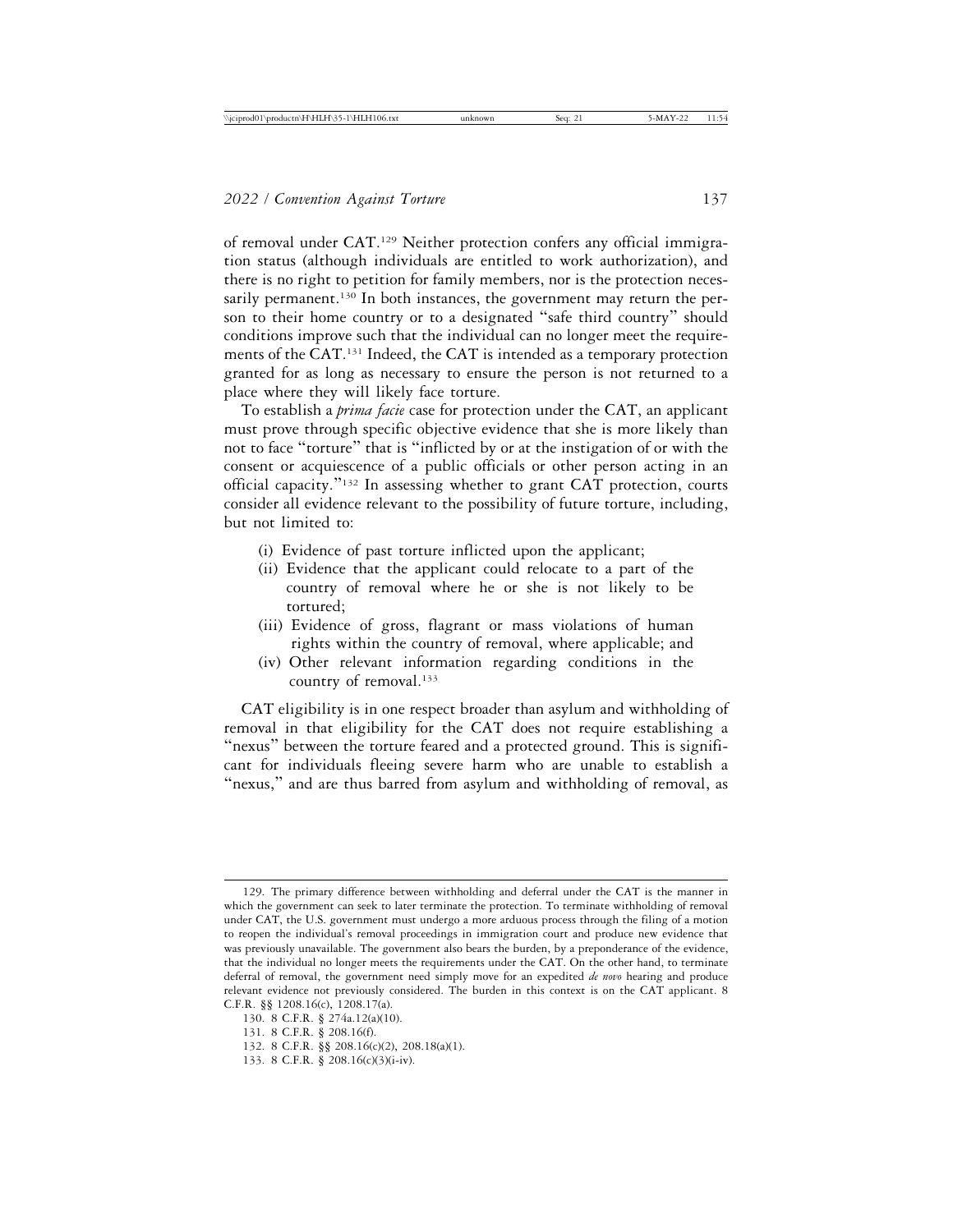an individual who is likely to face torture may nonetheless be eligible for CAT relief.134

However, CAT protection is narrower than protection under both asylum and withholding of removal in two respects: (1) the harm feared, and (2) who must perpetrate the harm. Under the CAT, "torture" is defined as "any act by which severe pain or suffering, whether physical or mental, intentionally inflicted on a person" for an impermissible purpose (such as to secure a confession or for any discriminatory reason).<sup>135</sup> The infliction of *severe* pain or suffering, whether mental or physical, is critical in meeting this definition and includes the threat of imminent death, severe physical pain or suffering, the administration or application of mind-altering substances, or other procedures that aim to disrupt profoundly the senses or the personality, among other harmful acts.136 The implementing regulations clarify that torture is an "extreme form of cruel and inhuman treatment," and it excludes "lesser forms of cruel, inhuman or degrading treatment or punishment."<sup>137</sup> "Torture" also excludes pain or suffering arising only from, inherent in, or incidental to lawful sanctions.<sup>138</sup> Further, the CAT requires the torturers' "specific intent" to cause severe pain or suffering.<sup>139</sup> The definition of torture under the CAT is thus more restrictive than the definition of persecution under U.S. asylum and withholding of removal laws,<sup>140</sup> such that an individual may fear severe harm rising to the level of persecution, but not satisfy the CAT's narrower definition of torture. Moreover, the CAT requires a higher risk of harm feared than asylum, with the former requiring, like withholding of removal, that the risk be "more likely than not." As discussed earlier, the "more likely than not" standard requires a higher probability than asylum's "reasonable possibility" standard. This higher burden under U.S. CAT jurisprudence differs from that under international law, which, as noted earlier, requires that the risk be "foreseeable" and "need not be highly probable."<sup>141</sup>

<sup>134.</sup> *See generally*, Walter H. Ruehle, *Into the Heart of Darkness: The Nexus Factor in Asylum Cases*, 14- 11 IMMIGR. BRIEFINGS 1 (2014) (describing the obstacles asylum applicants face in proving the nexus requirement).

<sup>135.</sup> Torture Convention, *supra* note 7, art. 1; 8 C.F.R. § 208.18(a)(1).

<sup>136. 8</sup> C.F.R. § 208.18(a); *see also* Rosati, *supra* note 1, at 537.

<sup>137. 8</sup> C.F.R. § 208.18(a)(2).

<sup>138. 8</sup> C.F.R. § 208.18(a)(3).

<sup>139.</sup> Pierre v. Att'y Gen. of U.S., 528 F.3d 180, 190 (3d Cir. 2008) (en banc); Oxygene v. Lynch, 813 F.3d 541, 548–49 (4th Cir. 2016) (holding that the requisite mens rea of torture by public officials is specific intent, which is "akin to purpose or desire").

<sup>140. 8</sup> C.F.R. § 208.18(a). The CAT defines torture as an act that inflicts "severe physical or mental pain or suffering," defined as "prolonged mental harm caused by or resulting from . . . [among other things] the threat that another person will imminently be subjected to death, [or] severe physical pain or suffering." 18 U.S.C.A. § 2340. Persecution under U.S. asylum laws does not necessarily need to rise to this level of severity. Persecution encompasses more than threats to life or freedom but must rise to a level of severity beyond harassment. *See* INS v. Stevic, 467 U.S. 407, 428 (1984); Balazoski v. INS, 932 F.2d 638, 642 (7th Cir. 1991).

<sup>141.</sup> Njamba & Balikosa v. Sweden, U.N. Doc. CAT/C/44/D/322/2007, at ¶ 9.4.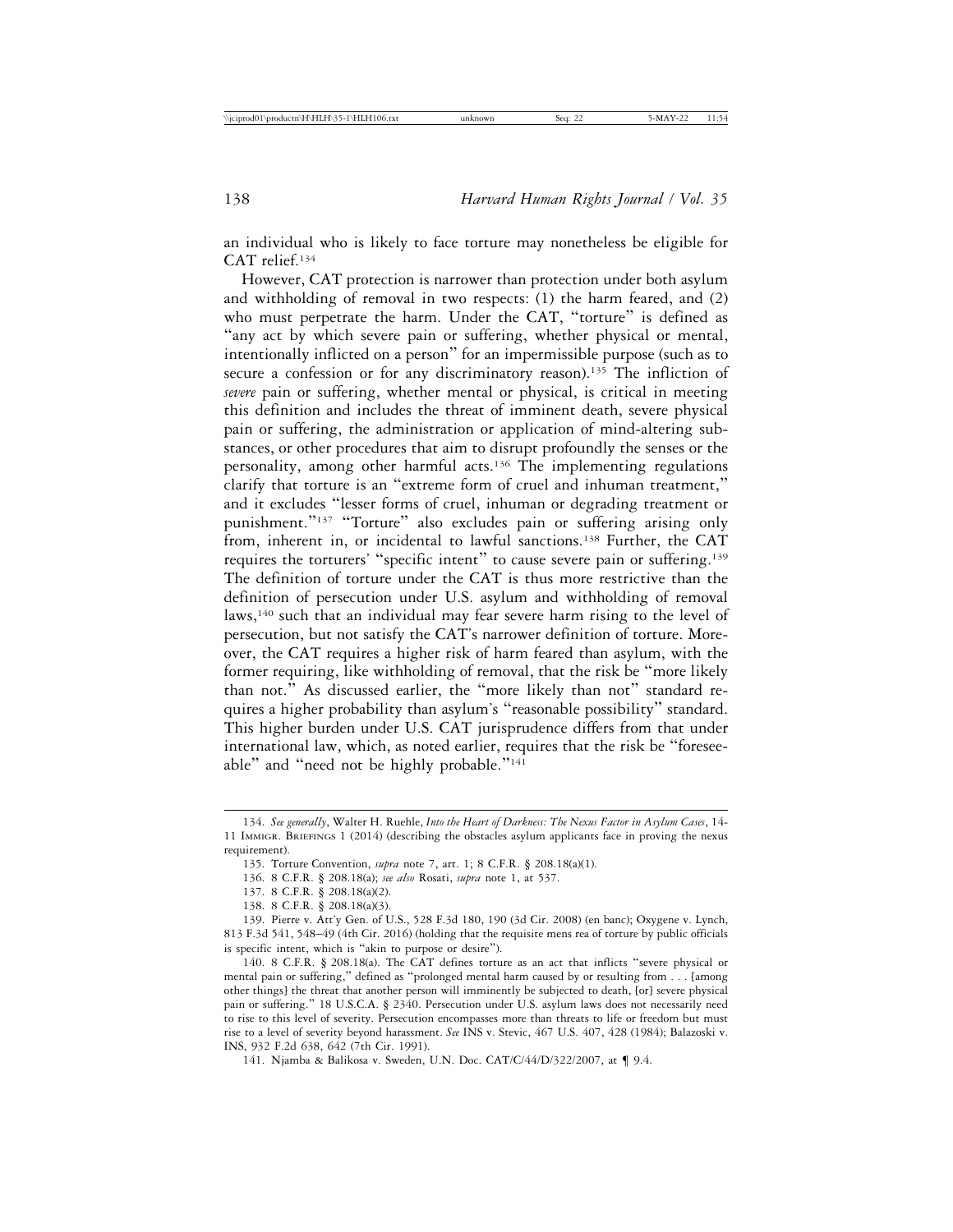Most importantly for purposes of this Article, in contrast to asylum and withholding of removal, the torture feared under the CAT must involve a public official.142 Under U.S. asylum and withholding of removal laws, those fleeing persecution at the hands of private actors may qualify for protection provided they demonstrate that their government is unable or unwilling to protect them from the harm feared.<sup>143</sup> On the other hand, as discussed in detail below, the CAT's narrower requirement that the torture be inflicted at the hands of a public official is often the "biggest obstacle" in securing CAT protection in the United States.<sup>144</sup>

# II. THE TORTURE CONVENTION PROTECTS AGAINST TORTURE PERPETRATED BY STATE AND NON-STATE ACTORS

The language of U.S. regulations implementing CAT confirm that for "torture" to have occurred under the Torture Convention, it must be (1) at the hands of a "public official acting in an official capacity," or (2) "other person acting in an official capacity," or (3) should the torture feared be at the hands of a person not acting in an official capacity ("private actor"), the applicant must show government "acquiescence."145 In considering the scope of the Torture Convention, the drafters debated whether the Convention should apply only to state actors or whether it should extend to nonstate actors.<sup>146</sup> During discussions on the term "public official," a representative from the then Federal Republic of Germany commented as follows:

The term 'public official' refer[s] not only to persons who, regardless of their legal status, have been assigned public authority by State organs on a permanent basis or in an individual case, but also to persons who, in certain regions or under particular conditions, *actually hold and exercise authority over others and whose authority is comparable to government authority* or—be it only temporarily—ha[ve] *replaced government authority or whose authority has been derived from such persons.*<sup>147</sup>

In light of these discussions, all signatory states agreed to extend the scope of the Torture Convention beyond "public officials" to include "other person acting in an official capacity."148 Subsequently, the Committee

<sup>142.</sup> *See* ANKER, *supra* note 1, at § 7:28 ("[T]he Torture Convention defines torture to exclude criminal acts committed by private persons 'without any involvement by the state.'").

<sup>143.</sup> *See* INA § 101(a)(42); Bringas-Rodriguez v. Sessions, 850 F.3d 1051, 1061 (9th Cir. 2017) (en banc) (discussing the development of the "unable or unwilling" standard in the context of "private persecution" under U.S. asylum law).

<sup>144.</sup> *See* Bauer, *supra* note 20, at 747.

<sup>145. 8</sup> C.F.R. § 208.18(a)(1).

<sup>146.</sup> McCorquodale & LaForgia, *supra* note 114, at 196.

<sup>147.</sup> *Id.* (emphasis added).

<sup>148.</sup> *Id.*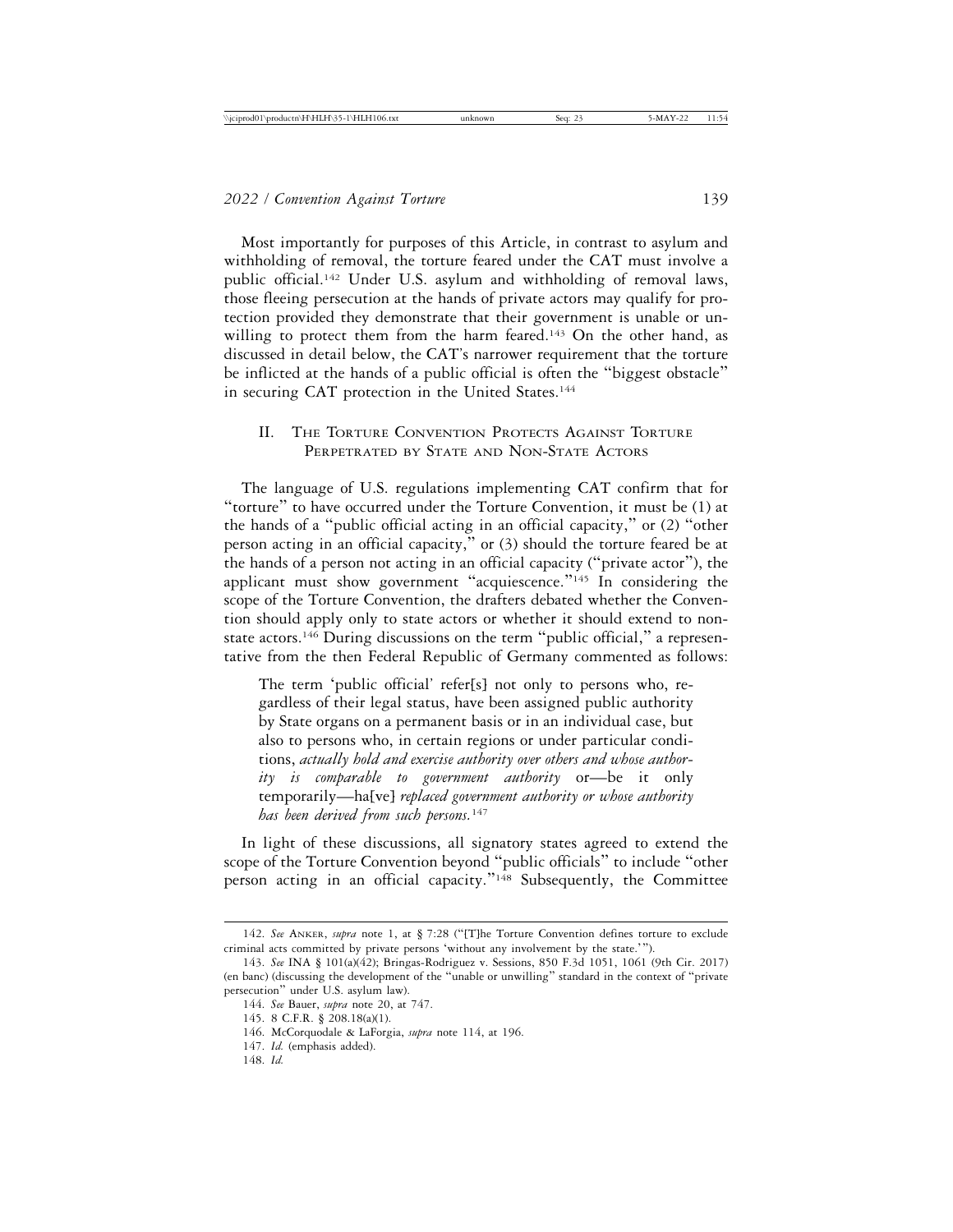Against Torture applied the Torture Convention to non-state actors who "exercise certain prerogatives that are comparable to those normally exercised by legitimate governments."<sup>149</sup>

The torture definition under the Convention, however, does not include torturous acts perpetrated by individuals acting in a purely private capacity. The drafters rationalized this limitation because they assumed a state's domestic legal system would operate through its "normal machinery of justice" to prosecute and punish private actors who commit acts of torture.150 This does not mean that the Torture Convention absolves states from responsibility when it comes to private actors' torturous activities. At least under international law, states who fail to exercise due diligence to prevent and protect against torture "acquiesce" to the torture, and are therefore responsible under the Torture Convention.151 However, U.S. courts have yet to apply this due diligence test to the government acquiescence standard, which means that individuals fleeing torture at the hands of private actors are left with little, if any, protection under U.S. CAT jurisprudence.

This Part first discusses international and U.S. jurisprudence with respect to government "acquiescence" to torture at the hands of private actors. This Part then discusses a troubling gap in U.S. CAT protections for those who establish that they are likely to face torture as defined under the CAT, but are unable to meet the demanding requirements of government "acquiescence."

# *A. Government* "*Acquiescence*" *Under International Law*

Article 1 of the Torture Convention protects against torture perpetrated by non-state actors when it occurs with "the consent or acquiescence of a public official or other person acting in an official capacity."152 Although this definition requires some state involvement, states that fail to take appropriate measures to prohibit and protect against torture perpetrated by *private actors* are still responsible under the Torture Convention.153 As the UN Special Rapporteur stated in a 2017 Report, "[f]or the absolute and non-derogable prohibition of torture and other cruel, inhuman or degrading treatment or punishment to retain its practical relevance . . . it must also provide for practical protection against violations on the part of non-State

<sup>149.</sup> *Elmi*, U.N. Doc. CAT/C/22/D/120/1998, ¶ 6.5.

<sup>150.</sup> J. HERMAN BURGERS & HANS DANELIUS, THE UNITED NATIONS CONVENTION AGAINST TOR-TURE: A HANDBOOK ON THE CONVENTION AGAINST TORTURE AND OTHER CRUEL, INHUMAN OR DE-GRADING TREATMENT OR PUNISHMENT 119–20 (1988); *see also Elmi*, U.N. Doc. CAT/C/22/D/120/ 1998, ¶ 5.2 ("The assumption underlying [the limiting definition of torture to the acts of public officials or other persons acting in an official capacity] was that, in all other cases, States were under the obligation by customary international law to punish acts of torture by 'non-public officials.'").

<sup>151.</sup> *See* Bauer, *supra* note 20, at 750.

<sup>152.</sup> Torture Convention, *supra* note 7, art. 16.

<sup>153.</sup> *See generally* ANKER, *supra* note 1, § 7:28; Bauer, *supra* note 20, at 755.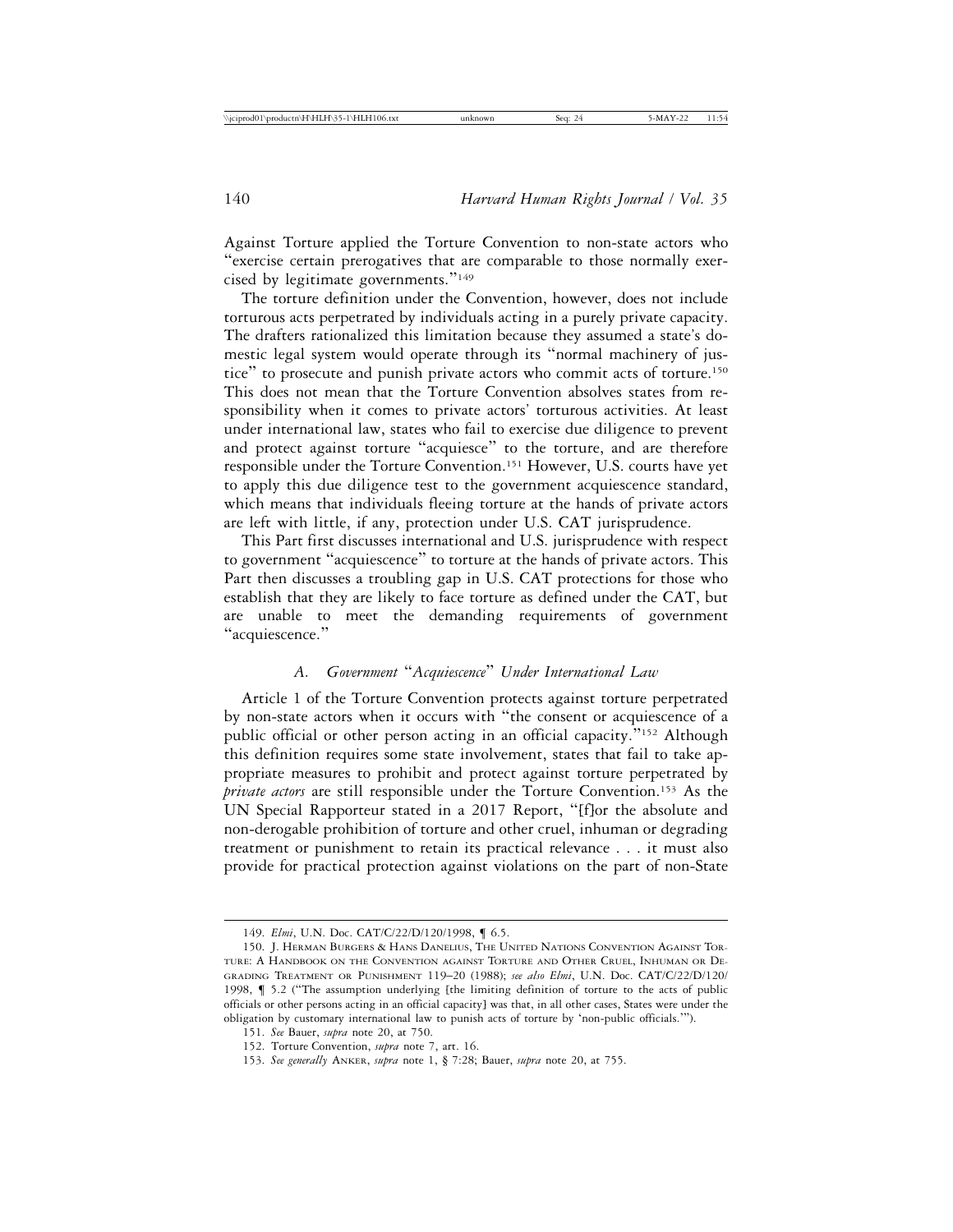actors."154 Similarly, a 1997 Report of the Special Rapporteur on Violence Against Women recognized the importance of state protection against violations by "non-State actors such as paramilitary troops and guerilla organizations" where they are becoming "increasingly . . . important actors in the internal affairs of States."<sup>155</sup>

The Committee Against Torture has clarified that a state "acquiesces" to torture committed by non-state actors when it "know[s] or [has] reasonable grounds to believe" that the torture is occurring *and* it fails to "exercise due diligence to intervene to stop, sanction and provide remedies to victims of torture."156 Under international law, due diligence requires "a duty to engage in serious and reasonable preventative and remedial measures that are proportional to the problem and likely to be effective in producing results."<sup>157</sup> States must enact affirmative legislative and related measures to prevent torture, whether "inflicted by people acting in their official capacity, outside their official capacity or in a private capacity."<sup>158</sup>

State "acquiescence" under international law is defined broadly to ensure states fulfill their non-refoulement obligation.<sup>159</sup> Indeed, where the nonrefoulement obligation under the Torture Convention is absolute, states are to "take into account *all relevant considerations*" in determining an individual's eligibility for torture protection.<sup>160</sup>

In *Njamba and Balikosa v. Sweden*, the Committee Against Torture applied the due diligence standard in considering whether the Democratic Republic of Congo ("DRC") "acquiesced" to torture committed by civilian actors. The complainants argued that, if returned to the DRC, they would be subject to sexual violence by both public officials and civilians.<sup>161</sup> In considering the threat posed by the private actors, the Committee explained that a government's failure "to exercise due diligence to intervene to stop, sanction and provide remedies to victims facilitates and enables non-State actors to commit acts impermissible under the Convention with impunity  $\ldots$ ."<sup>162</sup> After balancing "all of the factors in [the] particular case," including the risk of being subjected to sexual violence throughout the country and the government's failure to mitigate this risk, the Committee found

160. Torture Convention, *supra* note 4, art. 3 (emphasis added).

<sup>154.</sup> Melzer, *supra* note 1, at 12.

<sup>155.</sup> Radhika Coomaraswamy, *Report of the Special Rapporteur on Violence Against Women, Its Causes and Consequences*, U.N. Comm'n on Hum. Rts., U.N. Doc. E/CN.4/1997/47 (Feb. 12, 1997).

<sup>156.</sup> U.N. Comm. Against Torture, General Comment No. 2: Implementation of Article 2 by States Parties, ¶18, U.N. Doc. CAT/C/GC/2 (Jan. 24, 2008) [hereinafter General Comment No. 2]; Njamba & Balikosa v. Sweden, U.N. Doc. CAT/C/44/D/322/2007, ¶ 9.5 (applying the due diligence standard).

<sup>157.</sup> Bauer, *supra* note 20, at 776.

<sup>158.</sup> U.N. Hum. Rts. Comm., General Comment No. 20: Concerning Prohibition of Torture and Cruel Treatment or Punishment (Art. 7), ¶ 2, U.N. Doc. CPPR 03/10/1992 (Oct. 3, 1992).

<sup>159.</sup> Torture Convention, *supra* note 4, art. 3; General Comment No. 2, *supra* note 156, ¶ 18.

<sup>161.</sup> Comm. Against Torture, Decision, Njamba & Balikosa v. Sweden, Commc'n No. 322/2007, ¶ 9.6, U.N. Doc.CAT/C/44/D/322/2007 (Jun. 3, 2010).

<sup>162.</sup> *Id*. ¶ 9.5.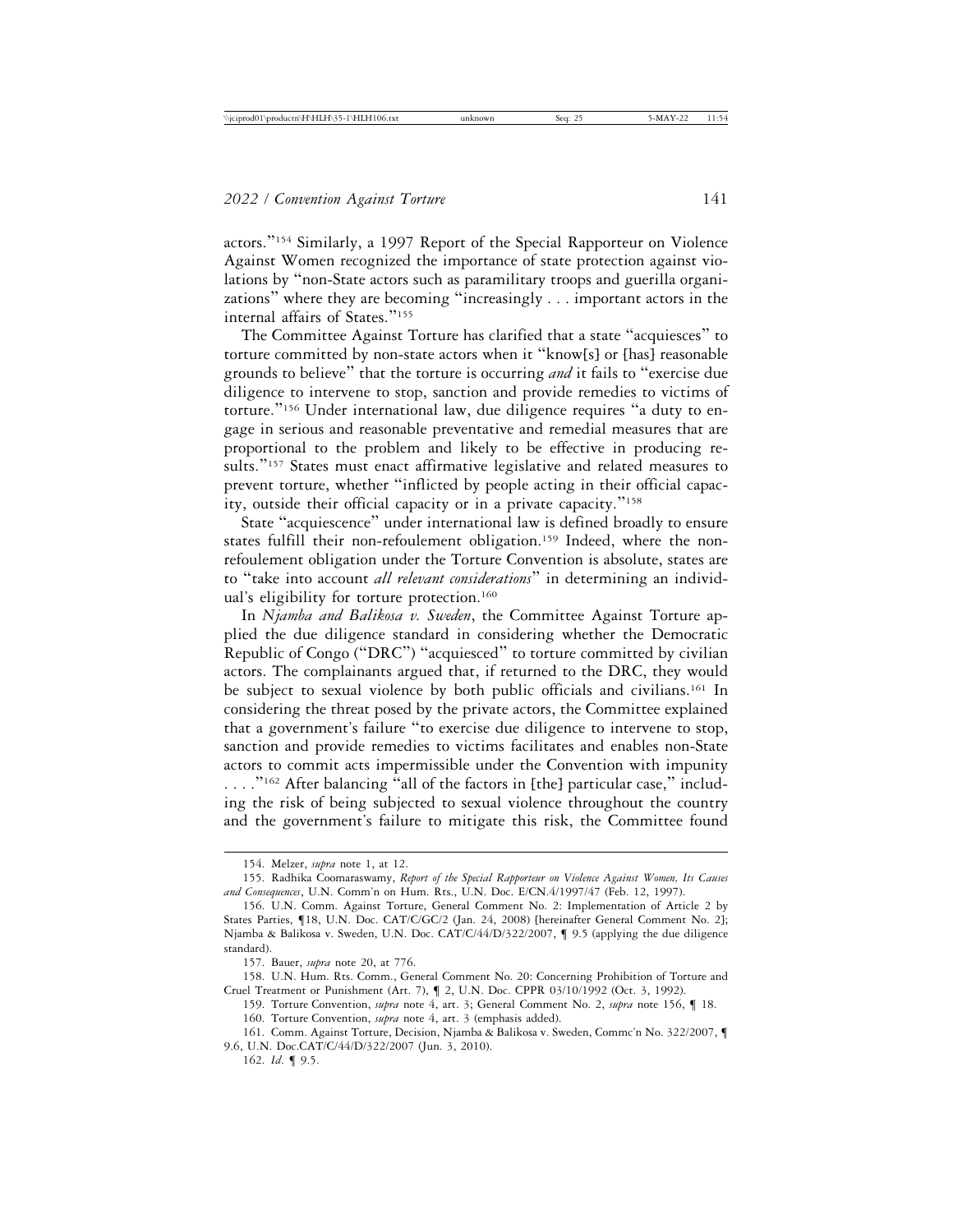that deportation to the DRC would amount to a breach of the Torture Convention's non-refoulement obligation.<sup>163</sup>

Thus, due diligence under international law holds state actors accountable for acts of non-state actors where the state fails to enact legislative and other measures to prevent and protect individuals from torture.164

## *B. Government* "*Acquiescence*" *Under U.S. Jurisprudence*

U.S. CAT eligibility is met when an applicant can prove that a person acting in an official capacity or under color of law will more likely than not intentionally cause severe pain or suffering on an applicant for one or more unlawful purposes.165 Should such harm be caused by a private actor or otherwise be not under color of law, the applicant must prove that the harm would be done at the consent of or acquiescence by a public official or person acting in an official capacity.166 Yet, as Professor Jon Bauer aptly noted in his analysis of "acquiescence" under the CAT, U.S. jurisprudence on when a public official "acquiesces" to torture perpetrated by non-state actors is, "put simply, a mess."<sup>167</sup>

Under U.S. regulations implementing the CAT, "acquiescence" of a public official "requires that the public official, prior to the activity constituting torture, have awareness of such activity and thereafter breach his or her legal responsibility to intervene to prevent such activity."<sup>168</sup> The language of the CAT, and the Senate's understanding of the CAT in ratifying the treaty, envisions a two-part test when analyzing government acquiescence, considering whether (1) the government was "aware" of the tortuous activity and (2) thereafter breached a legal duty. However, U.S. courts have consistently merged the two.

To satisfy "acquiescence," nine of the U.S. circuit courts that have considered the issue have held that a government official must either have *actual knowledge* of the tortuous activity *or* remain *willfully blind* to the torture.169 Several courts have interpreted the "awareness" element as in-

167. Bauer, *supra* note 20, at 747.

<sup>163.</sup> *Id.* ¶¶ 9.6, 10.

<sup>164.</sup> Bauer, *supra* note 20, at 776.

<sup>165.</sup> *See* Part IV, *infra*, analyzing torture at the hands of public officials or those acting under color of law.

<sup>166. 8</sup> C.F.R. § 1208.18(a)(1) (clarifying that the CAT applies to applicants likely to suffer torture provided the torture "is inflicted by or at the instigation of or with the consent or acquiescence of a public official or other person acting in an official capacity").

<sup>168. 8</sup> C.F.R. § 1208.18(a)(7). This comports with the Senate's understanding when it ratified the CAT as well as with one of the Reagan Administration's original proposed conditions on U.S. ratification, which provided: "The United States understands that the public official, prior to the activity constituting torture, have knowledge of such activity and thereafter breach his legal responsibility to intervene to prevent such activity." S. TREATY DOC. NO. 100-20, 5 (1988) (Message from the President of the United States Transmitting the Convention Against Torture).

<sup>169.</sup> *See* Khouzam v. Ashcroft, 361 F.3d 161, 171 (2nd Cir. 2004); *see also* Silva-Rengifo v. Att'y Gen. of U.S*.*, 473 F.3d 58, 70 (3rd Cir. 2007); Suarez-Valenzuela v. Holder, 714 F.3d 241, 245 (4th Cir. 2013); Hakim v. Holder, 628 F.3d 151, 155 (5th Cir. 2010); Ali v. Reno, 237 F.3d 591, 597 (6th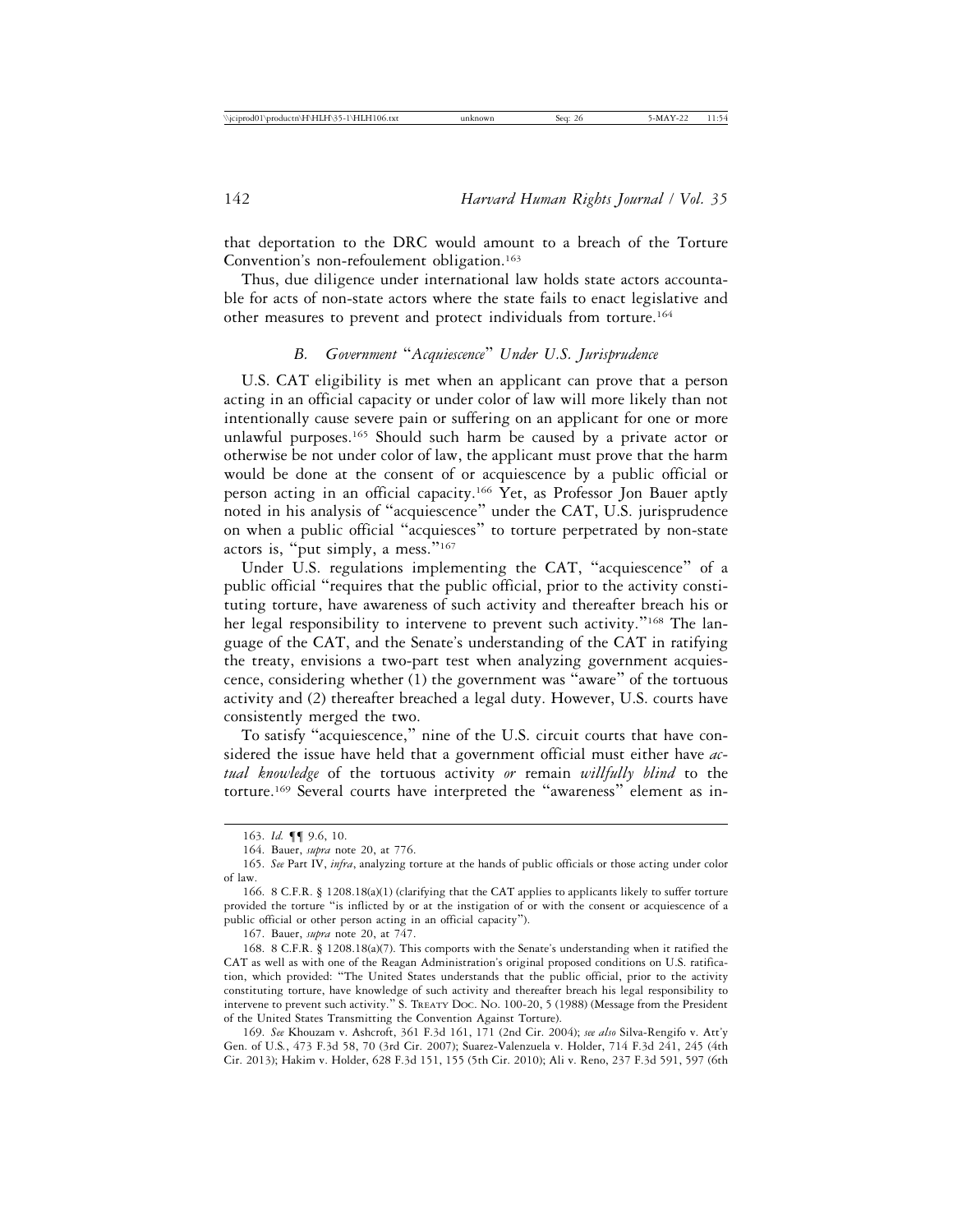cluding both actual knowledge and willful blindness.170 However, the majority of courts disregard the "breach [of] legal responsibility" language in the Senate understanding and conflate actual knowledge or willful blindness with breach of a legal duty.171

The Second Circuit is the only federal court to explicitly recognize the two separate elements of acquiescence under the CAT. In *De La Rosa v. Holder*, the Second Circuit interpreted the CAT as clearly expressing congressional intent that "torture requires only that government officials know of or remain willfully blind to an act and thereafter breach their legal responsibility to prevent it."<sup>172</sup> The court ultimately remanded the case back to BIA to determine whether a government acquiesces to torture, as a matter of law, "where (1) some officials attempt to prevent that torture (2) while other officials are complicit, and (3) the government is admittedly unable to actually prevent the torture from taking place."<sup>173</sup> Although the Second Circuit acknowledged that acquiescence requires a two-part analysis, the court did not provide any guidance on how a government might breach its legal duty.174

Professor Bauer argues that, for purposes of satisfying "acquiescence," once the "awareness" element is established through showing actual knowledge or willful blindness, courts should apply international law's due diligence standard in answering the question of whether the public official is likely to "breach his or her legal responsibility to intervene to prevent such activity." $175$  Professor Bauer argues that this is important because in many instances, governments are aware of the torturous activity committed by non-state actors within their borders, but they fail to take the necessary

170. *See* Bauer, *supra* note 20, at 766 ("Opinions routinely characterize willful blindness as the test for acquiescence as a whole. Even after reciting the two-part regulatory definition, decisions go on to state, or assume in their reasoning, that officials do not breach their legal responsibility unless they willfully ignore torturous conduct.").

Cir. 2001); Mouawad v. Gonzales, 479 F.3d 589, 596 (8th Cir. 2007); Zheng v. Aschroft, 332 F.3d 1186, 1194 (9th Cir. 2003); Cruz-Funez v. Gonzales, 406 F.3d 1187, 1192 (10th Cir. 2005); Perez-Trujillo v. Garland, 3 F.4th 10, 18 (1st Cir. 2021). *But see* Matter of S-V-, 22 I. & N. Dec. 1306, 1312 (BIA 2000) (adopting the heightened "willful acceptance" standard, holding that mere awareness of the torture is insufficient to satisfy acquiescence but rather the applicant must "demonstrate that [the public] officials are willfully accepting of the . . . torturous activities [inflicted by private actors]"). However, every U.S. circuit court to address this issue has rejected the willful acceptance standard and instead has applied the lesser "willful blindness" standard. The Senate endorsed this reading in ratifying the CAT. The Senate Foreign Relations Committee Report clarified that "awareness" was added to make clear that "willful blindness" satisfies the acquiescence requirement. S. Comm. on Foreign Rels., *Convention Against Torture and Other Cruel, Inhuman or Degrading Treatment or Punishment*, S. Exec. Rep. No. 101-30, at 30 (1999). *See generally* Bauer, *supra* note 20, at 748.

<sup>171.</sup> *Id.* at 763*;* Zheng v. Ashcroft, 332 F.3d 1186, 1194 (9th Cir. 2003).

<sup>172.</sup> De La Rosa v. Holder, 598 F.3d 103, 109 (2nd Cir. 2010).

<sup>173.</sup> *Id.* at 110–11; Several years later, the Second Circuit, citing *De La Rosa v. Holder*, remanded a CAT case back to the Board of Immigration Appeals to consider "how the 'unable' prong of the unwilling-or-unable standard, as applicable to withholding claims, might translate to identifying government acquiescence in torture under the CAT." Scarlett v. Barr, 957 F.3d 316, 336 (2nd Cir. 2020).

<sup>174.</sup> *De La Rosa*, 598 F.3d at 109.

<sup>175.</sup> *See* Bauer, *supra* note 20, at 748.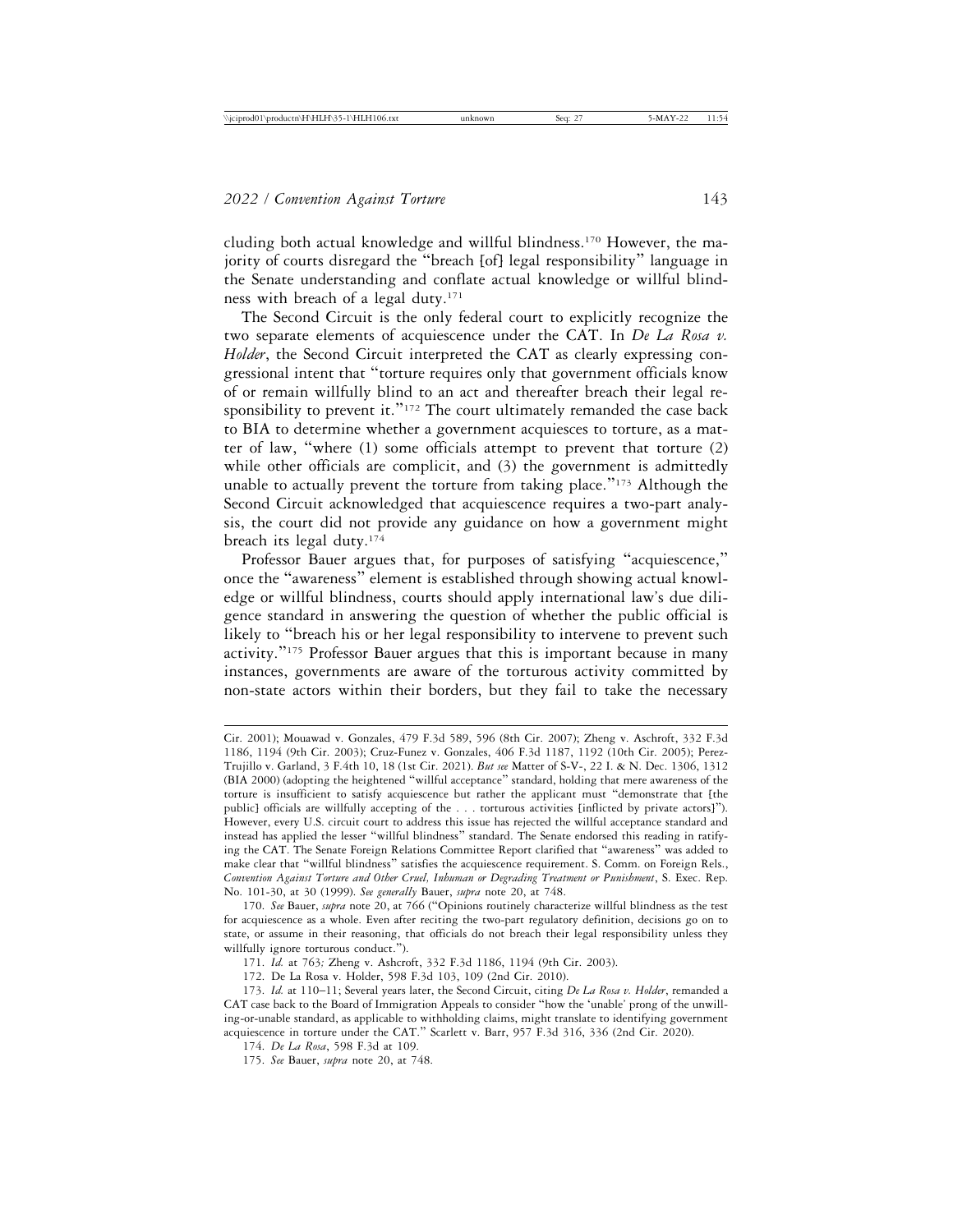steps to protect victims from such activities.176 Indeed, a government could hardly argue it is unaware of the torturous activities of a major terrorist organization that has taken over large swaths of its territory or a gang that commits gruesome acts of violence against innocent civilians and operates transnationally. As described in more detail below, states in many instances have even taken some action to try to prevent torturous activities from occurring within their borders. However, under the willful blindness standard, establishing CAT eligibility is difficult, if not impossible, as a number of U.S. courts hold that a mere inability to protect victims is not enough to meet "acquiescence" to torture.<sup>177</sup>

For example, in *Perez-Trujillo v. Garland*, the First Circuit denied protection under the CAT to Mr. Perez-Trujillo, who came to the United States from El Salvador at age thirteen fleeing the MS-13 gang, which he alleged had beaten him violently on various occasions in its effort to recruit him into the gang. He feared death at the hands of MS-13 gang members after he deserted the gang and fled to the United States. In defending against his deportation, Mr. Perez-Trujillo requested asylum, withholding of removal, and protection under the CAT. The First Circuit denied Mr. Perez-Trujillo's request for asylum and withholding of removal for failure to establish that the harm he feared was on account of a protected ground.178 Additionally, although the court found that Mr. Perez-Trujillo would likely face torture should he return to El Salvador—noting that deserting a gang was a "death sentence" in El Salvador—the court denied relief under the CAT for failure to establish government "acquiescence."179 The court found that while El Salvador had difficulty controlling the gangs, the government had not "acquiesced" to the torturous activities, as it had made some effort to combat gang violence, including investigating gang activity and taking a "hardline" approach to incarcerating gang members involved in criminal activity.180 The court noted that "even where 'efforts at managing gang activity [are not] completely effectual,' such efforts are insufficient to sustain a CAT

<sup>176.</sup> *Id.* at 749.

<sup>177.</sup> Mouawad v. Gonzales, 485 F.3d 405, 413 (8th Cir. 2007) ("A government does not acquiesce in the torture of its citizens merely because it is aware of torture but powerless to stop it."); *see also* Tamara-Gomez v. Gonzales, 447 F.3d 343, 351 (5th Cir. 2006) (holding that "neither the failure to apprehend the persons threatening the alien, nor the lack of financial resources to eradicate the threat or risk of torture constitute state action for purposes of the Convention Against Torture"); Zaldana Menijar v. Lynch, 812 F.3d 491, 501-02 (6th Cir. 2015) (explaining that a government's inability to protect its citizens does not amount to acquiescence).

<sup>178.</sup> Perez-Trujillo v. Garland, 3 F.4th 10, 17 (1st Cir. 2021) (holding that Mr. Perez-Trujillo's proposed particular social group for purposes of both asylum and withholding of removal protection— "young, male, Salvadoran students who are forcibly recruited into gangs, refuse gang orders, and desert the gang"—does not meet the social visibility requirement necessary to fall within a particular social group for purposes of asylum and withholding of removal).

<sup>179.</sup> *Id.* at 19 (noting that desertion from MS-13 was "punishable by death" according to a report in the record and citing another report where an individual recounted that "'killing people who left the gang was part of the initiation for new gang members'") (internal citations omitted).

<sup>180.</sup> *Id.* at 20.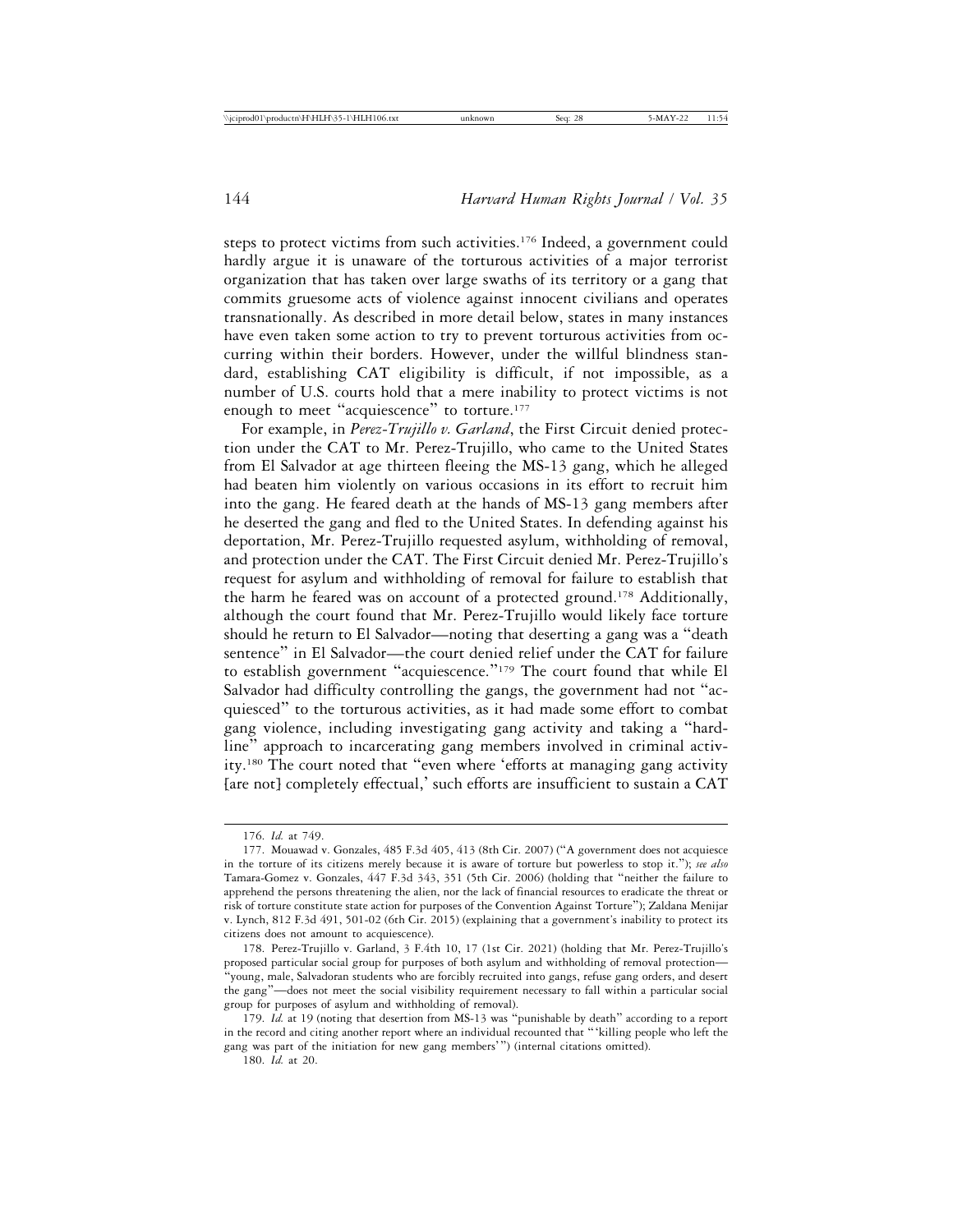claim unless the record 'compel[s] a conclusion that the government has acquiesced in gang activities.'"<sup>181</sup>

Similarly, in *Garcia-Milian v. Holder*, the Ninth Circuit denied CAT relief for failure to establish government "acquiescence" in a case involving a Guatemalan woman who feared torture at the hands of non-state actors who had previously beaten and raped her.<sup>182</sup> She reported the crime to the Guatemalan police, who refused to investigate the crime.183 The court held that she was ineligible for relief under the CAT because the Guatemalan government had taken steps "to combat violence against women," including "hefty penalties for the crime of rape," establishing a special unit for sex crimes, and prosecuting crimes against women.184 This did not amount to "acquiescence," despite persuasive evidence in the record, including a U.S. State Department report indicating that the Guatemalan government had been "ineffective in investigating violence against women and homicides generally, due to weaknesses through their criminal justice and law enforcement system."<sup>185</sup>

In another case involving torture at the hands of non-state actors, the Eighth Circuit in *Pena De Rivas v. Sessions*, held that a woman beaten and threatened by a gang in El Salvador was ineligible for CAT protection.186 The court acknowledged the existence of police corruption and the fact that El Salvador had "struggled to protect against gang violence," but found that the El Salvadoran government did not "acquiesce" to gang violence where it had "taken steps" to combat the gang violence.<sup>187</sup> What steps the El Salvadoran government had taken is unclear from the decision. Similarly, in *Burbiene v. Holder*, the First Circuit denied CAT relief to a woman fearing trafficking in the sex trade, as the Lithuanian government had taken steps to try to punish sex traffickers, including increased criminal sentences for traffickers, as well as funding for day centers and other organizations that assisted sex trafficking victims.188 Because of these efforts, the First Circuit held that the government did not acquiesce to the torture.<sup>189</sup> Several courts have found similarly: that as long as the government takes *any* action to either prohibit or protect against torture, that is enough to find that the government did not "acquiesce" to the torture.190

- 188. Burbiene v. Holder, 568 F.3d 251, 256 (1st Cir. 2009).
- 189. *Id.*

<sup>181.</sup> *Id.* at 21 (internal citation omitted).

<sup>182.</sup> Garcia-Milian v. Holder, 755 F.3d 1026, 1030 (9th Cir. 2015).

<sup>183.</sup> *Id.*

<sup>184.</sup> *Id.* at 1035.

<sup>185.</sup> *Id.* at 1030.

<sup>186.</sup> Pena De Rivas v. Sessions, 899 F.3d 537, 543. (8th Cir. 2018).

<sup>187.</sup> *Id.*

<sup>190.</sup> *See* Bauer, *supra* note 20, at 769 (citing several cases finding the same). *But see* Bauer *supra* note 20, at 771-72 (citing several circuits that have "endorsed the idea that it is enough to show that a lowlevel official will likely acquiesce or participate in the feared torture, even if other government actors actively oppose the torturous activity").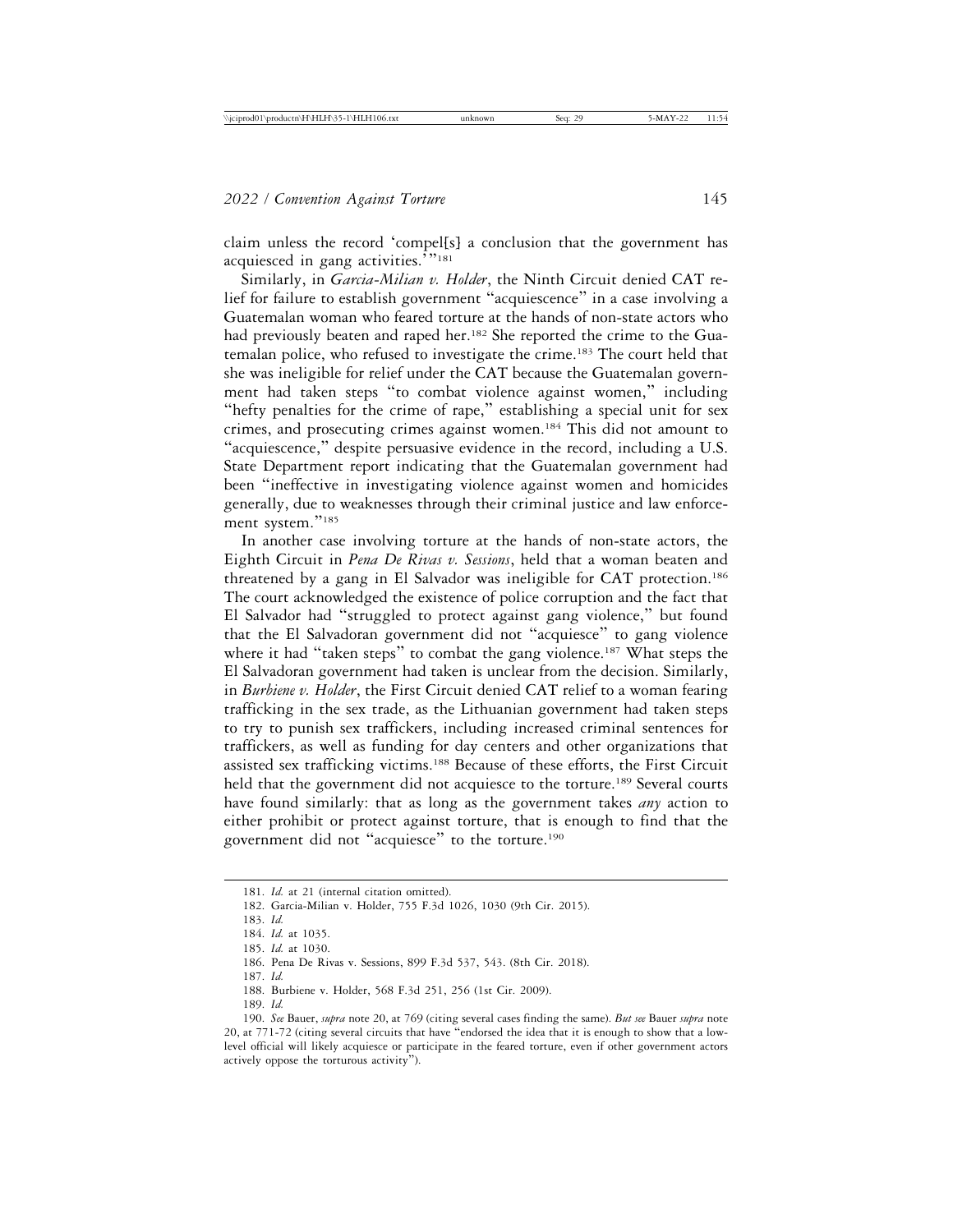The current interpretation of "acquiescence" has created a gap in CAT eligibility, refusing protection to those who face a likelihood of torture at the hands of non-state actors and where government action is "woefully insufficient or largely ineffectual."191 Professor Bauer argues that applying the due diligence obligation under international law to the second prong of the "acquiescence" test (namely, whether the government breached its legal responsibility) would help close this gap in CAT eligibility. Applying the due diligence standard would provide for protection under the CAT where states fail to take *reasonable* measures to prevent the torture feared and appropriate steps to investigate, prosecute, and punish perpetrators of torture when torture occurs.<sup>192</sup> However, to date, no U.S. court has applied this standard.

This Article agrees that the United States should apply the due diligence standard of international law to U.S. CAT claims as it relates to government acquiescence. However, this Article builds on Bauer's approach, proposing a novel approach that looks at the separate question of whether the non-state actor is operating in an "official capacity" or "under the color of law." This additional approach is essential to close potential gaps within the CAT jurisprudence in the United States. Under international law, the Committee Against Torture has adopted a similar *de facto* state actor doctrine for cases that are not fully covered by the due diligence standard.<sup>193</sup> As noted earlier, the CAT applies to applicants in the United States who are likely to suffer torture, provided the torture "is inflicted by or at the instigation of or with the consent or acquiescence of a public official or *other person acting in an official capacity*."194 But what happens when a state no longer has control of its territory and is therefore no longer able to protect against torture by non-state actors who have assumed control? Or what happens when nonstate actors are acting in concert with a state actor for mutual benefits? CAT protections—specifically, the non-refoulement obligation—should apply to these circumstances without requiring acquiescence. Instead, they should construe these non-state actor activities under color of law.

<sup>191.</sup> *Id.* at 749.

<sup>192.</sup> *Id.* at 816 (noting that "due diligence is an obligation of means, not results . . . requiring officials to take measures within their power and authority that are reasonably calculated to be effective in preventing and redressing acts of torture"). Bauer goes on to note that "the fact that officials prove unable to prevent torture from occurring does not necessarily mean they breached a legal duty. Nonetheless, results are relevant as a benchmark." *Id.*

<sup>193.</sup> *Elmi*, U.N. Doc. CAT/C/22/D/120/1998, ¶ 6.5.

<sup>194. 8</sup> C.F.R. § 1208.18(a)(1) (emphasis added).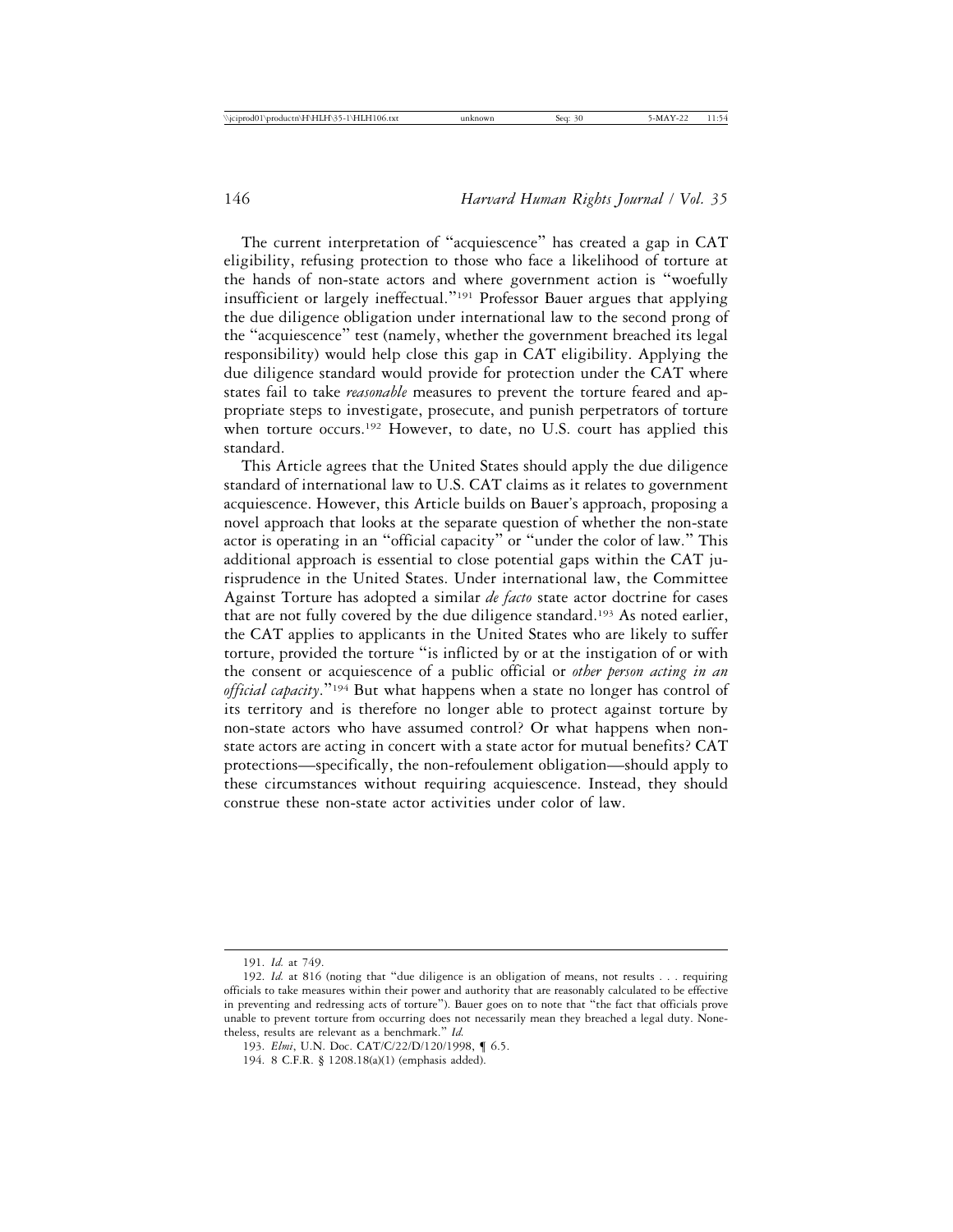# III. FILLING A GAP IN U.S. TORTURE JURISPRUDENCE ON NON-STATE ACTORS WITH CIVIL RIGHTS JURISPRUDENCE ON COLOR OF LAW

This Part argues for a new approach to analyzing CAT claims involving fear of torture at the hands of non-state actors. This new approach considers whether the non-state actor is acting under color of law such that the CAT protections apply without the need to prove the acquiescence element. This Part begins with a discussion of how international law jurisprudence approaches *de facto* state actors who function like governments—for example, by controlling territory and populations, and by engaging in diplomatic relations with other recognized state actors. Next, this Part discusses a gap in U.S. CAT jurisprudence regarding *de facto* state actors or those acting in concert with government officials. Finally, this Part explains how the application of civil rights jurisprudence can be utilized to close this gap, providing a necessary safety net to ensure the United States meets its obligations under the Torture Convention to not refoul individuals to countries where they face likely torture.

## *A. International Law's Approach to* De Facto *State Actors under the Torture Convention*

The Torture Convention protects against torture committed by *de facto* state actors. In a 2017 Report to the UN General Assembly, the Special Rapporteur stated that in situations where state territory is no longer in their control and instead is controlled by non-state actors, "governments are not absolved from doing everything feasible in the circumstances to protect their citizens from torture and ill-treatment."195 As discussed in detail above, the Committee Against Torture applies the broad due diligence standard to determine whether states have breached their legal responsibilities in prohibiting and protecting against torture within their territory.196 Under this standard, a government's mere excuse that it cannot control private torturers is insufficient to satisfy its obligation under the Convention.197 Rather, the government must discharge its due diligence duty to protect potential victims and hold private torturers accountable.198 Notwithstanding this broad and flexible approach, the Committee flagged certain circumstances that fall outside of this approach, including torture by

<sup>195.</sup> Melzer, *supra* note 1, ¶ 46 ("As far as the due diligence of territorial States is concerned, the Special Rapporteur is of the view that the exercise of control by an organized armed group as de facto authority over the population of a State does not deprive the people living in this territory of their rights."); *see generally* ANKER, *supra* note 1, § 7:28.

<sup>196.</sup> Bauer, *supra* note 20, at 816 (noting that "due diligence is an obligation of means, not results . . . requir[ing] officials to take measures within their power and authority that are reasonably calculated to be effective in preventing and redressing acts of torture").

<sup>197.</sup> *See id*.

<sup>198.</sup> *See id*. at 817.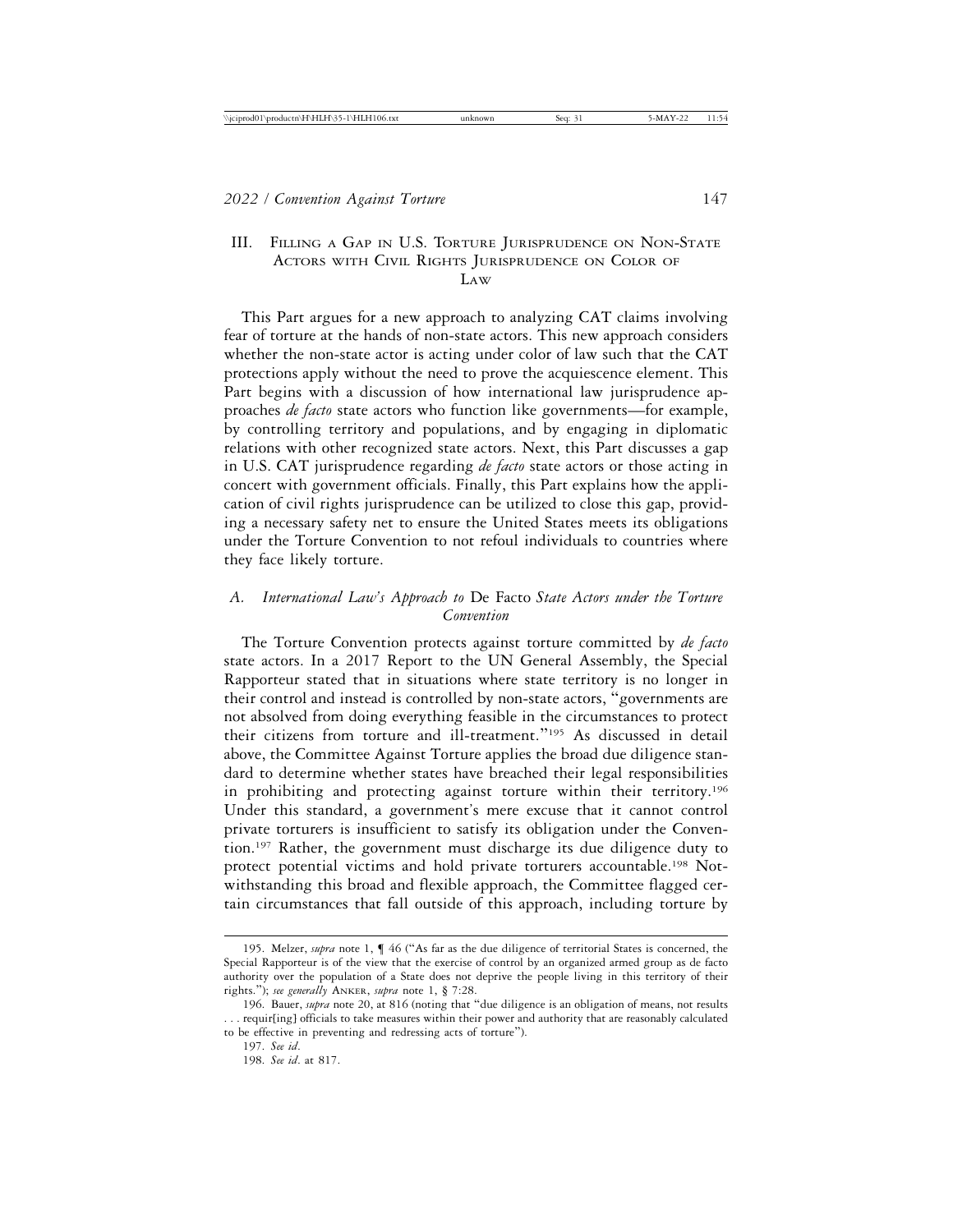non-state actors who *de facto* control territories and function like official governments, commenting:

States parties should refrain from deporting individuals to another State where there are substantial grounds for believing that they would be in danger of being subjected to torture or other ill-treatment at the hands of non-State entities, including groups that are unlawfully exercising actions that inflict severe pain or suffering for purposes prohibited by the Convention, and over which the receiving State has no or only partial de facto control.199

The Committee previously addressed *de facto* state actor claims in three cases: *Elmi v. Australia*, *H.M.H.I. v. Australia*, and *S.S. v. Netherlands*. In the first case, *Elmi v. Australia*, Mr. Elmi argued that he would be subject to torture at the hands of the dominant Hawiye clan, which controlled several territories within Somalia.200 He alleged that several of his family members had already suffered torture—his father and brother were killed, and his sister had committed suicide following multiple rapes.<sup>201</sup> The Australian government argued that the Torture Convention was inapplicable where members of the Somali clan were not "public officials" and were not acting in an "official capacity" as required under the treaty.202 In considering whether the Torture Convention covered torturous acts by non-state actors who wholly controlled territory within Somalia, the Committee Against Torture explained the underlying assumption in limiting the treaty to torture by "public officials" or those acting in "an official capacity."203 The Committee clarified that, in those circumstances involving torture by private actors, "the State would normally be expected to take action, in accordance with its criminal law, against private persons having committed acts of torture against other persons."204 However, since the state lacked effective control over its territory, the Committee noted that the requirement of acquiescence was inapplicable.<sup>205</sup>

With respect to Somalia, the Committee in *Elmi* found that there was "abundant evidence" that the clans exercised authority comparable to that of the government. The clans had established their own quasi-governmental institutions, including laws and law enforcement mechanisms, education,

<sup>199.</sup> U.N. Comm. Against Torture, General Comment No. 4 (2017) on the Implementation of Article 3 of the Convention in the Context of Article 22, ¶ 30 U.N. Doc. CAT/C/GC/4 (Sept. 4, 2018) [hereinafter General Comment No. 4].

<sup>200.</sup> *Elmi*, U.N. Doc. CAT/C/22/D/120/1998, ¶ 4.9.

<sup>201.</sup> *Id.* ¶¶ 4.14, 5.9.

<sup>202.</sup> *See id.* ¶ 4.8.

<sup>203.</sup> *Id.* ¶ 5.2.

<sup>204.</sup> *Id.*

<sup>205.</sup> *Id.* (distinguishing *Elmi* from *G.R.B. v. Sweden*, where *Elmi* "concerns return to a territory where non-governmental entities themselves are in effective control in the absence of a central government, from which protection cannot be sought")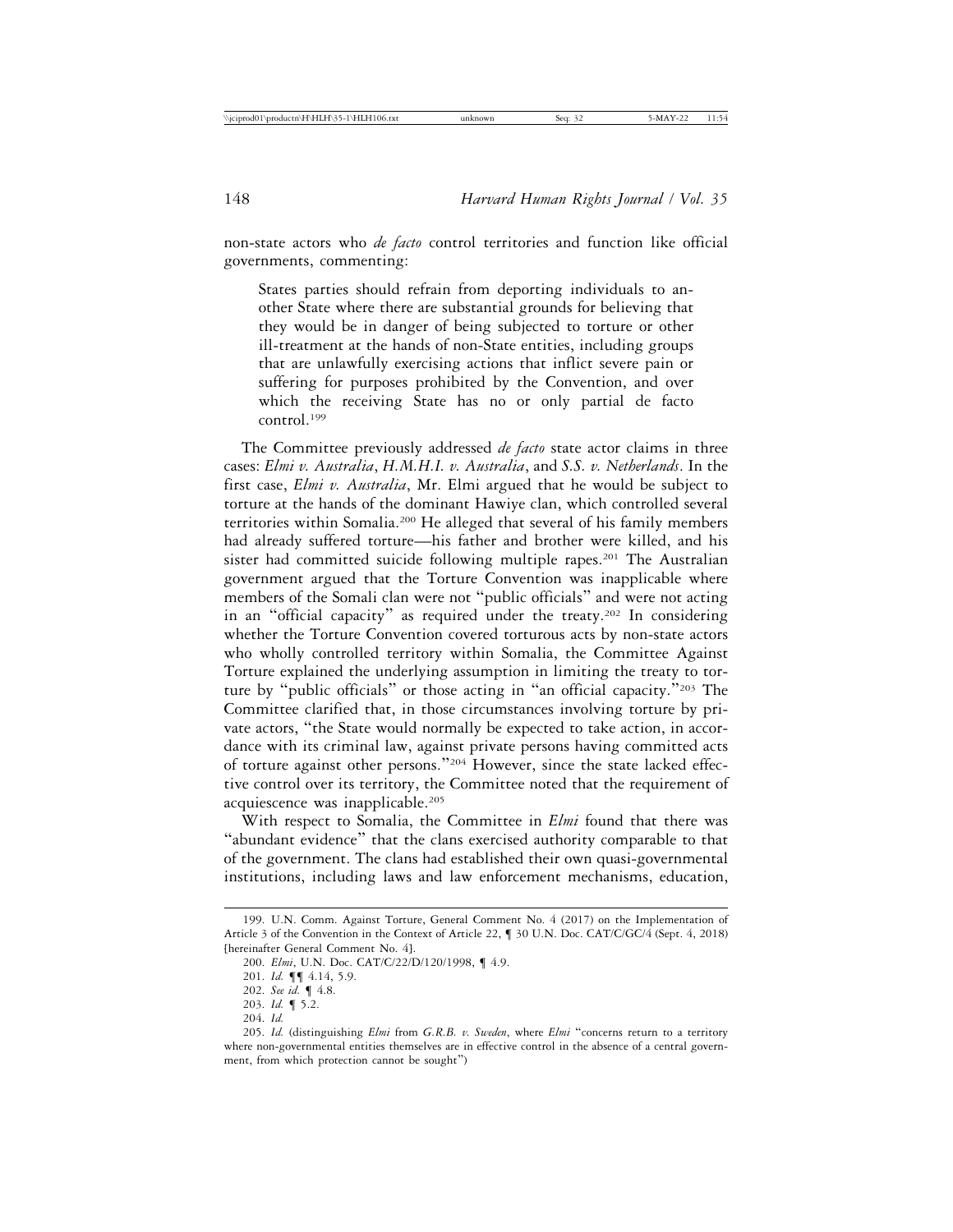health, and taxation systems, and had engaged in negotiations with the international community.206 Accordingly, the Committee held in favor of Mr. Elmi, finding that warring clans in Somalia exercised control "comparable to those normally exercised by legitimate governments" and therefore "the members of those factions can fall, for purposes of the application of the Convention, within the phrase 'public officials or other persons acting in an official capacity' contained in Article 1."207 In reaching this conclusion, the Committee emphasized that "a general principle of international law and international public policy" instructs that "international and national courts and human rights supervisory bodies should give effect to the *realities* of administrative actions in a territory, no matter what may be the strict legal position, where those actions affect the everyday activities of private citizens."208 By referring to the "*realities*," the Committee acknowledged how the clan functions like a government authority.<sup>209</sup>

Importantly, the Committee in *Elmi* did not apply the formal international law test under the Montevideo Convention defining statehood.210 Under the Montevideo Convention, an entity claiming to be a state must possess a permanent population, a defined territory, a government, and capacity to enter into relations with other states.211 The *Elmi* decision did not apply these elements, but instead only applied the Montevideo Convention's *principle* and *spirit*. 212 Thus, while the Committee did not explicitly define the meaning of *de facto* state actors, its decision loosely described them as entities fully controlling their territories and functioning as quasigovernmental organizations.213

210. *See* Convention on the Rights and Duties of States, art. 1, Dec. 26, 1933, 165 L.N.T.S. 19 [hereinafter Montevideo Convention].

211. *Id.* at art. 1.

212. *Elmi*, U.N. Doc. CAT/C/22/D/120/1998, ¶ 5.4. (explaining that "a general principle of international law and international public policy" does not apply "the strict legal position" but rather considers the actual impact on "everyday activities of private citizens").

213. Interestingly, this lens of inquiry is not foreign in the domestic context. The Second Circuit, in *Kadic v. Karadzic*, applied a similar standard for the issue of when a group can be considered as a recognized state. Kadic v. Karadzic 70 F.3d 232 (2nd Cir. 1995). In this case, some citizens of Bosnia-Herzegovina filed a lawsuit against Radovan Karadžić, the president of Bosnian-Serb Republic of Srpska that committed mass killing of Muslims and Croats during the Bosnian War, under the Torture Victim Prevention Act ("TVPA") and the Alien Tort Statute ("ATS"). The district court below held that the court had no jurisdiction over the lawsuit partly because Karadžić was not a person under color of law. *Id.* The Second Circuit rejected this argument because Srpska controlled territory and population under its own governance. *Id.* In addition, the Second Circuit noted that "the state action concept, where applicable for some violations like 'official' torture, requires merely the semblance of official authority. The inquiry, after all, is whether a person purporting to wield official power has exceeded internationally recognized standards of civilized conduct, not whether statehood in all its formal aspects exists." *Id.* at 245. This analysis is essentially the same approach that the Committee has taken in interpreting the Convention.

<sup>206.</sup> *Id.* ¶ 5.5.

<sup>207.</sup> *Id.* ¶ 6.5.

<sup>208.</sup> *Id.* ¶ 5.4.

<sup>209.</sup> *Id*. ¶ 5.3-5.4.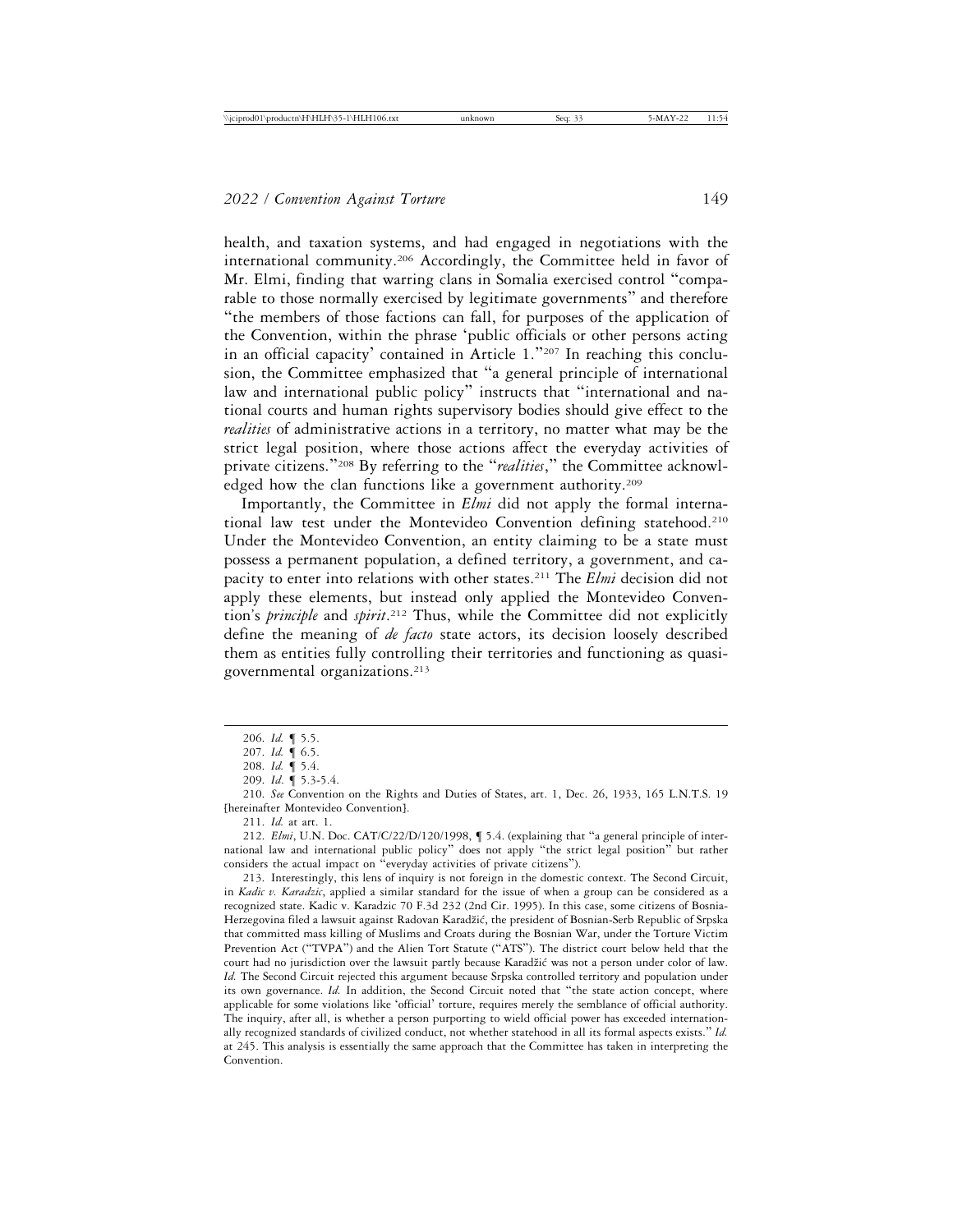Three years after *Elmi*, the Committee considered its second case involving *de facto* state actors*.* In *H.M.H.I. v. Australia*, like in *Elmi*, the complainant alleged he would likely be subject to torture in Somalia by members of the Hawiye clan.214 However, in *H.M.H.I.*, the Committee emphasized that its decision in *Elmi* applies only "in the exceptional circumstance of State authority that [is] wholly lacking."215 In the three years that had lapsed since *Elmi*, Somalia had regained "State authority in the form of the Transitional National Government, which [had] relations with the international community in its capacity as central government."<sup>216</sup> Accordingly, the Committee found the complainant ineligible for protection under the Torture Convention, explaining that the complainant could choose an area of Somalia where he would not be personally at risk of being subjected to torture by non-state actors.<sup>217</sup>

Although *H.M.H.I*, appears to limit *Elmi*'s expansive interpretation of the Torture Convention to "exceptional circumstances" where state authority is "wholly lacking," international law's due diligence standard is still available fill the gap for individuals who are unable to meet the demanding requirements necessary to establish *de facto* control. For example, in *S.S. v. Netherlands*, the third case before the Committee, the complainant alleged in part a fear of torture at the hands of the Liberation Tigers of Tamil Eelam ("LTTE"), a non-state actor that controlled certain territory within Sri Lanka.<sup>218</sup> The Committee ruled against the complainant on this point, as the LTTE only controlled portions of Sri Lanka, and therefore the complainant could relocate to Sri Lankan territory outside LTTE control. Moreover, the Committee found that the Sri Lankan government was making efforts to prevent torture, and that the practice of torture was not "systematic" in Sri Lanka, evidenced, in part, by the return of refugees to Sri Lanka in recent years.219 Ultimately, the Committee observed that "the issue whether the state party has an obligation to refrain from expelling a person who might risk pain or suffering inflicted by a non-governmental entity, *without the consent or acquiescence of the Government*, falls outside the scope of article 3 of the Convention, unless the non-governmental entity occupies and exercises quasi-governmental authority *over the territory to which the complainant would be returned*."<sup>220</sup>

Accordingly, the *de facto* government analysis in *Elmi* appears only to apply where a non-state actor occupies and exercises quasi-governmental

<sup>214.</sup> Comm. Against Torture, Decision, H.M.H.I v. Australia, Commc'n No. 177/201, ¶ 7, U.N. Doc. CAT/C/28/D/177/2001 (May 1, 2002).

<sup>215.</sup> *Id*.

<sup>216.</sup> *Id*.

<sup>217.</sup> *Id*.

<sup>218.</sup> Comm. Against Torture, Decision, S.S. v. Netherlands, Commc'n No. 191/2001, U.N. Doc. CAT/C/30/D/191/2001 (May 19, 2003).

<sup>219.</sup> *Id.* ¶ 10.

<sup>220.</sup> *Id.* ¶ 11.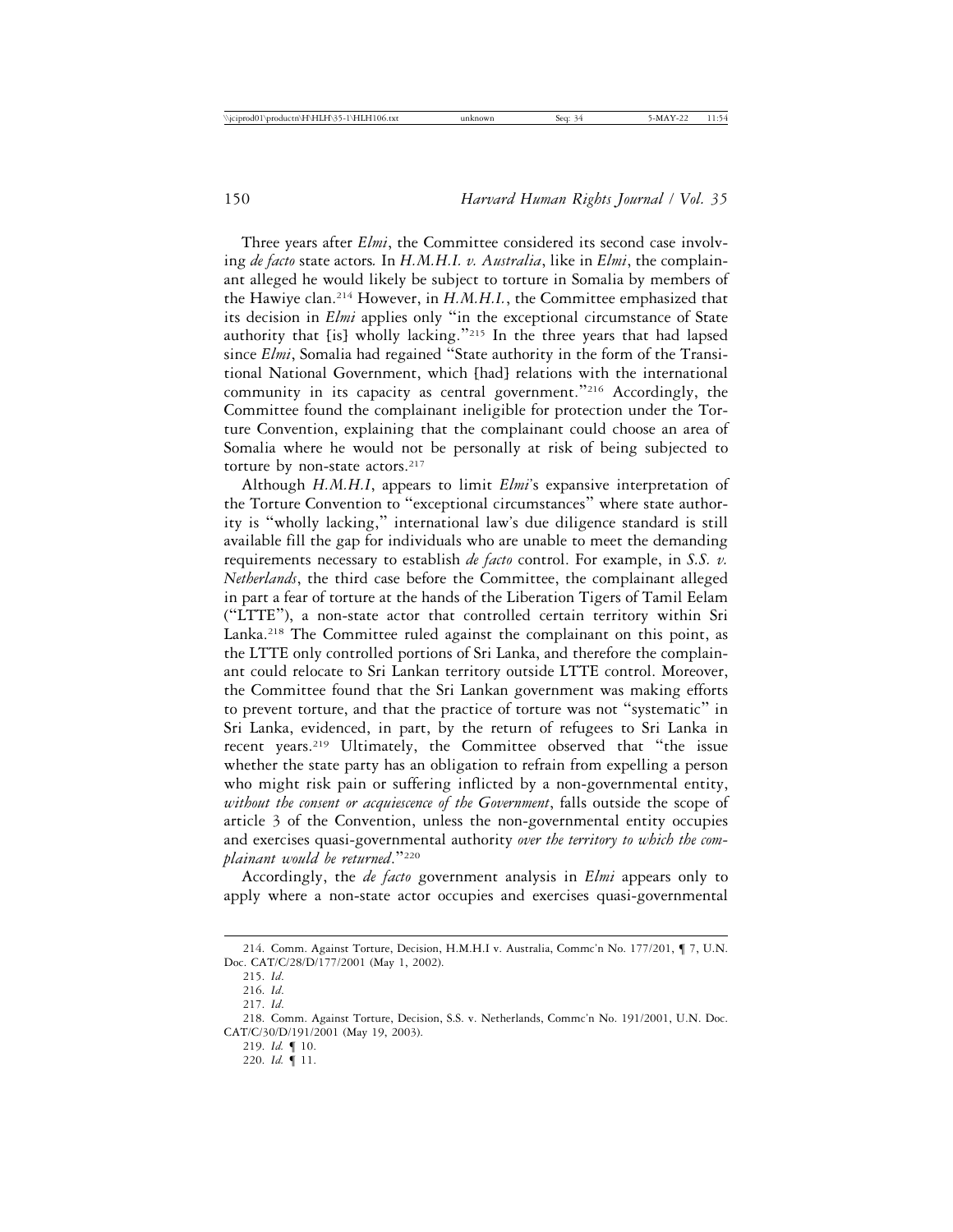authority and control over territory to which the individual seeking protection would be returned. However, in the absence of non-state quasi-governmental authority and control over territory, the focus under international law is instead on whether the government consented to or acquiesced to the torture occurring within its jurisdiction, through application of the due diligence standard. Should neither be present, the claim under the Torture Convention must fail in instances where the complainant could conceivably relocate to an area of the country under effective control of the state as the Committee found in *S.S. v. Netherlands*. 221

In sum, although torture jurisprudence in international law continues to evolve, the common factor that drives the *de facto* state actor doctrine is the "realities" facing those likely to be subject to torture. In other words, the critical inquiry is not only about analyzing the facts based on the doctrine, but rather applying a flexible approach to ensure that no torture victims are left behind and torturers are held accountable.<sup>222</sup> This broad approach provides for more robust protections than U.S. CAT jurisprudence, which has yet to apply the due diligence standard.

#### *B. A Gap in Domestic CAT Jurisprudence on* De Facto *State Actors*

Unlike the approach to torture in international law, the U.S. CAT protection does not appear to extend, or has not yet been sufficiently developed to extend, to cases in which non-state torturers possess significant authority over partial territories that state actors can hardly control. This creates a large chasm for CAT protection, including for applicants in two important scenarios.

The first scenario is a case where a *de facto* state actor controls partial territories of a *de jure* government, similar to *Elmi*. In this scenario, the *de jure* government does not collude with the *de facto* state actor but has no ability to protect the CAT applicants from these *de facto* state actors who are committing torture with impunity. Two decisions out of the Fifth and Eleventh Circuits illustrate this gap in protection.223 In *Qorane v. Barr*, the Fifth Circuit considered a case involving a Somali citizen seeking CAT protection from fear of torture at the hands of the dominant Ayr clan in

<sup>221.</sup> It is worth noting that the International Criminal Tribunal for Former Yugoslavia ("ICTY") in the context of international humanitarian law did not limit the scope of criminal torture liability to officials of recognized states but also non-State party officials. The ICTY did so in order for the prohibition to retain significance in situations of internal armed conflicts or international conflicts involving some non-State entities. *See* Prosecutor v. Delalič and Others (the Čelebići case), op. cit., § 473 (1998).

<sup>222.</sup> *See* David, *supra* note 21, at 784 ("What . . . flows from the [Torture Convention's] purpose is an interpretative approach with an eye toward construing CAT's provisions in a manner that renders them the most efficacious, consistent with the CAT's actual language, . . . [and] the analytic stance [the CAT] commends militates for an expansive construction of 'other person acting in an official capacity' given contemporary trends in international relations and the nature of state power.").

<sup>223.</sup> Qorane v. Barr, 919 F.3d 904 (5th Cir. 2019); D-Muhumed v. U.S. Att'y Gen*.*, 388 F.3d 814, 820 (11th Cir. 2004).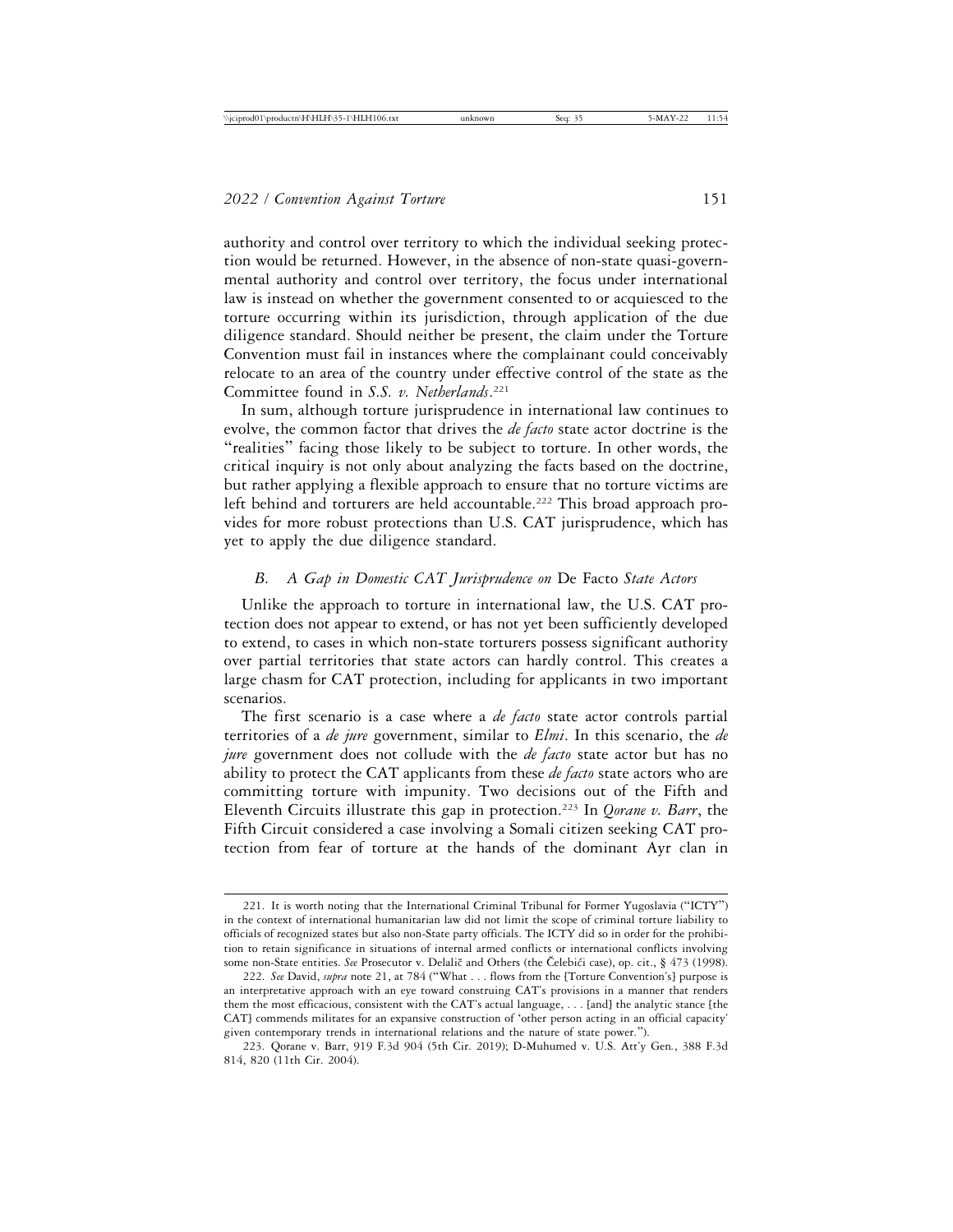Somalia.224 Mr. Qorane had to pay taxes to the local militia who had threatened and forced him to take their orders.<sup>225</sup> Because this local militia was "the only authority" in his region, Mr. Qorane advanced a CAT argument that the Ayr clan in Somalia was considered to be qualifying governmental persons because this group functions as a *de facto* government.<sup>226</sup> The Fifth Circuit rejected this argument, stating that "a power vacuum does not make private conduct public because warring clans do not exercise 'official power.'"227 Similarly, in *D-Muhumed*, the Eleventh Circuit held that "the clans who control various sections of the country do so through continued warfare and not through official power."<sup>228</sup> In failing to categorically recognize the "color of law" approach, the applicants were forced to rely on the "acquiescence" element to obtain the CAT protection, an element that many courts have found was not met by a state's mere inability to protect.<sup>229</sup> Thus, these applicants lack CAT protection, even if no one disputes that they will be tortured or killed.

The second scenario concerns when *de facto* torturers harm CAT applicants within their territories in concert with a *de jure* government, by virtue of their silent cohabiting and mutually interdependent relationships. As detailed above, in El Salvador and Honduras, gangs such as MS-13 have significantly expanded their capacity to use violence to the extent that they can engage in secret negotiation with local governments and politicians.230 For example, the current President of El Salvador, Nayib Bukele, allegedly worked closely with the gangs when he was the Mayor of San Salvador to

229. *See, e.g.*, Martinez Manzanares v. Barr, 925 F.3d 222, 229 (5th Cir. 2019) (explaining that "a government's inability to protect its citizens does not amount to acquiescence"); Zaldana Menijar v. Lynch, 812 F.3d 491, 502 (6th Cir. 2015) ("That the Salvadoran government is unable to control the gangs does not constitute acquiescence."); Menjivar v. Gonzales, 416 F.3d 918, 923 (8th Cir. 2005) (evidence that a government "has a problem controlling gang activity of which it is aware" is insufficient to compel a finding of acquiescence in torturous acts); Hernandez-Ortiz v. Barr, 791 F. App'x 758, 762 (10th Cir. 2019) ("To the extent the Guatemalan government's efforts have fallen short with regard to gang activity, we have not required evidence that policing efforts be successful to conclude that a government would not be willfully blind to criminal activity that could constitute torture.").

230. John P. Sullivan and Robert J. Bunker, *Third Generation Gang Studies: An Introduction*, 14.4 J. GANG RSCH. 1 (2007) (predicting that gangs in Central America would assume state functions in their territories); Felipe Puerta et al., *Symbiosis: Gangs and Municipal Power in Apopa, El Salvador,* INSIGHT CRIME, (Nov. 2, 2017), https://insightcrime.org/investigations/symbiosis-gangs-municipal-powerapopa-el-salvador; Héctor Silva Ávalos, El Salvador Gangs Influence Local Politics in the Capital: Report, INSIGHT CRIME (July 9, 2018), https://www.insightcrime.org/news/analysis/el-salvador-gangs-influence-local-politics-capital-report/; *De Salvador Ruano a Carlos Molina: la historia de alcaldes vinculados a* pandillas, LA PRENSA GRÁFICA (Sept. 5, 2018), https://www.laprensagrafica.com/elsalvador/De-Salvador-Ruano-a-Carlos-Molina-la-historia-de-alcaldes-vinculados-a-pandillas-20180905-0082.html [hereinafter *Gang Mayors*] (detailinbg how several mayors were arrested and charged with their collusion with gangs).

<sup>224.</sup> *Qorane*, 919 F.3d at 910–11.

<sup>225.</sup> *Id*.

<sup>226.</sup> *Id.* at 911.

<sup>227.</sup> *Id.*

<sup>228.</sup> *D-Muhumed*, 388 F.3d at 820.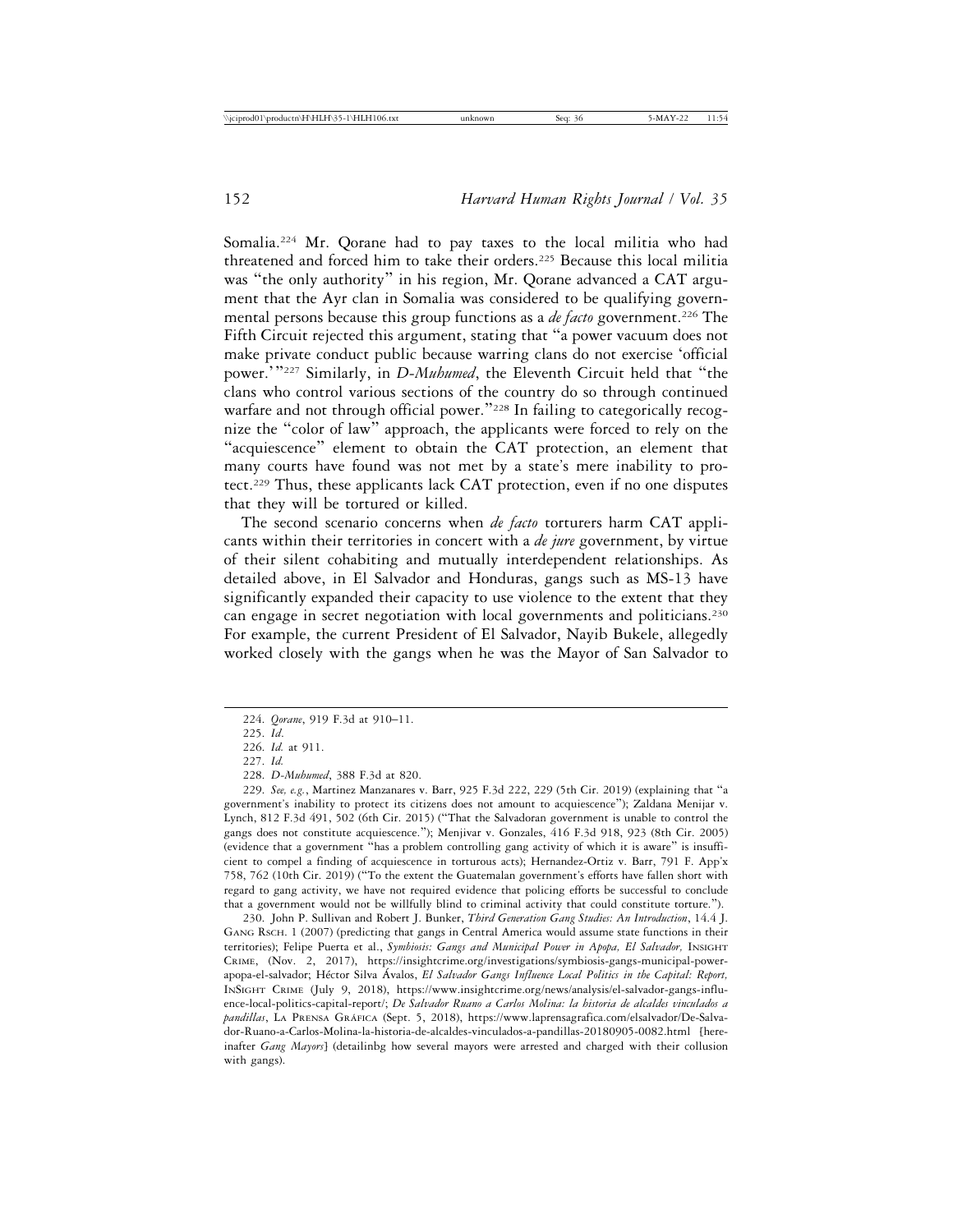reduce violence, including homicide rates, for political reasons.<sup>231</sup> In these cases, it is almost impossible to tease apart the actions of the gangs and the government because one cannot function without the other. Unlike the first *de facto* state actor scenario, the CAT applicants may have a shot at establishing "acquiescence" by state actors, since they can argue that these officials would turn a blind eye to torturous acts inflicted by gangs, thereafter breaching their legal responsibility to intervene.<sup>232</sup> Nonetheless, as noted above, courts and agencies may still reject a finding of "acquiescence" because the *de jure* government has still fought—albeit, not meaningfully against the gangs. As a result, courts and agencies may hold that CAT applicants failed to establish the *de jure* government's willful intent of the acquiescence (the requisite mens rea for the willful blindness standard) to protect them from torture.<sup>233</sup>

Indeed, applicants for the CAT often find it impossible to meet the willful blindness standard for many reasons. For one, state actors, especially state leaders, likely would not publicly concede that the state cohabits with the gangs, no matter how powerful these gangs are. Further, as the State Department's human rights reports are often heavily affected by U.S. foreign policy interests, it is unlikely that the State Department would paint a picture of cohabitation between its state allies and private criminal organizations as a matter of U.S. foreign policy.234

More importantly, the contradictory image presented by state actors—as facially fighting against non-state torturers, but silently cohabiting and depending on them behind the scenes—puts the CAT applicants in a challenging position to prevail before U.S. federal courts. At the petition-forreview stage of judicial review, federal courts review the immigration agencies' factual conclusions under the substantial evidence standard, under which courts reverse agencies' factual conclusions only if no reasonable fact finder would agree with the agencies' conclusions.<sup>235</sup> This standard is a higher burden than the clear error standard of review that federal appellate courts typically apply in civil cases. Because of this high bar, courts have

<sup>231.</sup> Carlos Martinez, *Nayib Bukele También Pactó con Pandillas*, EL FARO (June 29, 2018), https:// elfaro.net/es/201806/el\_salvador/22148/Nayib-Bukele-también-pactó-con-pandillas.htm.

<sup>232.</sup> Khouzam v. Ashcroft, 361 F.3d 161, 171 (2nd Cir. 2004) (clarifying that acquiescence is met when "[public] officials know of or remain willfully blind to an act [of torture] and thereafter breach their legal responsibility to prevent it").

<sup>233.</sup> *See*, *e.g.*, Garcia-Millian v. Holder, 730 F.3d 996, 1004 (9th Cir. 2013) (rejecting acquiescence because the petitioner's "evidence did not compel a finding that the police acquiesced, or would acquiesce in the future, to gang members' criminal activities"); Menjivar v. Gonzales, 416 F.3d 918, 923 (8th Cir. 2005) (same).

<sup>234.</sup> Gailius v. INS, 147 F.3d 34, 46 (1st Cir. 1998) (noting that "there is perennial concern that the [State] Department oft-pedals human rights violations by countries that the United States wants to have good relations with") (internal quotations omitted); ANDREW I. SCHOENHOLTZ ET AL., THE END OF ASYLUM, 46 (1st ed. 2021) (noting that the Trump Administration "severely downplayed human rights violations in certain countries").

<sup>235. 8</sup> U.S.C. § 1252(b)(4)(B) ("the administrative findings of fact are conclusive unless any reasonable adjudicator would be compelled to conclude to the contrary").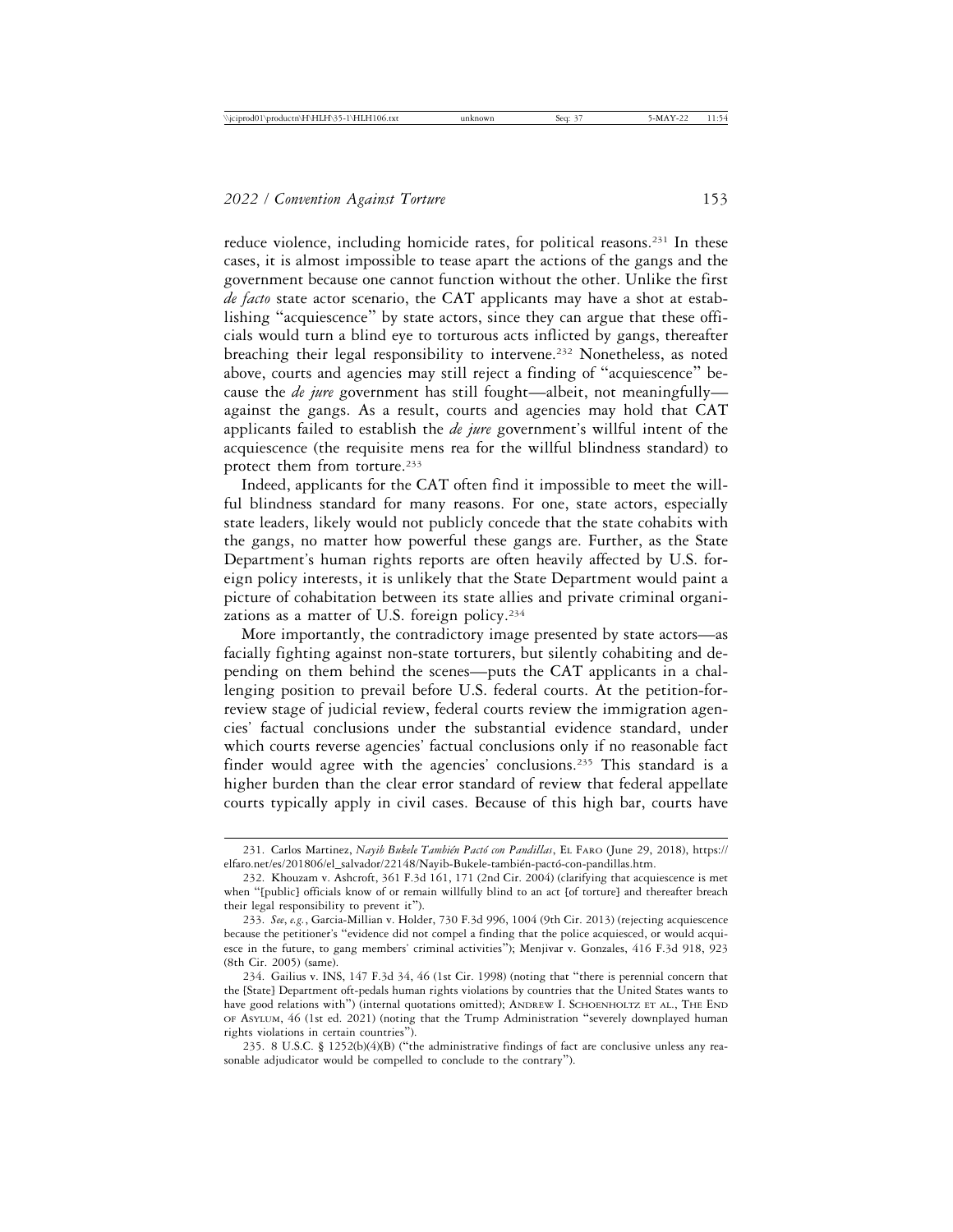routinely affirmed the BIA's factual conclusion that CAT applicants failed to establish acquiescence under the willful blindness standard.<sup>236</sup> For example, in denying Mr. Perez-Trujillo's contention that the BIA made an incorrect finding on acquiescence, the First Circuit in *Perez-Trujillo* did not find that there was no evidence. Rather, the court held that the evidence in the record was insufficient to "compel a conclusion as to governmental acquiescence contrary to the one that the BIA reached."<sup>237</sup>

Both of the scenarios described above raise grave concerns that current U.S. CAT jurisprudence is detached from the purpose of the Torture Convention. The Torture Convention is intended to prevent torture and other acts of cruel, inhuman, or degrading treatment or punishment.238 Under this bedrock principle, the Torture Convention must be interpreted broadly if the CAT applicants would be personally at risk from torture regardless of the sources of torture.<sup>239</sup> This is why the Committee Against Torture applies the due diligence standard, which is designed to protect potential victims of torture broadly.<sup>240</sup> Moreover, as noted above, to prevent any potential victims from falling through the cracks, the Committee has recognized that *de facto* state actors can be persons acting in an official capacity.<sup>241</sup>

U.S. CAT jurisprudence should follow this principle of international law. To honor and implement the international bedrock principle prohibiting torture, Congress passed FARRA, which states that

[i]t shall be the policy of the U.S. not to expel, extradite, or otherwise effect the involuntary return of any person to a country in which there are substantial grounds for believing the person would be in danger of being subjected to torture, regardless of whether the person is physically present in the United States.<sup>242</sup>

Moreover, Congress specifically intended to define the meaning of the CAT to be in line with "the meanings given those terms in the Conven-

<sup>236.</sup> *See, e.g.*, *Garcia-Millian*, 730 F.3d at 1004; *Menjivar*, 416 F.3d at 923.

<sup>237.</sup> *Perez-Trujillo*, 3 F.4th at 21. This standard of review is a highly deferential one that would only permit federal courts to reverse or vacate the BIA's factual conclusion if "the evidence points unerringly in the opposite direction." Ruiz-Escobar v. Sessions, 881 F.3d 252, 259 (1st Cir. 2018).

<sup>238.</sup> FARRA, § 2242(a); *see also* Moncrieffe v. Holder, 569 U.S. 184, 187 n.1 (2013) (recognizing that even the Attorney General "has no discretion to deny relief to a noncitizen who establishes [CAT] eligibility").

<sup>239.</sup> General Comment No. 4, *supra* note 199 ("Equally, States parties should refrain from deporting individuals to another State where there are substantial grounds for believing that they would be in danger of being subjected to torture or other ill-treatment at the hands of non-State entities, including groups that are unlawfully exercising actions that inflict severe pain or suffering for purposes prohibited by the Convention, and over which the receiving State has no or only partial de facto control, or whose acts it is unable to prevent or whose impunity it is unable to counter.").

<sup>240.</sup> General Comment No. 2, *supra* note 156, ¶ 18; *Njamba & Balikosa*, *supra* note 121, ¶ 9.5.

<sup>241.</sup> *Elmi*, U.N. Doc. CAT/C/22/D/120/1998, ¶ 6.5.

<sup>242.</sup> FARRA § 2242(a).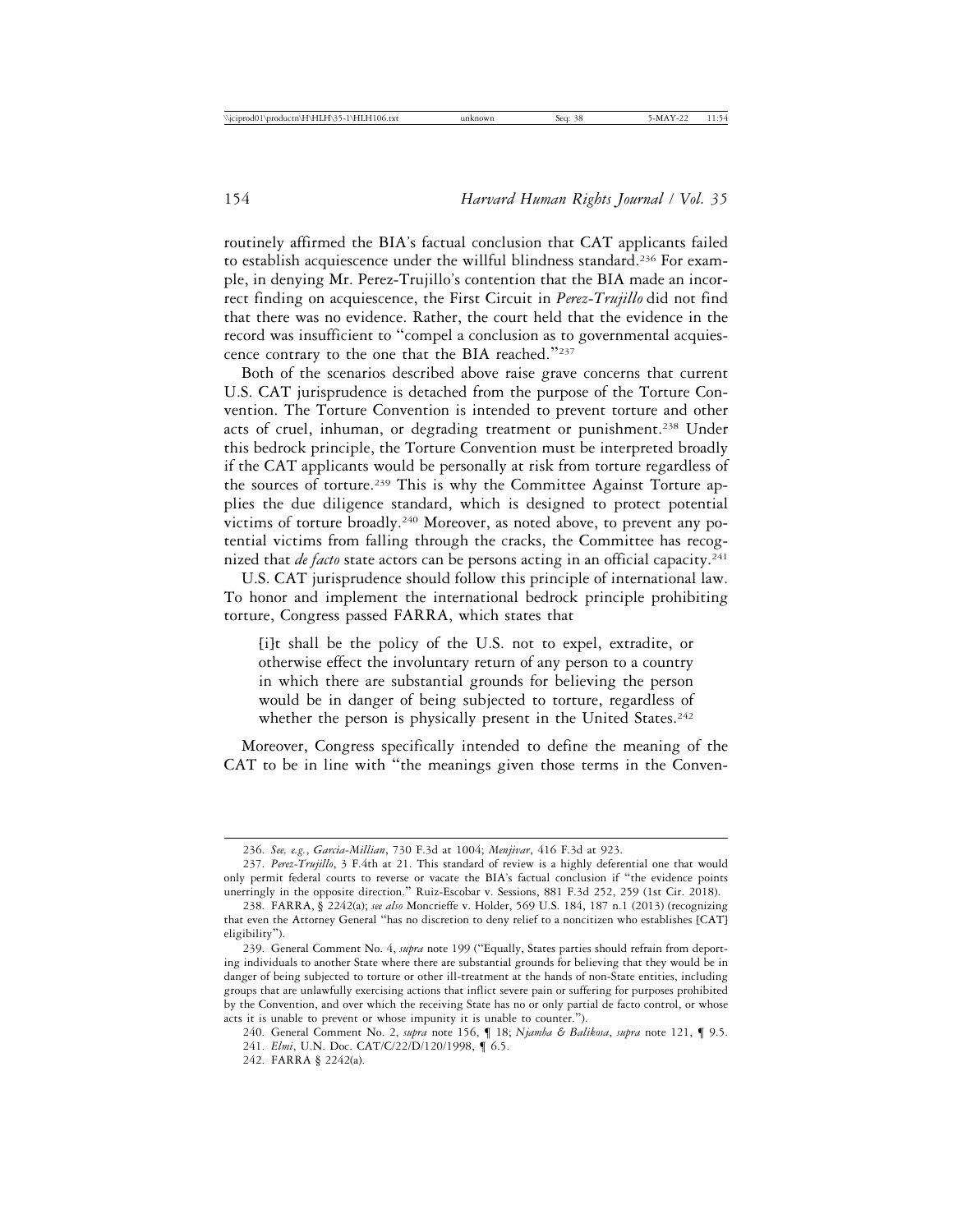tion."243 Accordingly, government agencies and courts must not forget the fundamental purpose of the CAT when they develop their jurisprudence.

Under this principle, agencies and courts can and should explicitly recognize that non-state actors who perform "state-like" functions can be considered persons acting in an official capacity, as in *Elmi*. 244 Despite the failure of the Fifth Circuit and Eleventh Circuit to take this approach,<sup>245</sup> such a failure is irreconcilable with CAT and the Torture Convention jurisprudence in international law.246 On the contrary, the CAT recognizes that non-state actors performing functions traditionally reserved for the state can be under color of law.247 Moreover, unlike the Fifth Circuit and Eleventh Circuit, the Second Circuit and Ninth Circuit have similarly held that this question is not foreclosed, even though these courts sparsely provided their reasoning.<sup>248</sup> Thus, to fill this gap of the jurisprudence, the following Sections survey and apply valuable tools that already exist in U.S. jurisprudence to determine whether non-state actors' actions can be considered within the meaning of "official capacity" or under "color of law" for CAT purposes.

# IV. CIVIL RIGHTS JURISPRUDENCE FOR THE MEANING OF "OFFICIAL CAPACITY" OR "COLOR OF LAW" UNDER THE CAT

Civil rights jurisprudence is an instructive and valuable tool in thinking about additional avenues for U.S. CAT protection. When the United States ratified the Torture Convention and the Senate passed FARRA to create domestic regulations in line with the Torture Convention, the Senate limited CAT's scope to torture "in the context of governmental authority."<sup>249</sup> More specifically, the Senate understood the meaning of "official capacity" for the requisite governmental authority as "under color of law" in the U.S. jurisprudence.<sup>250</sup> Though the Senate did not explicitly indicate that this

<sup>243.</sup> FARRA § 2242(f)(2).

<sup>244.</sup> Rachel Lord, *The Liability of Non-State Actors for Torture in Violation of International Humanitarian Law: An Assessment of the Jurisprudence of the International Criminal Tribunal for the Former Yugoslavia*, 4 MELBOURNE J. INT'L L. 112 (2003) (arguing that article 1 of the Torture Convention should "encompass acts of state-like non-state actors" but acknowledging that the application of the Torture Convention "is still restricted to acts committed by officials, be they of state or non-state entities").

<sup>245.</sup> *Qorane*, 919 F.3d at 911; *D-Muhumed*, 388 F.3d at 820.

<sup>246.</sup> *Cf.* 8 C.F.R. § 1208.18(a)(1) (requiring "the . . . acquiescence of, . . . *other person* acting in an official capacity") (emphasis added); *Elmi*, U.N. Doc. CAT/C/22/D/120/1998, ¶ 6.5.

<sup>247. 8</sup> C.F.R. § 1208.18(a)(1).

<sup>248.</sup> Hernandez-Hernandez v. Barr, 789 F. App'x 898, 902 (2nd Cir. 2019); Gomez-Beleno v. Mukasey, 291 F. App'x 411, 414 (2nd Cir. 2008); Saraj v. Gonzales, 203 F. App'x 99, 101 (9th Cir. 2006).

<sup>249.</sup> Senate Report, at 14.

<sup>250.</sup> *Id.*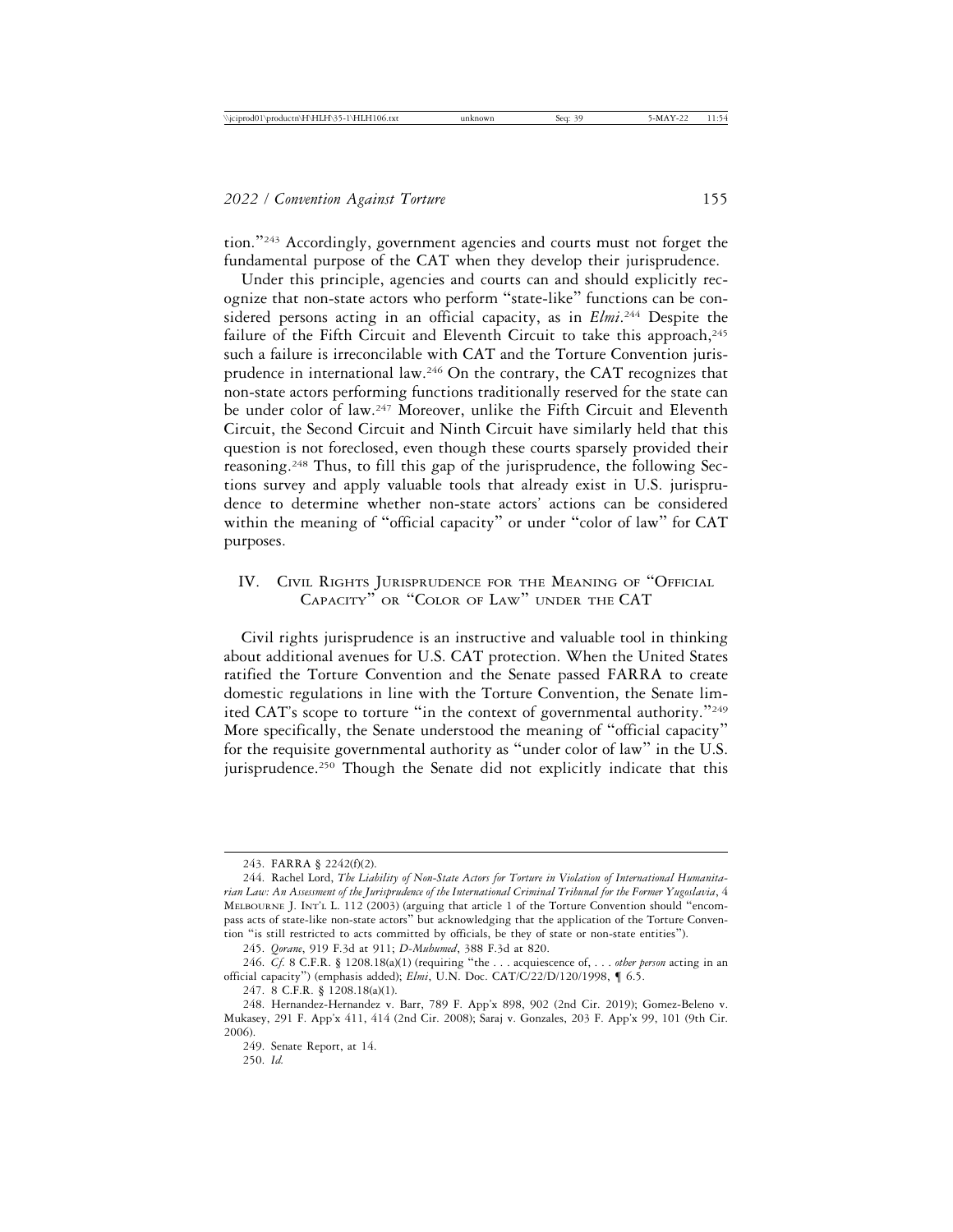concept of "color of law" was based on civil rights jurisprudence, this concept has been historically and widely employed in that area.251

Indeed, the executive and judiciary have both subsequently construed the meaning of "official capacity" as "under color of law" in the civil rights jurisprudence.<sup>252</sup> In 2002, then-Attorney General John Ashcroft defined "official capacity" as "under color of law."253 For this conclusion, Ashcroft relied on the Sixth Circuit's *Ali v. Reno,* which adopted the same definition.254

In 2020, then-Attorney General William Barr more explicitly endorsed this adoption in a published decision, *Matter of O-F-A-S*. 255 He believed that this explanation was necessary because immigration adjudicators had used the confusing concept of a "rogue official" instead of a clearer definition drawn from civil rights jurisprudence. As an example, the first *Matter of O-F-A-S-* decision, written by the BIA, employed the concept of rogue officials to determine whether torture by government officials "fell outside of [their] official duties."256 Because this "rogue official" concept was unclear, Attorney General Barr instead explicitly applied the definition of "color of law" in civil rights jurisprudence, citing *West v. Atkins*. 257 In *West*, the Supreme Court considered whether a physician's contract with state officials placed his conduct "under color of law."258 Though Attorney General Barr did not clarify how and when private actors can be construed "under color of law,"259 the Court in *West* found that the state's delegation

259. *Id*. at 35 (applying to "five men wearing police uniforms and wielding high-caliber handguns").

<sup>251.</sup> *Id.* (acknowledging that courts addressed this color of law concept in various contexts even before 1990 when the Senate created the report on the CAT); *see, e.g.*, Lugar v. Edmondson Oil Co*.*, 457 U.S. 922, 924, 929–32 (1982) (addressing the color of law because the Fourteenth Amendment of the Constitution can only be violated "by conduct that may be fairly characterized as 'state action'"); Dennis v. Sparks, 449 U.S. 24, 28 (1980) (same).

<sup>252.</sup> Matter of O-F-A-S-, 28 I. & N. Dec. 35, 35, 39–40 (A.G. 2020); Ramirez-Peyro v. Holder, 574 F.3d 893, 900 (8th Cir. 2009).

<sup>253.</sup> Matter of Y-L-, 23 I. & N. Dec. 270, 279, 285 (A.G. 2002) (explaining that "to secure such [CAT] relief, the respondents must demonstrate that, if removed to their country of origin, *it is more likely than not* they would be tortured by, or with the acquiescence of, government officials acting *under color of law*") (emphasis added).

<sup>254.</sup> *Id*. at 283, 285 (citing Ali v. Reno, 237 F.3d 591, 597 (6th Cir. 2001) (quoting Message from the President of the United States Transmitting the Convention against Torture and Other Cruel, Inhuman or Degrading Treatment or Punishment, S. Treaty Doc. No. 100-20, at 4 (1988))).

<sup>255.</sup> Matter of O-F-A-S-, 28 I. & N. Dec. 35, 35, 39-40 (A.G. 2020).

<sup>256.</sup> Matter of O-F-A-S-, 27 I. & N. Dec. 709, 709 (BIA 2019).

<sup>257.</sup> Matter of O-F-A-S-, 28 I. & N. Dec. 35, 38 (A.G. 2020) (acknowledging that although the use of "rogue official" by the BIA "as shorthand for someone not acting in an official capacity" is not erroneous, "continued used of this [term and concept] going forward risks confusion . . . because 'rogue official' has been interpreted to have multiple meanings"). *Compare* Matter of O-F-A-S-, 27 I. & N. Dec. 709, 713–14 (BIA 2019) (interpreting "rogue official" to mean an actor acting outside of an official duty) *with* Rodriguez-Molinero v. Lynch, 808 F.3d 1134, 1139 (7th Cir. 2015) (interpreting "rogue official" to mean one "not serving the interests of the [entire] government").

<sup>258.</sup> West v. Atkins, 487 U.S. 42, 47 (1988); Matter of O-F-A-S-, 28 I. & N. Dec. 35, 35, 39–40 (A.G. 2020) (relying on *West*, 487 U.S. at 47 to define the color of law as "power 'possessed by virtue of . . . law and made possible only because [he was] clothed with the authority of . . . law'").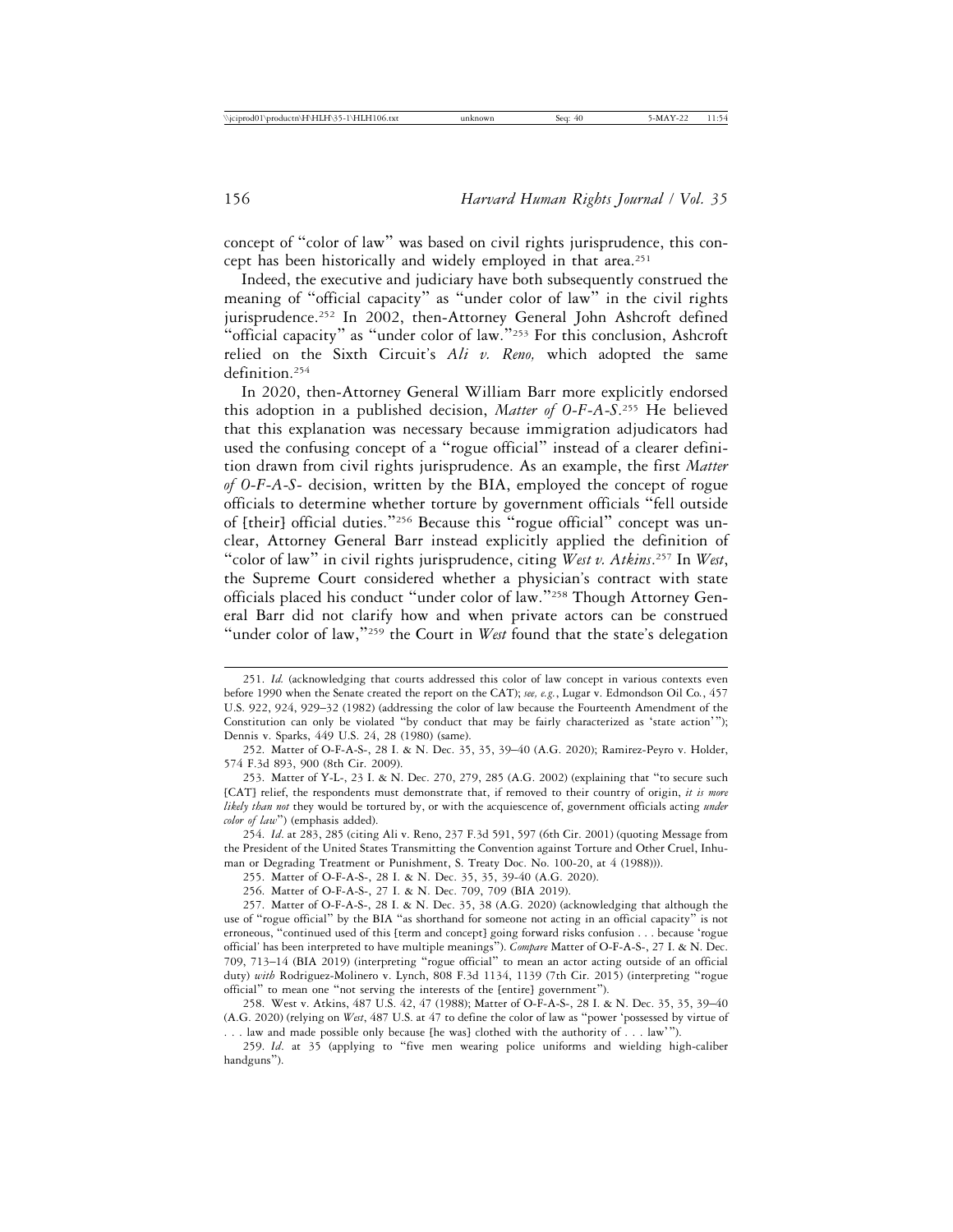of a public function to a private actor rendered the private actor's conduct "under color of law."260

*Matter of O-F-A-S-*'s reliance on *West* is critical to understanding how non-state actors' actions can be under color of law in certain circumstances.<sup>261</sup> When a precedential immigration decision or regulation issued by the Department of Justice relies on non-immigration case law for the specific meaning of the regulation, that non-immigration case law serves as an important tool to interpret the meaning of the legal standard in question. For example, regulation provides that the BIA reviews an immigration judge's factual findings under a clearly erroneous standard instead of *de novo* review.262 For the precise meaning of the clear error standard, the Department of Justice explicitly relied on the Supreme Court civil case law.<sup>263</sup> Because of this explicit reliance, federal courts have construed the meaning of this clear error standard as the same standard federal appellate courts apply to review district courts' factual findings.<sup>264</sup> Against this backdrop, it is safe to interpret that *O-F-A-S-* implicitly found that a private actor may be considered under color of law in certain circumstances. This is more so when the regulation itself does not only recognize a torturer that is a "public official" but includes any "other person" as long as they are acting under color of law.265

The civil rights statute, 42 U.S.C. § 1983, enables lawsuits against persons under color of law for civil rights violations.<sup>266</sup> This statute was initially enacted as part of the Ku Klux Klan Act of  $1871,2^{67}$  with the purpose of holding individuals, including Klan members and public officials, accountable and punishable under federal law after the Civil War.268 In 1952,

266. 42 U.S.C. § 1983 ("Every person who, under color of any statute, ordinance, regulation, custom, or usage, of any State or Territory or the District of Columbia, subjects, or causes to be subjected, any citizen of the United States or other person within the jurisdiction thereof to the deprivation of any rights, privileges, or immunities secured by the Constitution and laws, shall be liable to the party injured in an action at law, suit in equity, or other proper proceeding for redress, except that in any action brought against a judicial officer for an act or omission taken in such officer's judicial capacity, injunctive relief shall not be granted unless a declaratory decree was violated or declaratory relief was unavailable. For the purposes of this section, any Act of Congress applicable exclusively to the District of Columbia shall be considered to be a statute of the District of Columbia.").

267. Ku Klux Klan Act of April 20, 1871, Pub. L. 42-22, § 1, 17 Stat. 13 (1871); Examining Bd. Of Eng'rs, Architects & Surveyors v. Flores de Otero, 426 U.S. 572, 581–83 (1976); Richard H.W. Maloy, "*Under Color of*" – *What Does It Mean?*, 56 MERCER L. REV. 565, 574 (2005).

268. Maloy, *supra* note 267, at 574; Berry v. City of Muskogee, 900 F.2d 1489, 1501 (10th Cir. 1990) (holding Congress intended to provide monetary remedies to victims of constitutional violations under the Klan Act).

<sup>260.</sup> *West*, 487 U.S. at 56.

<sup>261.</sup> Matter of O-F-A-S-, 28 I. & N. Dec. 35, 39–40 (A.G. 2020).

<sup>262. 8</sup> C.F.R. § 1003.1(d)(3)(i).

<sup>263.</sup> Zhu v. U.S. Att'y Gen., 703 F.3d 1303, 1309 (11th Cir. 2013) (explaining that the Department adopted the meaning of clear error from *Anderson v. City of Bessemer*, 470 U.S. 564, 573 (1985)). 264. *Id*.; Rosiles-Camarena v. Holder, 735 F.3d 534, 538 (7th Cir. 2013).

<sup>265. 8</sup> C.F.R. § 1208.18(a)(1) ("Torture is defined  $\ldots$  when such pain or suffering is inflicted by, or at the instigation of, or with the consent or acquiescence of, a public official acting in an official capacity or *other person* acting in an official capacity.") (emphasis added).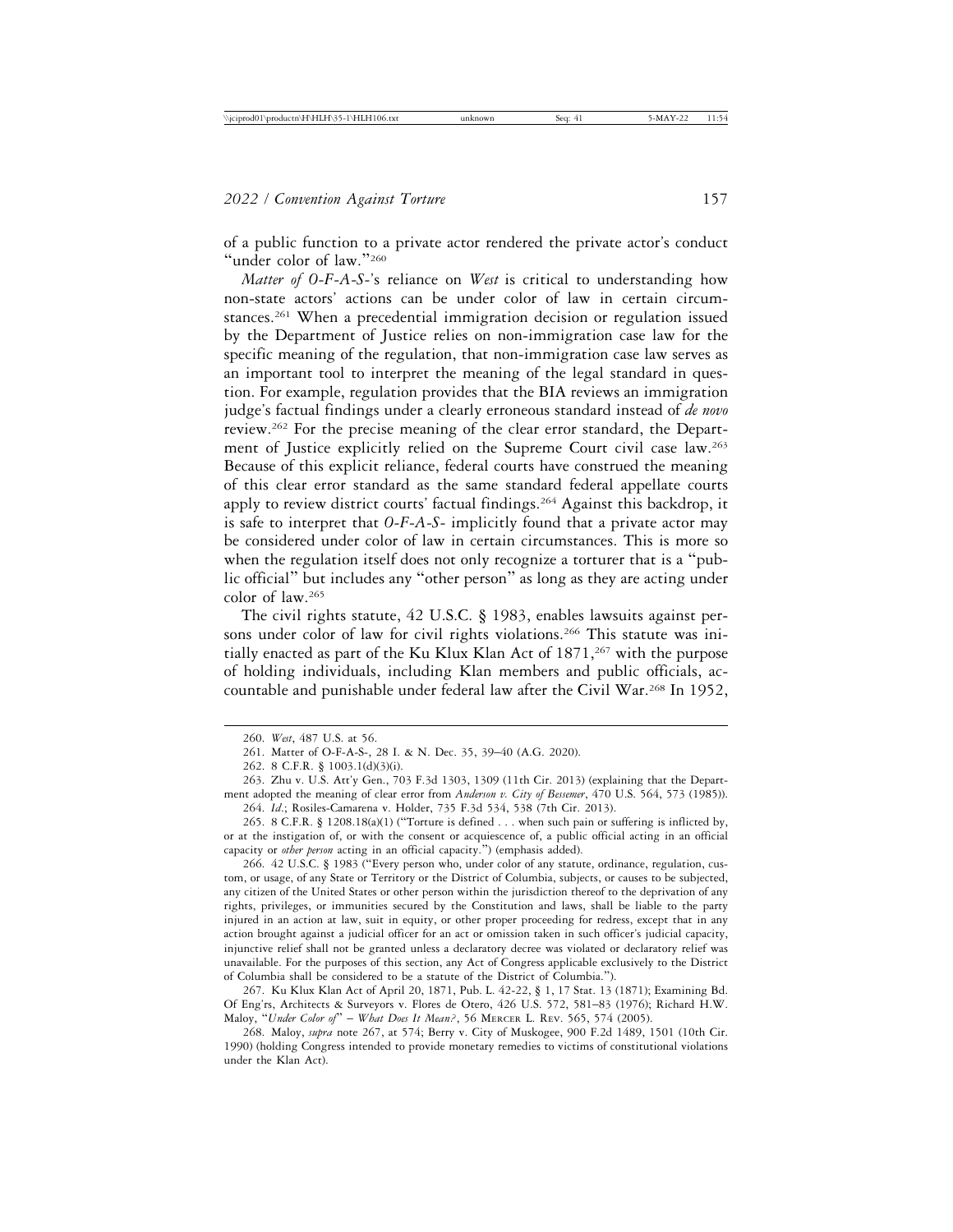this part of the statute was reenacted as the modern  $\S$  1983 statute.<sup>269</sup> However, the statute was effectively dormant until 1961, when the Supreme Court explicitly held that private individuals could pursue their civil lawsuits against thirteen police officers in Chicago who broke into a home without any warrant.<sup>270</sup> Since then, courts have entertained civil lawsuits against state officials or other persons under color of law under § 1983 because their actions deprived private victims of their constitutional rights. Indeed, the scope of this civil rights statute is not limited to public officials under color of law, but also applies to private wrong-doers in certain circumstances.271 Courts have adopted two tests in determining whether a private person acts under the color of law: the entanglement and public function tests.<sup>272</sup>

#### *A. The Entanglement Test*

The entanglement test requires the private actor's conduct to be *entangled* with public officials. The rationale is to hold the wrong-doers accountable even if the conduct was not technically done by state actors because there is a nexus between the state actors and the private actors' conduct. This entanglement can occur when the state "exercise[s] such coercive power or provides such significant encouragement, either overt or covert, that in law the choice of the private actor is deemed to be that of the state."<sup>273</sup>

For instance, the First Circuit in *Sanchez* applied this test to conclude that a *private* physician's action was under color of law because a correctional officer pressured and encouraged the physician to provide medical care to the complainant.274 In *Sanchez*, an inmate filed suit against various personnel at a correctional facility, including a private physician who performed

<sup>269.</sup> Maloy, *supra* note 267, at 574.

<sup>270.</sup> Monroe v. Pape, 365 U.S. 167, 187 (1961) (holding that the individuals' complaint against individual police officers had valid causes of action).

<sup>271.</sup> *See, e.g.*, *West*, 487 U.S. at 56 (finding a private physician's function within the state system in which the state affirmatively delegated the medical care responsibility to the physician a state action under color of law).

<sup>272.</sup> Chemerinsky, *supra* note 37; Marsh v. Alabama, 326 U.S. 501, 506–08 (1946) (operating town; public function); Terry v. Adams, 345 U.S. 461, 469 (1953) (management of an election for public office; public function); Shelley v. Kraemer, 334 U.S. 1, 22 (1948) (judicial enforcement of private decision; entanglement); Burton v. Wilmington Parking Auth., 365 U.S. 715, 723-26 (1961) (private activities on governmental property; entanglement); Reitman v. Mulkey, 387 U.S. 369, 376 (1967) (encouragement or compulsion by government); *see also* Martin S. Schwartz & Erwin Chemerinsky, *Dialogue on State Action*, 16 TOURO L. REV. 775, 799–800 (2000) (noting that while courts and scholars have labeled these tests differently—such as nexus/joint, state compulsion, symbiotic—this labeling does not matter much and there are essentially two broad tests: entanglement and public function tests).

<sup>273.</sup> Wolotsky v. Huhn, 960 F.2d 1331, 1335 (6th Cir. 1992); Reitman v. Mulkey, 387 U.S. 369, 376, 378–79 (1967); Benn v. Universal Health Sys., Inc., 371 F.3d 165, 171 (3rd Cir. 2004) (describing how entanglement "results from the States's exercise of coercive power" or "significant encouragement, either overt or covert") (internal quotations omitted).

<sup>274.</sup> Sanchez v. Pereira-Castillo, 590 F.3d 31, 51–52 (1st Cir. 2009).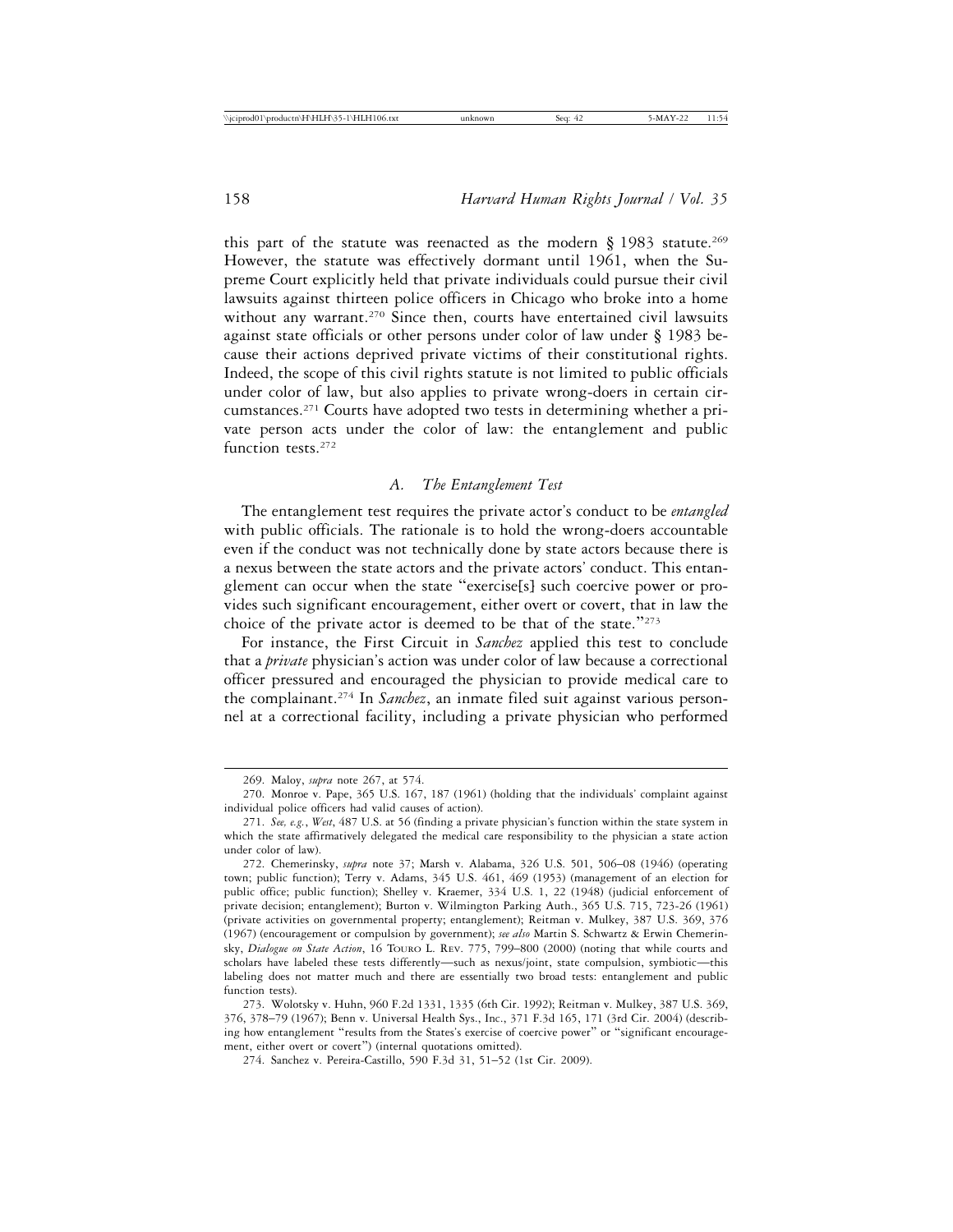exploratory surgery on him.<sup>275</sup> The private physician was not an employee of the correctional facility, but rather a private medical center that had a contract with the facility.<sup>276</sup> After the correctional officials accused the inmate of concealing a cellphone in his rectum, they forced him to undergo several tests, including forced bowel movements and an x-ray.<sup>277</sup> When they could not find the cellphone, they decided to perform exploratory surgery to find and eliminate the alleged cellphone.<sup>278</sup> Dr. Deniz, the private physician, received the inmate's consent—albeit under pressure and insistence from a correctional officer—to perform an emergency exploratory surgery, but with the promise that the doctor would perform another noninvasive rectal examination before the surgery.279 Despite this promise, the examination did not occur.<sup>280</sup> Instead, Dr. Deniz performed the planned surgery.<sup>281</sup> The First Circuit overruled the district court's determination that Dr. Deniz was not acting under color of law, and found instead that the description of the complaint sufficiently established that Dr. Deniz's surgery was under color of law through the lens of the entanglement test.<sup>282</sup> For this conclusion, the First Circuit relied on its precedent in which the court held that "a private doctor was a state actor when he was conscripted by the police to conduct a search of a suspect's vagina pursuant to a warrant."<sup>283</sup>

Under the entanglement test, "a private party can [also] be held to be a state actor where an examination of the totality of the circumstances reveals that the state has 'so far insinuated itself into a position of interdependence with the [private party] that it was a joint participant in [the challenged] activity].'"284 For example, the Tenth Circuit in *Anaya* held that a private detox company was under color of law because its advisory board was almost completely composed of state actors.285 In *Anaya*, an arrestee filed a lawsuit against several individuals and entities, including Crossroads Managed Care Systems, a private company owning and operating the private detox facility.286 The district court found that Crossroads was not a state actor,<sup>287</sup> but the Tenth Circuit reversed, applying the entanglement test to find that that the alleged facts were sufficient to construe Crossroads as a

282. *Id*. at 52.

287. *Id*. at 590.

<sup>275.</sup> *Id*. at 37–38.

<sup>276.</sup> *Id*.

<sup>277.</sup> *Id*.

<sup>278.</sup> *Id*.

<sup>279.</sup> *Id*. at 38. 280. *Id*.

<sup>281.</sup> *Id*.

<sup>283.</sup> *Id*. (citing Rodriques v. Furtado, 950 F.2d 805, 814 (1st Cir. 1991)).

<sup>284.</sup> Estades-Negroni v. CPC Hosp. San Juan Capestrano, 412 F.3d 1, 5 (1st Cir. 2005); NCAA v. Tarkanian, 488 U.S. 179, 192 (1988); McKeesport Hosp. v. Accreditation Council for Graduate Med. Educ., 24 F.3d 519, 524 (3rd Cir. 1994).

<sup>285.</sup> Anaya v. Crossroads Managed Care Sys., Inc., 195 F.3d 584, 596 (10th Cir. 1999). 286. *Id*. at 587–89.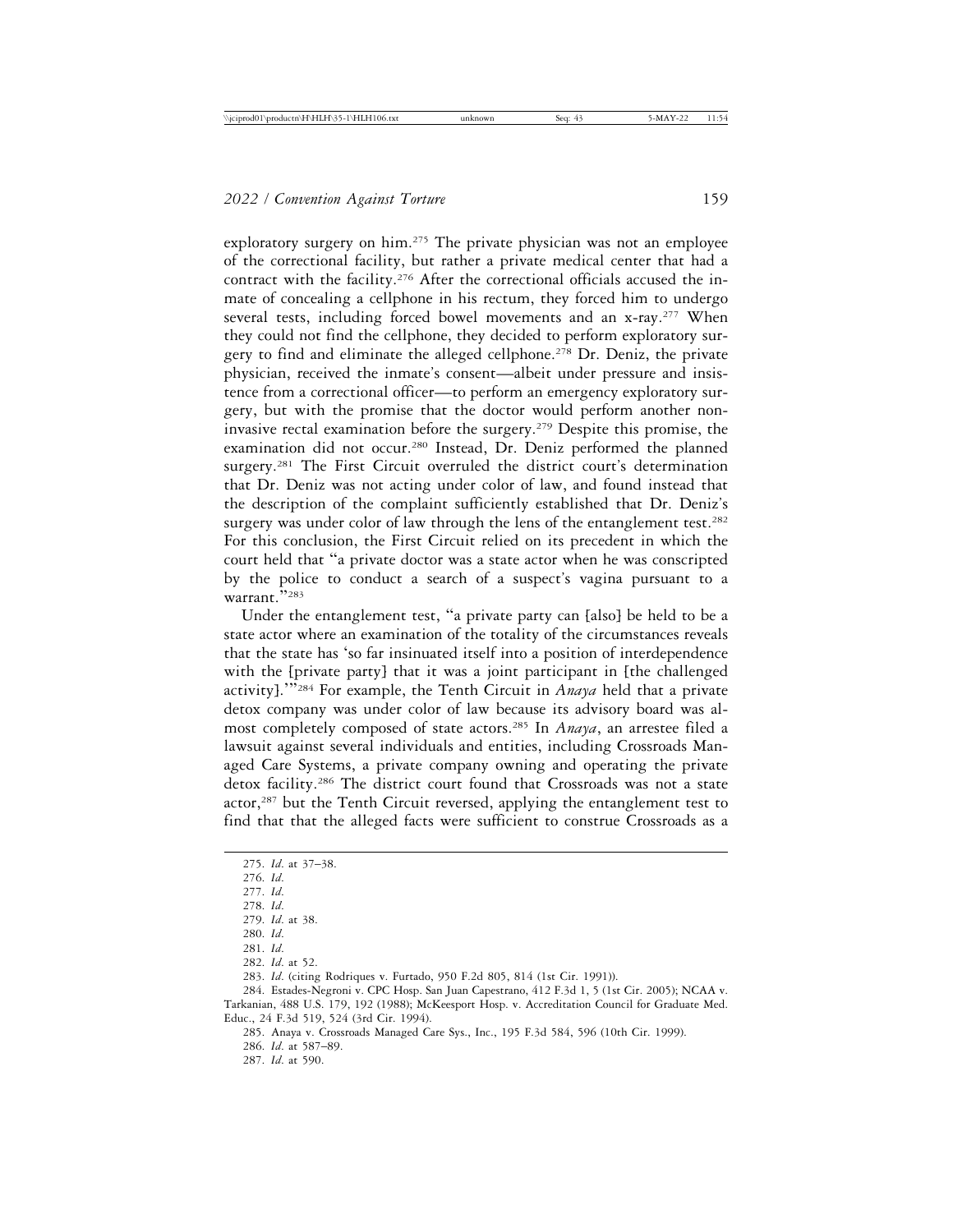state actor.<sup>288</sup> The court focused on the composition and purpose of the advisory board, which existed to reestablish detox services in the area.<sup>289</sup> For that purpose, the board "was composed almost exclusively by the stateactor defendants in this lawsuit who had the power to implement policies making reopening of detox services in [the local town] a possibility."<sup>290</sup> Further, the court noted that state actors provided the major source of Crossroads' compensation.291 In short, other than the minor role of the private operating entity, state actors controlled all of the functioning and management, for the benefit of both state and private actors.<sup>292</sup> With this evidence, the court concluded that Crossroads Managed Care Systems was acting under color of law.293

# *B. The Public Function Test*

Civil rights jurisprudence also permits an otherwise non-state actor to be under color of law through the public function test. This test focuses on the nature and type of a private actor's action—i.e., whether it is *traditionally exclusive* to state actors. If an otherwise private actor conducts a function that is ordinarily reserved to state actors, such action may be under color of law. Examples of such functions include "the administration of elections, the operation of a company town, eminent domain, peremptory challenges in jury selection, and in at least limited circumstances, the operation of a municipal park."294 For example, in *Marsh v. Alabama*, the Supreme Court held that the mere fact that the town was owned and operated by a private company did not automatically foreclose its actions from being under color of law.295 The Court determined that the company-owned town's action requesting that the state government criminalize the distribution of religious literature—was effectively an act of public function, and thus it satisfied the public function test.296

Similarly, in *Terry v. Adams*, the Supreme Court found that a private entity's governing of a local election for public office was under color of law.297 In *Terry*, a private white election committee managed the elections

296. *Id*.

<sup>288.</sup> *Id*. at 596–97.

<sup>289.</sup> *Id*.

<sup>290.</sup> *Id*.

<sup>291.</sup> *Id*.

<sup>292.</sup> *Id*.

<sup>293.</sup> *Id*.

<sup>294.</sup> Santiago v. Puerto Rico, 655 F.3d 61, 69 (1st Cir. 2011) (quoting Perkins v. Londonderry Basketball Club, 196 F.3d 13, 19 (1st Cir. 1999)); *see e.g.,* Nixon v. Condon, 286 U.S. 73, 84 (1932); Terry v. Adams, 345 U.S. 461, 461 (1953); Marsh v. Alabama, 326 U.S. 501, 501–08 (1946); Evans v. Newton, 382 U.S. 296, 296 (1966); Smith v. Allwright, 321 U.S. 649, 649 (1944); U.S. v. Classic, 313 U.S. 299, 299 (1941); Lee v. Katz, 276 F.3d 550, 556 (9th Cir. 2002) (holding that "the regulation of speech in [a public forum] is a public function"). *But see* Jackson v. Metro. Edison Co., 419 U.S. 345, 352–53 (1974); Reguli v. Guffee, 371 F. App'x 590, 600 (6th Cir. 2010) (unpublished).

<sup>295.</sup> *Marsh*, 326 U.S. at 501–08.

<sup>297.</sup> *Terry*, 345 U.S. at 466.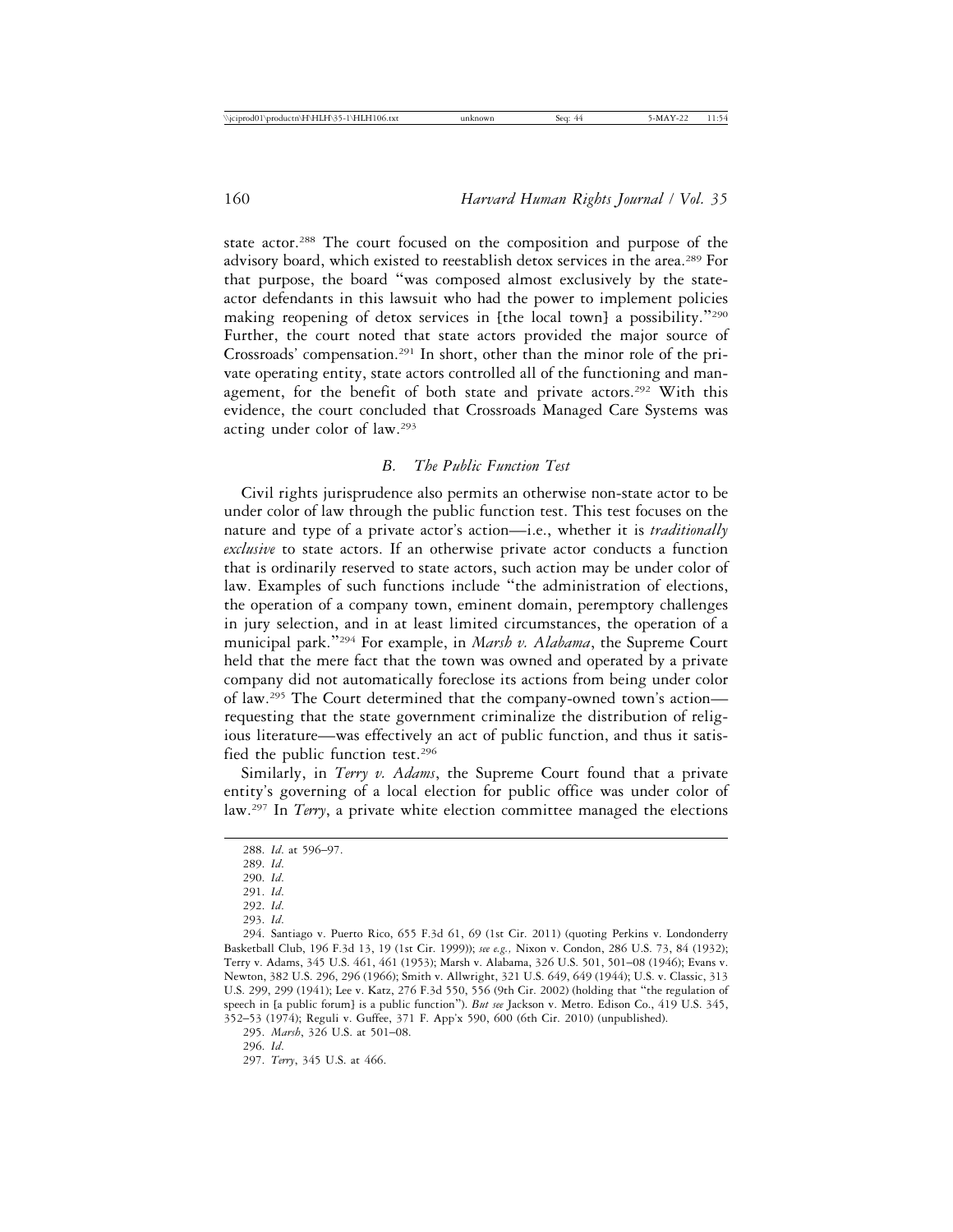for public office and prohibited Black voters from attending them.<sup>298</sup> This satisfied the public function test because the private election committee's function was evidently public in nature.<sup>299</sup>

However, as courts continued to develop the public function test, they narrowed its scope by limiting the covered actions to those traditionally exclusive to the state.<sup>300</sup> In *Jackson*, the Supreme Court rejected the argument that a private power company's monopoly of electricity services was effectively a state action because such services were not traditionally exclusive public functions like election or town management.<sup>301</sup> Moreover, the Court held that, in addition to the public function, there must be an affirmative delegation from the state actor to the private actor to meet the public function test.302 This requirement seems to conflict with earlier cases like *Marsh* and *Terry*, neither of which had entanglement between states and the private actions.303

Indeed, scholars have criticized the trend of courts requiring entanglement between state and non-state actors to satisfy the public function test. They argue that non-state actors should also fall under color of law without showing entanglement in some instances.<sup>304</sup> Prior to the birth of the state action doctrine, common law permitted lawsuits against private actors for the deprivation of natural rights. Thus, the development of the state action doctrine was merely additional protection for citizens against state actors.305 With this background, Professor Chemerinsky argues that a state's failure "to fulfill its responsibility to provide redress for rights violations" renders "private action depriving a person of constitutionally protected freedoms" accountable under natural law theories.306

The state action doctrine must also be re-evaluated in light of private actors' assumption of the role of governmental entities, functioning as a *de*

<sup>298.</sup> *Id*.

<sup>299.</sup> *Id*.

<sup>300.</sup> Flagg Bros., Inc. v. Brooks, 436 U.S. 149, 153–57 (1978).

<sup>301.</sup> Jackson v. Metro. Edison Co., 419 U.S. 345, 352–53 (1974).

<sup>302.</sup> Williams v. City of St. Louis, 783 F.2d 114, 117 (8th Cir. 1986) (holding a private corporation was a state actor because "the delegation under state law of powers possessed by virtue of state law and traditionally exercised by the City satisfies us that the City's action here is under color of law"); Cornish v. Corr. Servs. Corp., 402 F.3d 545, 550 (5th Cir. 2005) (holding the corporation was a state actor for its juvenile correctional services in the county under the public function test); Romanski v. Detroit Ent., L.L.C., 428 F.3d 629, 632 (6th Cir. 2005) (holding a casino security officer's arrest was attributable to the state because the officer was licensed under the state law and had plenary arresting authority); Woodward & Lothrop v. Hillary, 598 A.2d 1142, 1143 (D.C. Cir. 1991) (same); Payton v. Rush-Presbyterian-St. Luke's Med. Ctr., 184 F.3d 623, 625 (7th Cir. 1999) (same).

<sup>303.</sup> *Marsh*, 66 S. Ct. at 277–80; *Terry*, 345 U.S. at 466.

<sup>304.</sup> Chemerinsky, *supra* note 37, at 503; David M. Howard, *Rethinking State Inaction: An In-Depth Look At The State Action Doctrine In State and Lower Federal Courts*, 16 CONN. PUB. INT. L. J. 221 (2017); Kenneth L. Karst & Harold W. Horowitz, Reitman v. Mulkey: *A Telophase of Substantive Equal Protection*, SUP. CT. REV. 39, 55 (1967).

<sup>305.</sup> Chemerinsky, 80 NW. U. L. REV. 503, 511. 306. *Id.* at 531.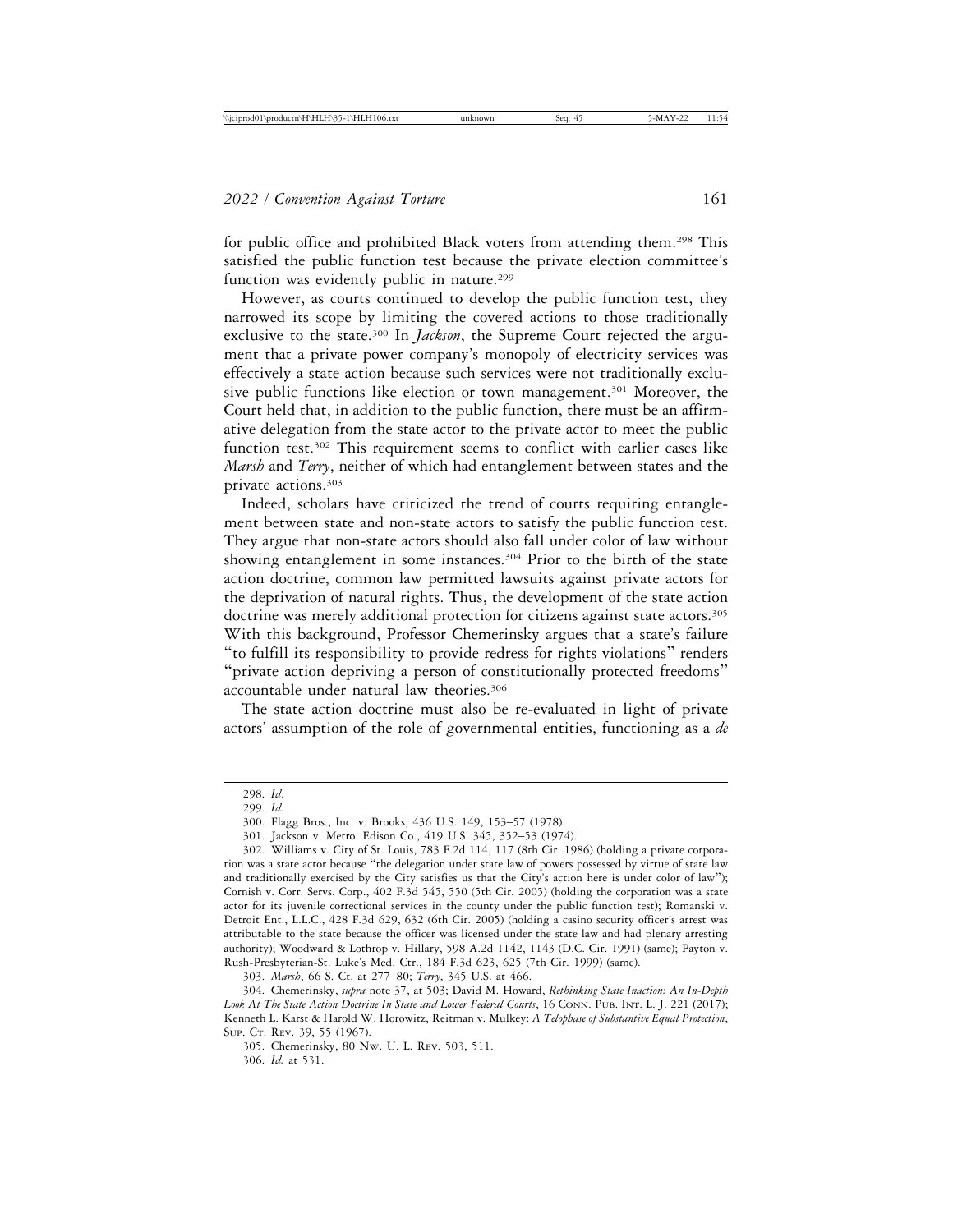*facto* government.<sup>307</sup> Professor Metzger points out that the current state action doctrine is not well suited to ensure "constitutional accountability in a world of privatized government" because "it ignores the way that privatization gives private actors control over government programs and resources, focusing instead on identifying government involvement in specific private acts."308 For instance, courts reject state action when "a broad delegation of power" exists for which private actors can exercise their "independent judgment and discretion."<sup>309</sup>

Most significantly, the public function test of the state action doctrine is a flexible and case-by-case test.<sup>310</sup> There is no bright line rule categorically excluding entire classes of private action from color of law solely because no nexus exists between the state and private action. Take the Supreme Court's holding in *Terry*, for example. In *Terry*, the state did not expressly delegate management of the public election.<sup>311</sup> Instead, the state merely "permit[ted]" private actors to manage the election process.312 Nevertheless, the Supreme Court found that the management of the election was state action.313 Thus, this holding leaves open the possibility for private actors acting upon little or no affirmative delegation to meet the public function test.

Moreover, the fact that the Supreme Court previously recognized the legitimacy of an unrecognized but *de facto* government—the Confederacy demonstrates that the public function test can apply more flexibly in extraordinary circumstances. During the Civil War, although the United States government did not recognize the seceded states, the Supreme Court gave legitimacy to the unrecognized states' law and activities.314 In *Ford v. Surget*, the plaintiff filed a lawsuit against a Confederate officer for burning cotton during the war. The Court held that the officer was not liable because he merely followed an order issued by a *de facto* government, even though the Confederacy was not recognized as a valid state.<sup>315</sup> In his concurrence, Judge Clifford noted that "any government, however violent and wrongful in its origin, must be considered a de facto government if it was in the full and actual exercise of sovereignty over a territory and people

<sup>307.</sup> *Id.* at 510–11 (1985) (noting that "the concentration of wealth and power in private hands, for example, in large corporations, makes the effect of private actions in certain cases virtually indistinguishable from the impact of governmental conduct"); Gillian E. Metzger, *Privatization As Delegation*, 103 COLUM. L. REV. 1367, 1367 (2003) (noting that expansions in privatization of governmental programs renders the existing state action doctrine inadequate to hold wrong-doers accountable).

<sup>308.</sup> Metzger, *supra* note 307, at 1411.

<sup>309.</sup> *Id*. at 1419.

<sup>310.</sup> Weaver v. James Bonding Co., 442 F. Supp. 2d 1219, 1223 (S.D. Ala. 2006) (explaining that "[t]he 'state actor' determination must be made on a case-by-case basis").

<sup>311.</sup> *Terry*, 345 U.S. at 469–70.

<sup>312.</sup> *Id*.

<sup>313.</sup> *Id*.

<sup>314.</sup> Stanley Lubman, *The Unrecognized Government in American Courts: Upright v. Mercury Business Machines*, 62 COLUM. L. REV. 275, 292–93 (1962).

<sup>315.</sup> Ford v. Surget, 97 U.S. 584, 584 (1878).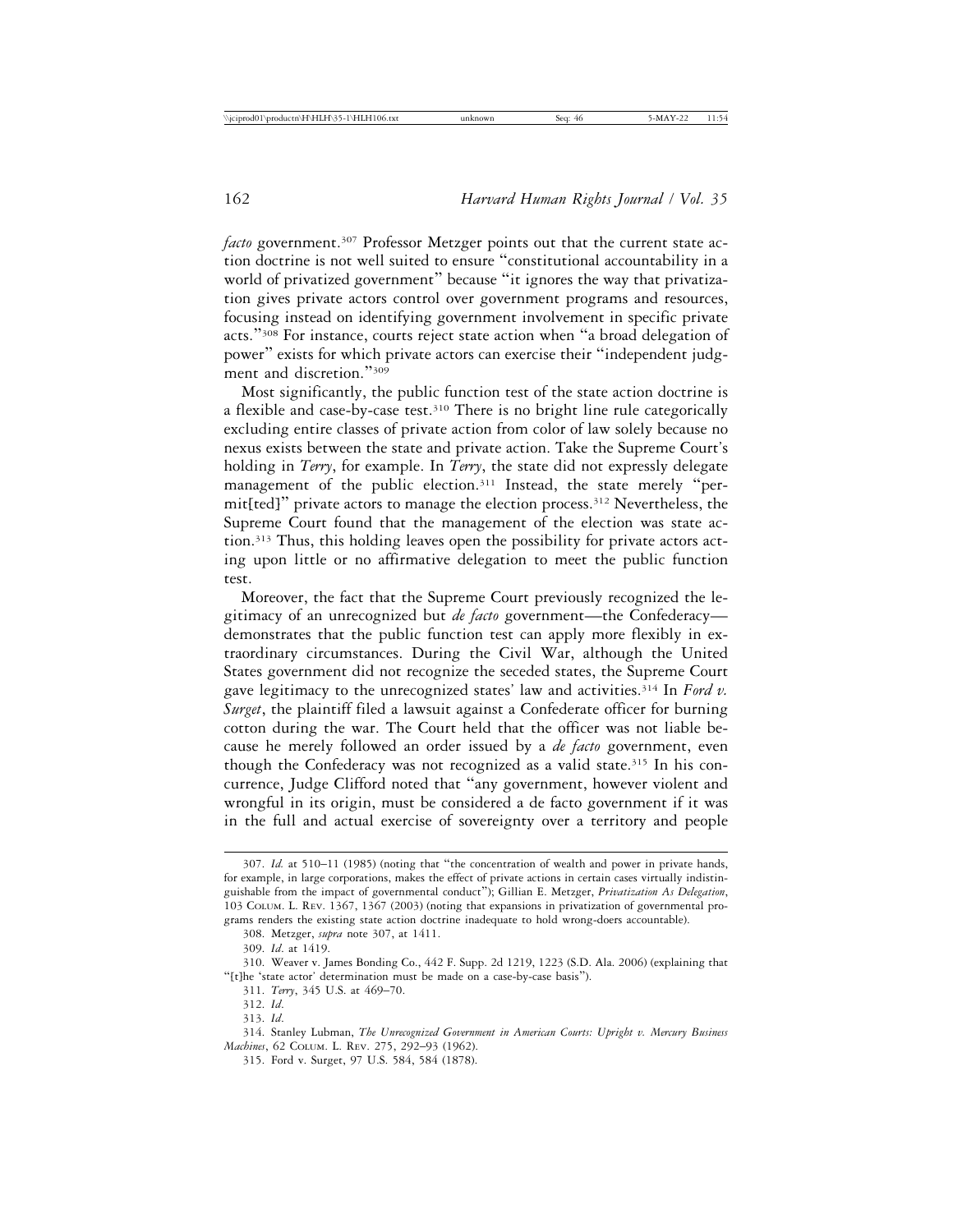large enough for a nation."316 In addition to *Ford*, the Court recognized the private actions within the Confederacy as enforceable in other cases dealing with contracts, creation of a corporation, and issuing bills for tax payments.<sup>317</sup>

The Supreme Court made clear that it chose this flexible approach to avoid social disruption after the Civil War.<sup>318</sup> Hence, one could argue that these post-Civil War cases offer limited support for this Article's position that the public function test should not require an affirmative or sufficient nexus between state and private actors. Nonetheless, these cases, along with early public function cases like *Marsh* and *Terry*, demonstrate that the state action doctrine can be flexible in extraordinary circumstances.

This flexible approach is not foreign to the Torture Convention. As addressed above, international law construes private actors under color of law, even without any nexus with the *de jure* state, when they have assumed a traditionally exclusive public function. Accordingly, the nexus requirement is not mandatory when applying the *spirit* and *principle* of the public function test to domestic CAT cases. This is especially important given that many courts have categorically rejected acquiescence when state actors lack the ability to intervene to protect the applicants from non-state actors. The Torture Convention was not designed to exclude victims who are likely to be subjected to torture by non-state actors.<sup>319</sup> This absolute prohibition of torture focuses not only on the states' responsibility to prevent, but also the recognition that all human beings have "equal and inalienable rights . . . deriv[ing] from the inherent dignity of the human person" not to be tortured.320 Indeed, the Torture Convention imposes the burden on the state parties through the due diligence standard because they have the responsibility and capacity to prevent torture. However, where the "realities" of the country render such state capacity impossible, it makes sense to construe the untouchable non-state actors under color of law, and protect the potential victims from torture.321

<sup>316.</sup> *Id.* at 620 (Clifford, J., concurring).

<sup>317.</sup> Keith v. Clark, 97 U.S. 454, 454 (1878).

<sup>318.</sup> Lubman, *supra* note 336, at 293 ([T]he Court was sensitive to the problem of reintegrating into the Union the states that had attempted to secede."); *Ford*, 97 U.S. at 623 ("Unless the Confederate States may be regarded as having constituted a de facto government for the time or as the supreme controlling power within the limits of their exclusive military sway, then the officers and seamen of their privateers and the officers and soldiers of their army were mere pirates and insurgents, and every officer, seaman, or soldier who killed a Federal officer or soldier in battle, whether on land or the high seas, is liable to indictment, conviction, and sentence for the crime of murder, subject of course to the right to plead amnesty or pardon, if they can make good that defence. Once enter that domain of strife, and countless litigations of endless duration may arise to review old animosities and to renew and inflame domestic discord, without any public necessity or individual advantage.").

<sup>319.</sup> General Comment No. 2, *supra* note 156, ¶ 1.

<sup>320.</sup> Torture Convention, *supra* note 4, at 113.

<sup>321.</sup> *Elmi*, U.N. Doc. CAT/C/22/D/120/1998, ¶ 5.5.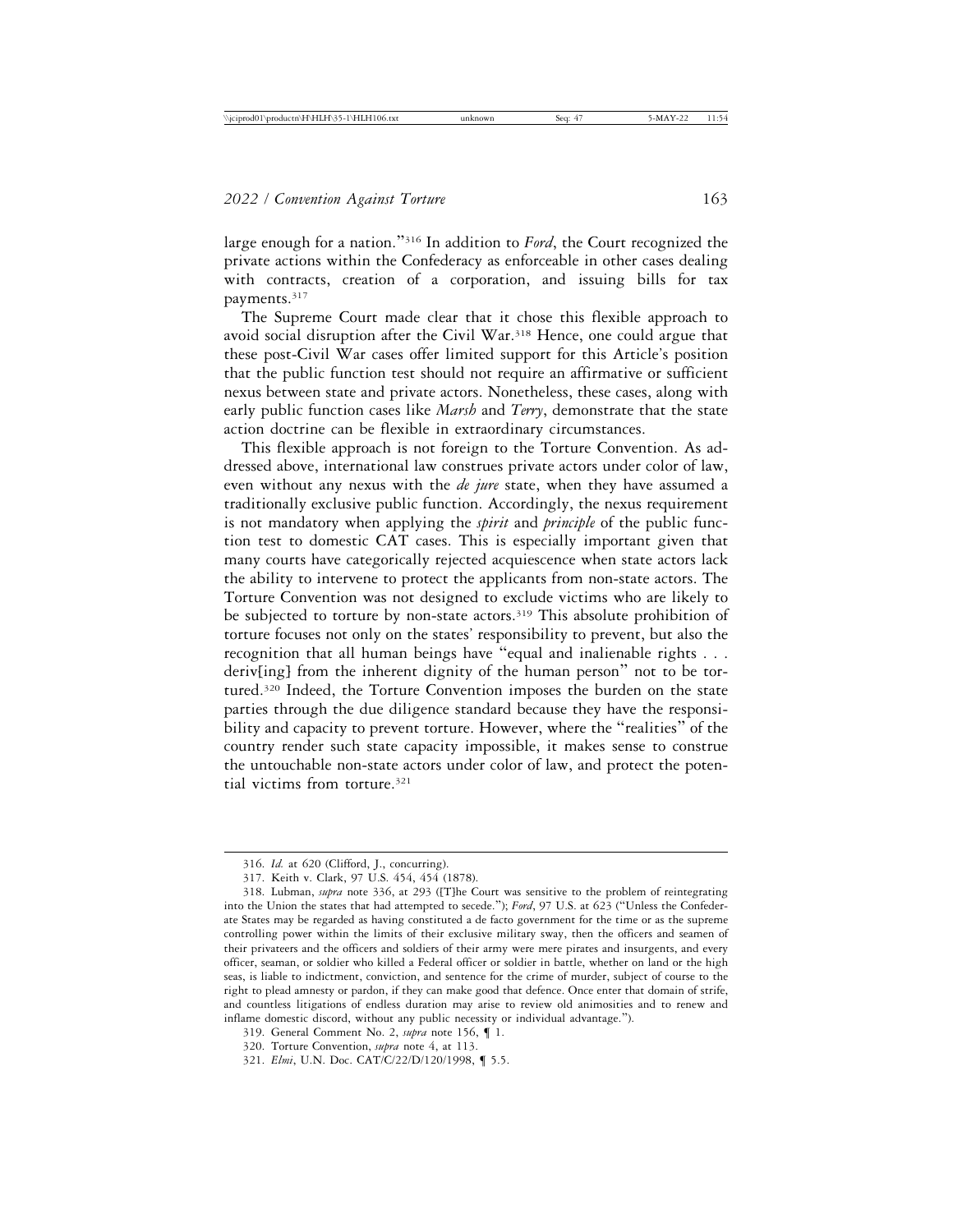# *C. Application of Tests to Case Studies*

The two civil rights tests—the entanglement and public function tests—can be valuably applied to the CAT, as the following three case studies demonstrate. The first involves instances where *de facto* non-state actors control part of state territory, and state actors lack the ability to control or intervene to protect potential torture victims from being harmed by the *de facto* non-state actors. In this scenario, the applicant can apply the public function test to determine whether the *de facto* non-state actors have assumed roles that are traditionally exclusive to states. The second scenario examines cases in which non-state actors control their territory and cohabit with state actors. The third and final case study applies the entanglement test to cases in which non-state actors are encouraged by state actors to harm torture victims.

# 1. *Torture by* De Facto *Non-State Actors who Control their own Territory and Cannot be Controlled by State Actors*

This first case study involves situations where *de facto* state actors control partial territories and state actors are unable to assert control in those partial territories. Applying the public function test to such situations, the dispositive inquiry asks whether country conditions demonstrate that the non-state actors have assumed traditionally exclusive public functions. For example, in *D-Muhumed*, discussed above, the Eleventh Circuit categorically rejected a *de facto* state actor claim for Somalia because "[t]he objective evidence indicates that Somalia currently has no central government, and the clans who control various sections of the country do so through continued warfare and not through official power."322 Though it is unclear how these clans functioned as *de facto* governmental entities within their controlled territories, an applicant could submit additional information to show how the clans controlling Somalia functioned as *de facto* governmental entities, including by holding their own elections or managing towns.<sup>323</sup>

Applicants could also use the public function test to argue that the Taliban is acting under color of law. Following the collapse of the Afghan government, the Taliban now controls and provides its own security service for the population, and runs its own elections.<sup>324</sup> Moreover, they have had

<sup>322.</sup> *D-Muhumed*, 388 F.3d at 820.

<sup>323.</sup> *See* David, *supra* note 21, at 806 (proposing additional factors courts might consider when deciding whether a non-state actor is performing a public function, such as whether the private actor engages in detention and prisons operations, whether they administer a penal system and punishment, and whether they provide "police" protection).

<sup>324.</sup> Lindsay Maizland, *the Taliban in Afghanistan*, COUNCIL FOR FOREIGN RELS. (Sept. 15, 2021), https://www.cfr.org/backgrounder/taliban-afghanistan. Even before the collapse of the Afghan government, The Taliban functioned as a *de facto government within its controlled territory. See* Selim Öztürk, *The Taliban Regime in Afghanistan: En Route to International Recognition?*, 26 MIDDLE EAST POL'Y COUN-CIL, 102, 109 (2019) (explaining that the Taliban has functioned as a parallel administration in its controlled area to the extent that they require taxation and provide jobs, security, justice, and welfare).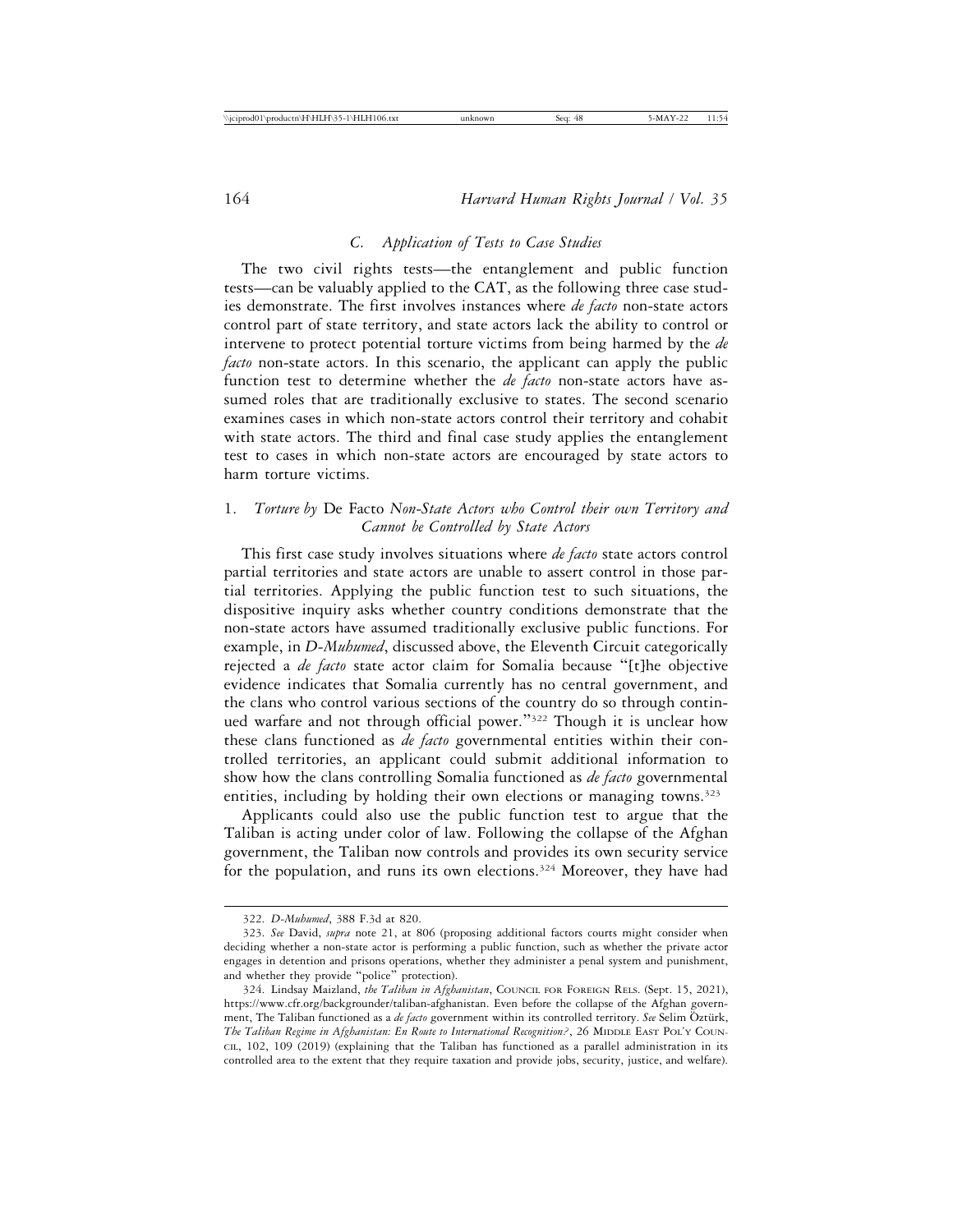the capacity to engage in diplomatic relations for several years now.325 However, the legitimacy of the Taliban has been officially recognized by few governments.326 In *Tanin v. Whitaker*, the Ninth Circuit denied the petitioner's CAT claim "because the Afghan government is not acquiescing to any torture of its citizens by the Taliban."327 Yet, based on these facts, applicants may be able to advance an additional claim without needing to prove acquiescence. The BIA and the courts have yet to address whether the Taliban can be construed under color of law. Thus, the *de facto* state actor claim could be a potential means to apply for the CAT protection, without requiring applicants to establish the Afghan officials' acquiescence.

# 2. *Torture by* De Facto *State Actors Who Control their own Territory and Cohabit with State Actors*

In this second case study, non-state actors *de facto* control their own territory and cohabitate with state actors. Importantly, this scenario differs from the first by virtue of the entanglement between non-state and state actors, as illustrated by the relationship between MS-13 and the governments in El Salvador and Honduras, for example.328 In *Mayorga-Vidal v. Holder*, the First Circuit found the Salvadoran government's fight against MS-13 to be dispositive in defeating the petitioner's argument that the record compelled "a conclusion that the [Salvadoran] government ha[d] acquiesced in gang activities."329 However, the court acknowledged that "there was evidence some police officers have engaged in gang-related activity."<sup>330</sup>

With additional evidence, the petitioner could have advanced a *de facto* state actor argument under the entanglement test to construe MS-13 members' actions as attributable, or at least closely related to, the Salvadoran government.331 Again, under this test, "a private party can be held to be a state actor where an examination of the totality of the circumstances reveals

330. *Id*.

<sup>325.</sup> Selim Öztürk, The Taliban Regime in Afghanistan: En Route to International Recognition?, 26 MIDDLE EAST POL'Y COUNCIL, 102, 108 (2019) (noting that the Taliban engaged in diplomatic affairs with the U.N., the United States, and other Western nations).

<sup>326.</sup> Gibran Peshimam, *Taliban says failure to recognise their government could have global effects*, REUTERS (Oct. 30, 2021), https://www.reuters.com/world/asia-pacific/taliban-says-failure-recognisetheir-government-could-have-global-effects-2021-10-30/, [https://perma.cc/5XWF-GMRT] ("No country has formally recognised the Taliban government since the insurgents took over the country in August. . .").

<sup>327.</sup> Tanin v. Whitaker, 743 F. App'x 132, 134 (9th Cir. 2018) (unpublished).

<sup>328.</sup> *See* Collopy, *supra* note 65, at 7 ("When [Transnational Criminal Organizations] have overwhelmed the state with their illicit activities, gained significant control over geographic territory, are closely entangled with legitimate government institutions, and are able to exert direct and indirect control as a governing political force, it can and should be argued that they act as de facto governments.").

<sup>329.</sup> Mayorga-Vidal v. Holder, 675 F.3d 9, 20 (1st Cir. 2012).

<sup>331.</sup> *See* Brisco & Keseberg, *supra* note 45, at 121 (explaining that "[t]he perpetration of such large-scale human rights violations would certainly not have been possible without multiple links between state and non-state agents, which have created a permissive environment for state-criminal collusion").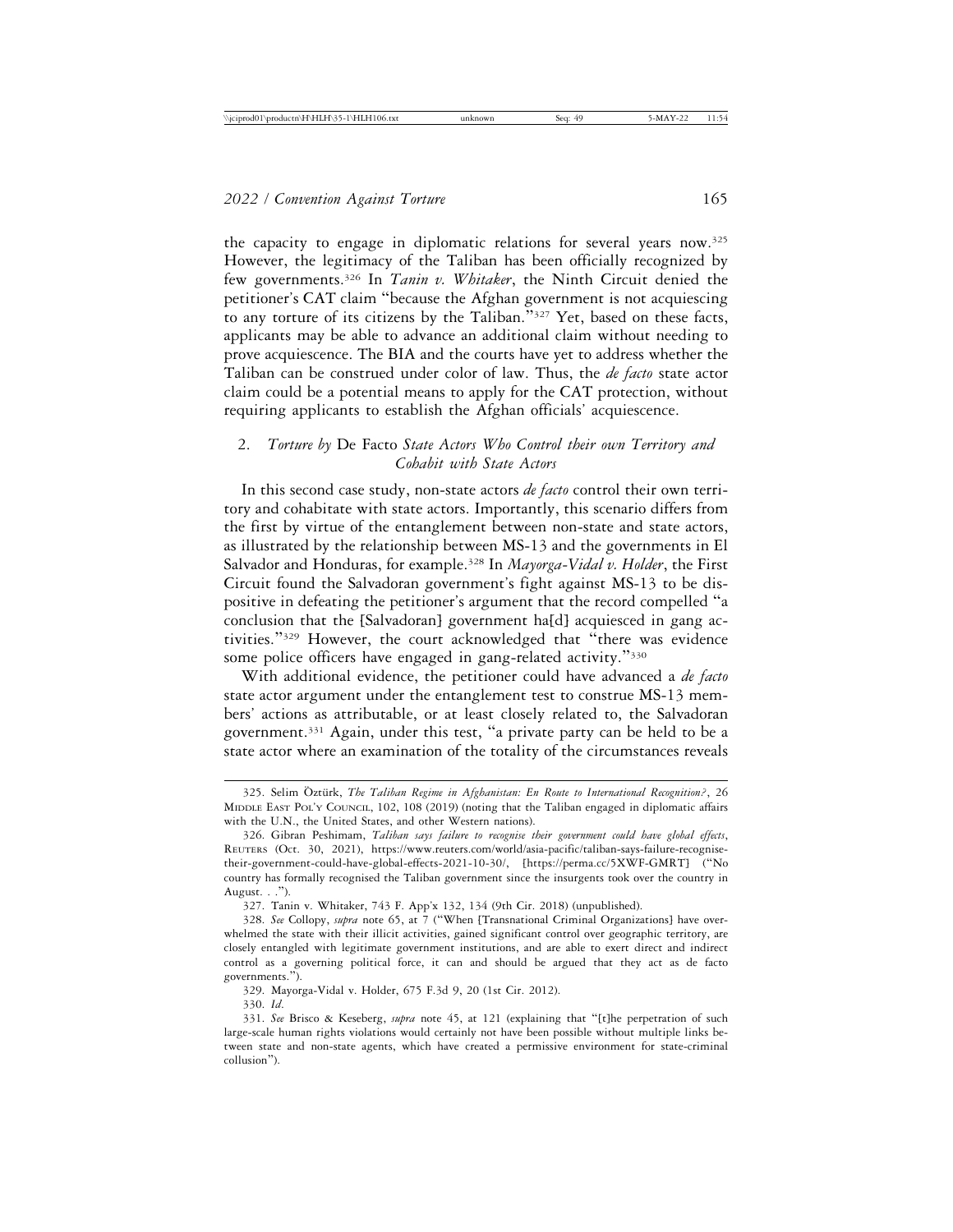that the state has 'so far insinuated itself into a position of interdependence with the [private party] that it was a joint participant in [the challenged] activity].'"332 The petitioner could have presented additional evidence showing how the Salvadoran officials received benefits by cohabitating with MS-13.333 To show sufficient entanglement, the petitioner could point to how senior Salvadoran leadership, including the current President, worked with MS-13 to victimize the petitioner.<sup>334</sup>

The public function test can readily apply as well. MS-13's presence and power are so significant that they function as a small government in El Salvador.<sup>335</sup> MS-13 provides its plenary security services for residents of their controlled territory, and as reciprocity, residents pay taxes.<sup>336</sup> MS-13 also controls the election campaigns in their areas.<sup>337</sup> These facts support the public function test.

## 3. *Torture by Non-State Actors who are Encouraged by State Actors*

The third case study concerns instances where non-state actors kill or harm victims with significant encouragement by state actors. The CAT applicants can establish the likelihood of torture by private torturers by demonstrating state actors' instigation, consent, or acquiescence. Nonetheless, an application of the entanglement test may provide an additional theory for CAT eligibility. Consider, for example, the Rwandan genocide, during which a Rwandan national radio station, Radio Télévision Libre des Mille Collines ("RTLM"), encouraged Hutu militias and ordinary Hutu people to kill Tutsi Rwandans.<sup>338</sup> As the RTLM aired extreme hate messages, many private actors participated in killing Tutsis.<sup>339</sup> The RTLM's activities would easily satisfy the entanglement test of state compulsion or encouragement, which requires that "the state significantly encouraged . . . the private [ac-

336. *Id*. (describing how MS-13 "charge[s] taxes").

337. Douglas Farah & Kathryn Babineau, *The Evolution of MS-13 in El Salvador and Honduras*, 7 PRISM 64 (Sept. 2017), https://www.ibiconsultants.net/\_upload/mediaandpublications/document/therapid-evolution-of-the-ms-13-march-23-2018-final.pdf [https://perma.cc/5Y3W-HXQP]; Tristan Clavel, *Honduras Trial Alleges Frightening First: MS13 Campaign Funding*, INSIGHT CRIME (June 15, 2018), https://www.insightcrime.org/news/analysis/honduras-trial-ties-between-mayor-ms13-first-time/ [https://perma.cc/P5FF-B4HJ].

<sup>332.</sup> *Estades-Negroni*, 412 F.3d at 5.

<sup>333.</sup> *NCAA*, 488 U.S. at 192.

<sup>334.</sup> Martinez, *supra* note 231 (showing how President Bukele previously worked with MS-13 when he was the mayor of San Salvador for political purposes); *Gang Mayors*, *supra* note 230 (describing how several mayors were arrested and charged with collaborating with gangs); Puerta et al., *supra* note 230.

<sup>335.</sup> Sharyn Alfonsi, "*Our Whole Economy Is In Shatters*"*: El Salvador's President Nayib Bukele On The Problems Facing His Country*, CBS NEWS (Dec. 15, 2019) (describing President Bukele's concession that MS-13 has "a *de facto* power"), https://www.cbsnews.com/news/el-salvador-president-nayib-bukele-the-60-minutes-interview-2019-12-15/ [https://perma.cc/TGB5-NAPA].

<sup>338.</sup> David Yanagizawa-Drott, *Propaganda and Conflict: Evidence from the Rwandan Genocide*, 129 Q. J. ECON. 7, 7–8 (Aug. 21, 2014).

<sup>339.</sup> *Id*. at 29 (concluding that the anti-Tutsi radio propaganda during the genocide "significantly increased participation in the violence against Tutsis").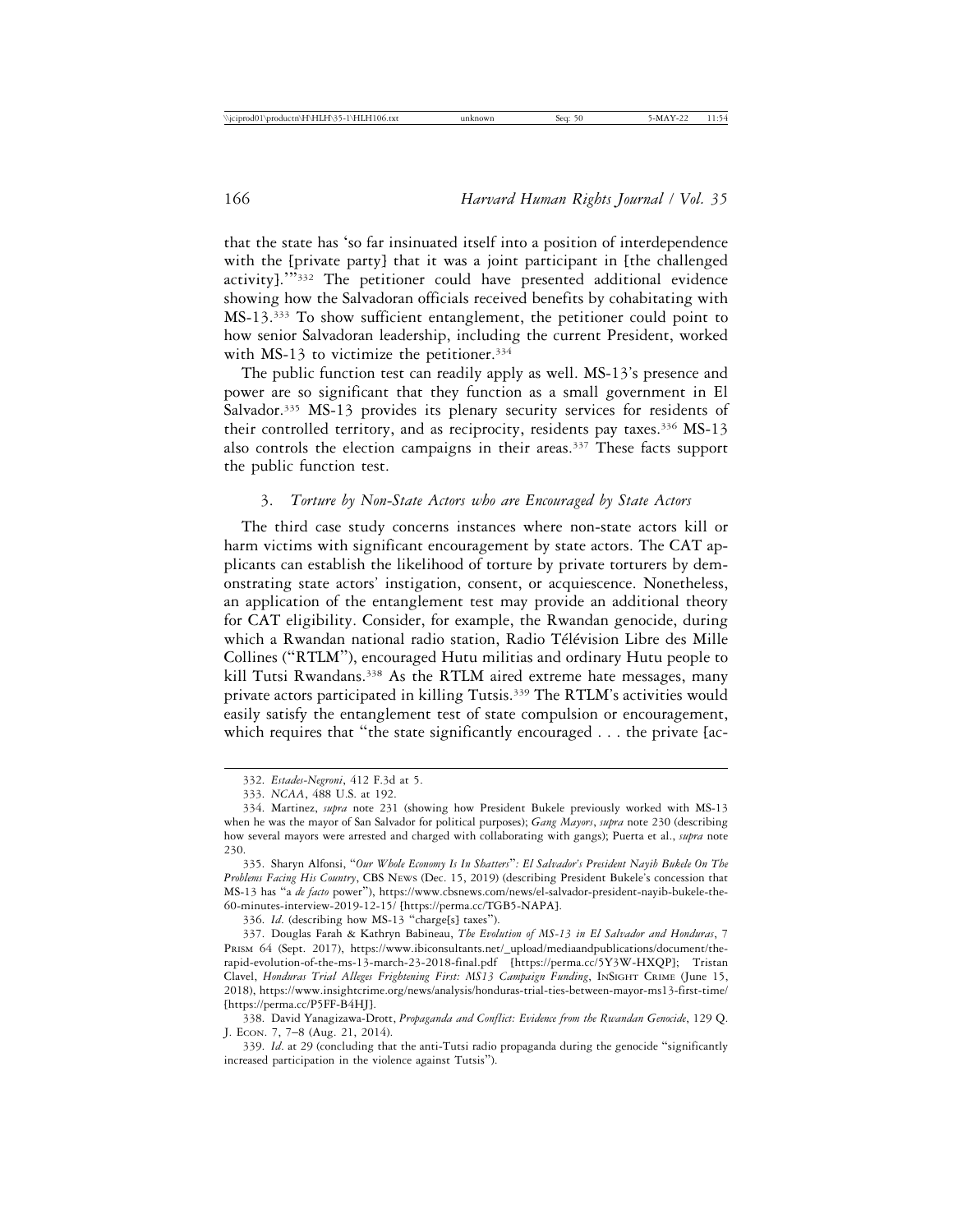tor], either overtly or covertly, to take a particular action so that the choice is really that of the state."340 Just as a private physician's provision of medical service to a detainee upon encouragement by a correctional officer constituted a state action,<sup>341</sup> private torturers' killing or severely harming upon encouragement by state propaganda can provide a potentially useful avenue for CAT protection.

#### **CONCLUSION**

CAT claims, when considered through the lens of the color of law tests from civil rights jurisprudence, can provide an additional safety net for applicants seeking protection from torture. This is especially important given recent developments in the law. Prior to 2020, CAT applicants who had certain criminal convictions could not challenge factual disputes in most federal courts because of the jurisdiction stripping provision of 8 U.S.C. § 1252(a)(2)(C).<sup>342</sup> Because the likelihood of torture is a factual question,<sup>343</sup> CAT applicants with certain criminal convictions could not appear before a federal court, regardless of how wrongful the BIA's decision was.344 In June 2020, the Supreme Court held in *Nasrallah v. Barr* that the statutory jurisdiction-stripping provision does not apply to CAT relief.<sup>345</sup> In light of this holding, all CAT applicants can now ask federal courts to review the BIA's factual conclusion of the CAT denial. This is critical for the *de facto* CAT claim. Akin to the factual nature of the likelihood of torture, the question of whether an actor's conduct was under color of law in the civil rights jurisprudence is a "fact-bound inquiry."<sup>346</sup>

This additional avenue for CAT protection is also important because it is rare for a national government to publicly admit to a policy of harming certain groups of the population directly or by being willfully blind to private actors' torture. As a result, in removal proceedings, immigration

<sup>340.</sup> Ellison v. Garbarino, 48 F.3d 192, 195 (6th Cir. 1995).

<sup>341.</sup> *Sanchez*, 590 F.3d at 52.

<sup>342.</sup> *Compare* Gourdet v. Holder, 587 F.3d 1, 5 (1st Cir. 2009), Ortiz-Franco v. Holder, 782 F.3d 81, 88 (2nd Cir. 2015), Pieschacon-Villegas v. Att'y Gen. of the United States, 671 F.3d 303, 309-310 (3d Cir. 2011), Oxygene v. Lynch, 813 F.3d 541, 545 (4th Cir. 2016), Escudero-Arciniega v. Holder, 702 F.3d 781, 785 (5th Cir. 2012); Tran v. Gonzales, 447 F.3d 937, 943 (6th Cir. 2006), Lovan v. Holder, 574 F.3d 990, 998 (8th Cir. 2009), *and* Cole v. United States Att'y Gen., 712 F.3d 517, 532 (11th Cir. 2013), *with* Wanjiru v. Holder, 705 F.3d 258, 264 (7th Cir. 2013), Vinh Tan Nguyen v. Holder, 763 F.3d 1022, 1029 (9th Cir. 2014).

<sup>343.</sup> *Matter of Z-Z-O-*, 26 I. & N. Dec. 586 (BIA 2015) (clarifying that Immigration Judge's findings on predictive events are factual conclusions); Huang v. Holder, 677 F.3d 130, 134 (2nd Cir. 2012) ("A determination of what will occur in the future and the degree of likelihood of the occurrence has been regularly regarded as fact-finding subject to only clear error review.").

<sup>344.</sup> Kaplun v. Att'y Gen. of the United States, 602 F.3d 260, 271 (3rd Cir. 2010) (clarifying that "what is likely to happen to the petitioner if removed" is a factual inquiry outside of the scope of [the court's] review" because of the criminal convictions).

<sup>345.</sup> Nasrallah v. Barr, 140 S. Ct. 1683 (2020).

<sup>346.</sup> Lugar v. Edmondson Oil Co., 457 U.S. 922, 939 (1982).